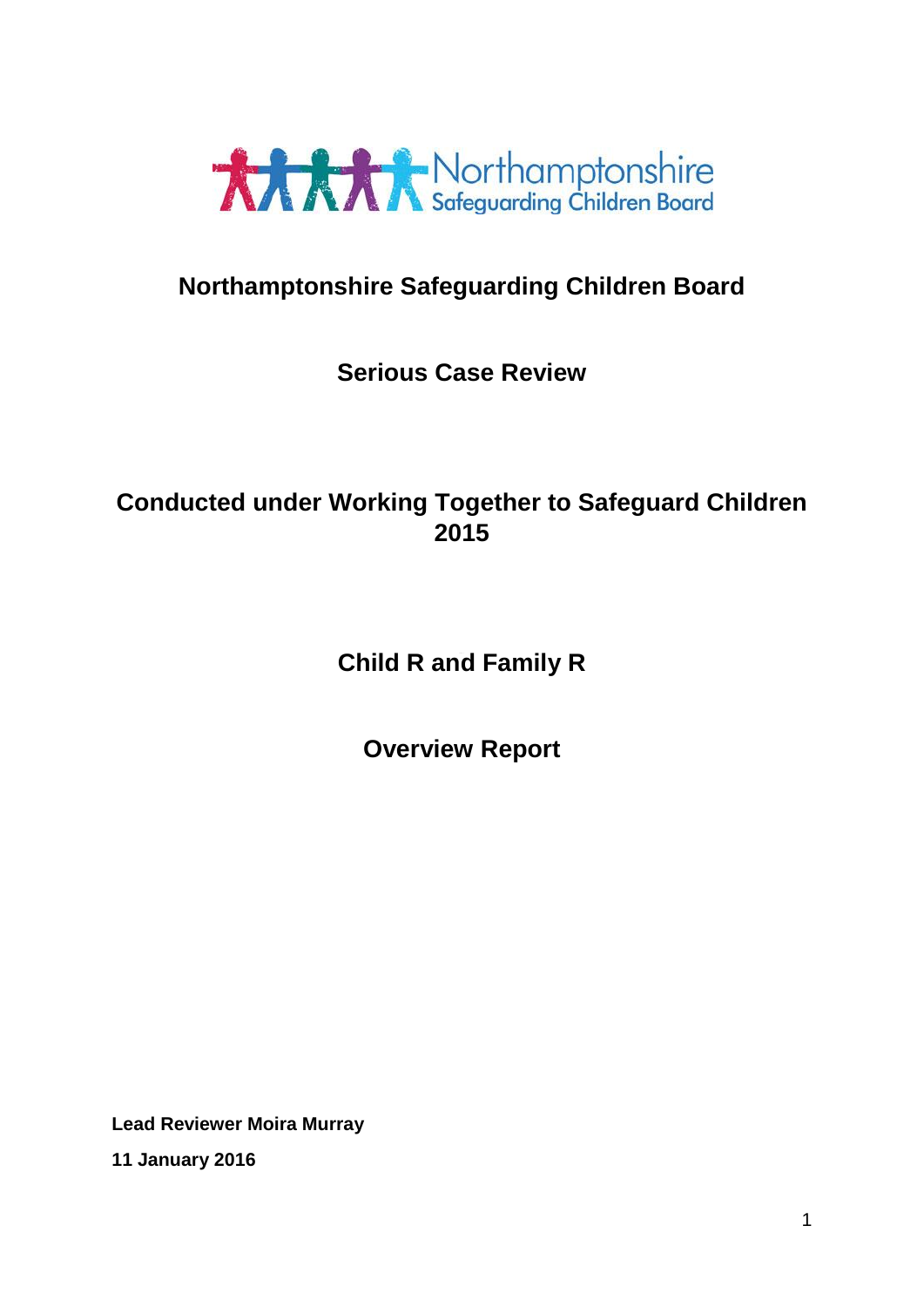| <b>List of Contents</b>                                                                |          |
|----------------------------------------------------------------------------------------|----------|
| 1. Introduction and Background to the Review                                           | 3        |
| 2. The Review Process                                                                  |          |
| 3. Methodology                                                                         | 4        |
| 4. Narrative of Key Events:<br><b>Mother</b><br><b>Father/s</b><br><b>The Children</b> | 5        |
| 5. Voice of the Children: the children's experience of living in the<br>family         | 12       |
| 6. Engagement of the Parents in the Review Process                                     | 15       |
| 7. Evaluation of the way in which agencies worked together                             | 16       |
| 8. Findings:                                                                           | 29       |
| 9. Conclusions                                                                         | 33       |
| <b>10. Recommendations</b>                                                             | 34       |
|                                                                                        |          |
| <b>Appendices</b>                                                                      |          |
| <b>Appendix 1 Terms of Reference</b><br><b>Appendix 2 Definitions &amp; References</b> | 35<br>38 |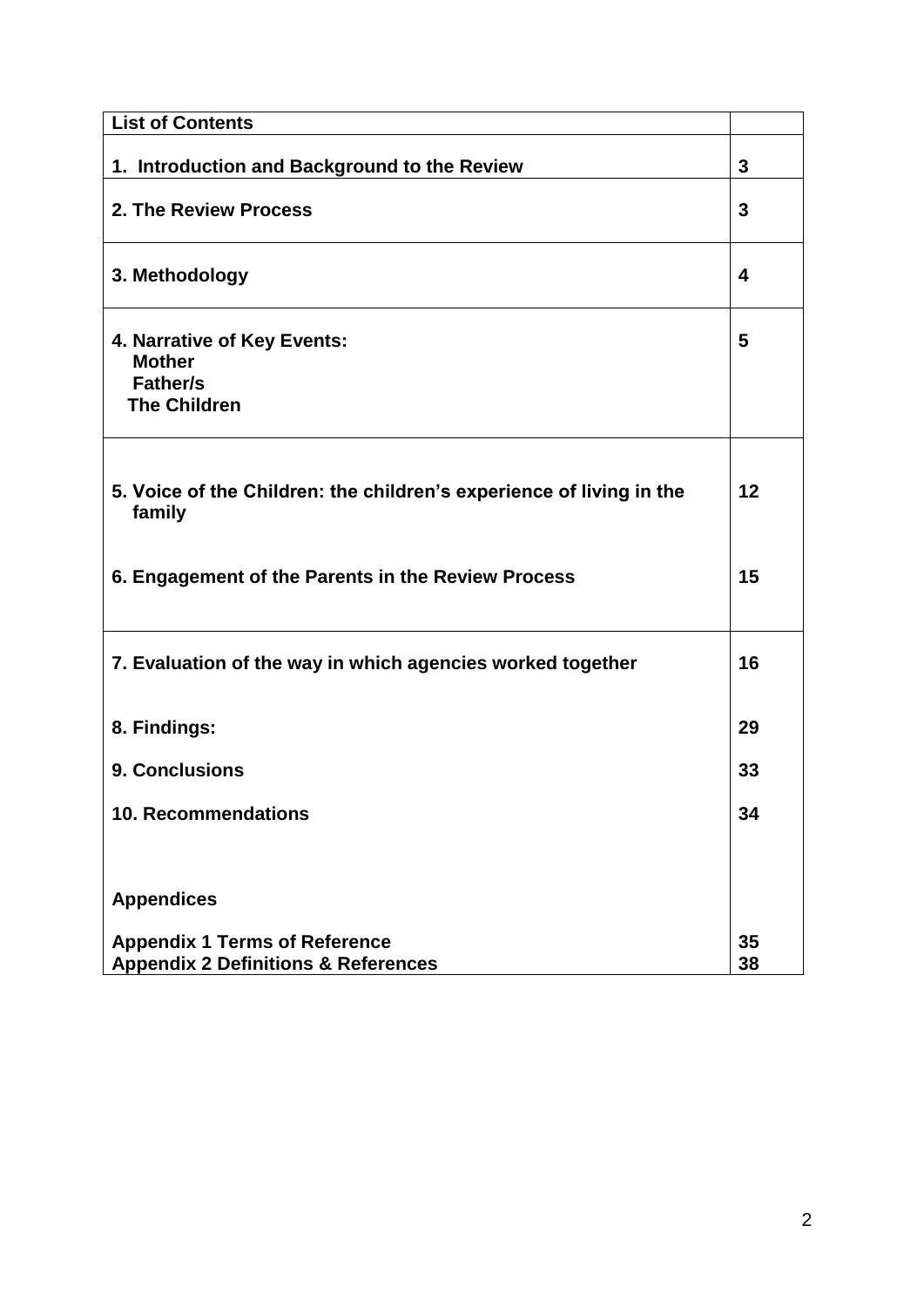# **1 Introduction and Background to the Review**

- 1.1 Child R died at home at the age of 9 weeks whilst in the care of his parents, referred to as Mother and Father 2. He was the fifth child of the family and was their third child together. Child R was the younger brother of Child 3, aged 4 and Child 4, aged 2 years 10 months. Mother had two older children from a previous marriage to Father 1, Child 1, aged 8 and Child 2, aged 7. All family members were present at the time of Child R's death. Child R was born at home, delivered by Mother. Father 2 was also present at his birth. The emergency services were called and paramedics attended, after which Mother and Child R were transported to hospital. Mother stated that she did not know that she was pregnant with Child R and his birth came as a complete surprise. Child R was a healthy baby and had a birth weight which was in keeping with a potential gestation of between 36 – 40 weeks.
- 1.2 This was Mother's second concealed pregnancy. She received no antenatal care when pregnant with Child 4, who was also born at home, delivered by paramedics.
- overnight and woke up to find him cold and unresponsive. 1.3 Mother and Child R were discharged from hospital 48 hours after Child R's birth. On 20 December 2014, East Midlands Ambulance Service (EMAS) responded to an emergency call from Father 2 stating that Child R was not breathing. It was explained that Mother had slept with Child R on the sofa
- 1.4 Child R was taken to Hospital A where he was sadly pronounced dead. An open finding was recorded of "*an unascertained unexpected sudden death in infancy",* at an Inquest into Child R's death. No criminal proceedings have been brought in this case.
- 1.5 The Community Midwife and Health Visitor who visited after Child R's birth had no concerns about the care provided to him. Concerns had however, been raised when Child R was born by Midwifery Services with Children's Social Care, given that this was Mother's second concealed pregnancy. At the time of Child R's death a Core Assessment under Child In Need procedures was in progress because of a long history of missed health appointments and neglect in relation to his siblings.

## **2 The Review Process**

2.1 The standing Serious Case Review (SCR) Sub Group met on 5 March 2015 and recommended that the threshold had been met to undertake a SCR in accordance with Working Together 2015: abuse or neglect of a child was known & suspected. The child had died and there are concerns about the way in which agencies worked together to safeguarding the child.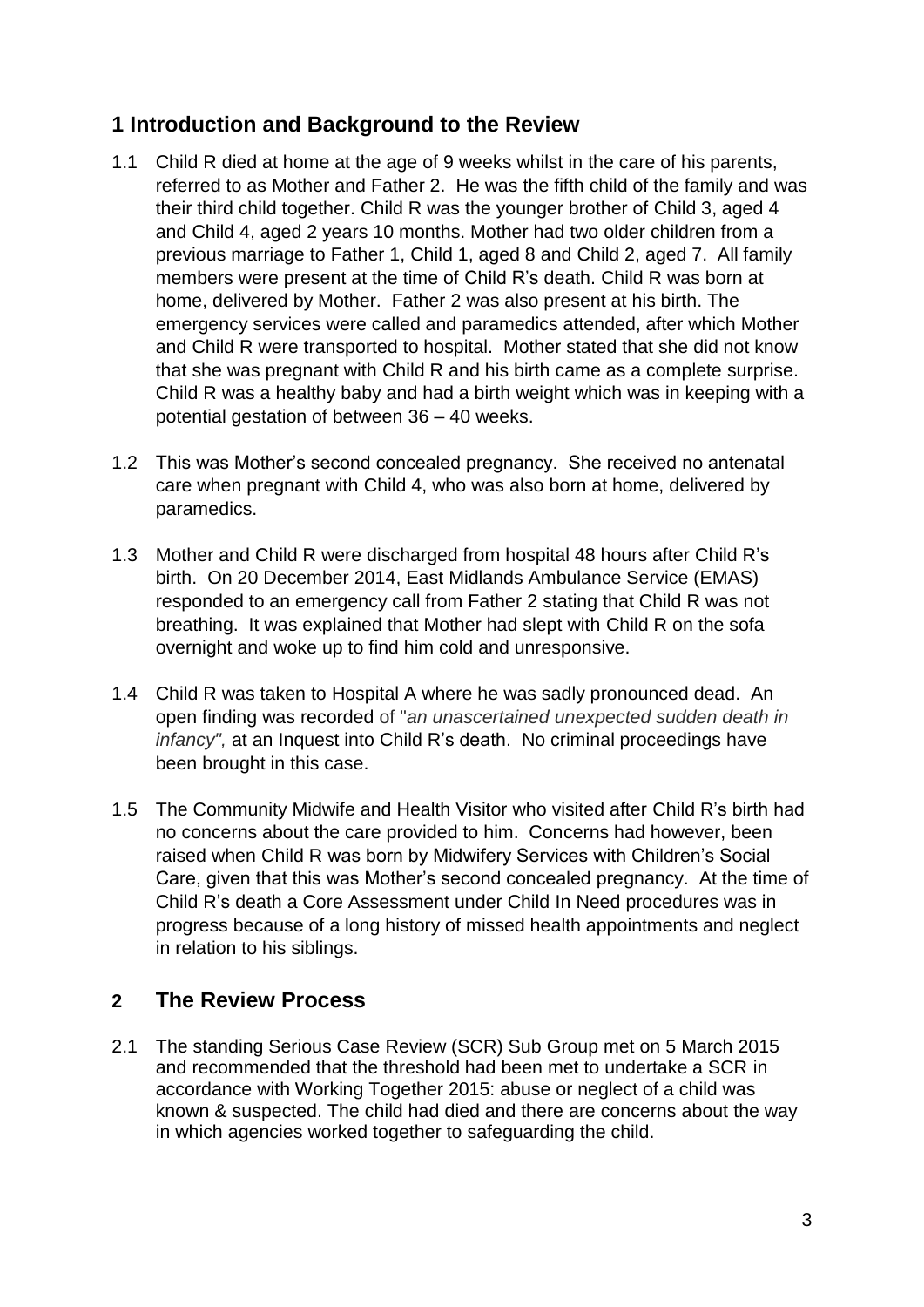- 2.2 This recommendation was endorsed by the Independent Local Safeguarding Children Board (LSCB) Chair on 13 March 2015.
- 2.3 Amy Weir, who has chaired and written numerous Serious Case Reviews, was appointed Independent Chair of the SCR Panel on 6 March 2015. Moira Murray was appointed as Lead Reviewer/Overview Report Author on 6 March 2015. Both the Chair and the Overview Report Author were independently appointed to undertake the review by Northamptonshire Safeguarding Children Board and had no previous involvement with the case.
- 2.4 A Panel of Senior Managers from each of the agencies involved was appointed to support the process. Panel members and agencies who provided reports to the review are listed in the Terms of Reference. **The Terms of Reference for the review can be found in Appendix 1.**

## **3 Methodology**

- encouraging reflection and learning from the circumstances and context of the 3.1 The methodology used for this Serious Case Review has been a blended approach, taking elements of the process and coverage set out in *Working Together 2010* and combining this with the focus on learning and public accountability encouraged in *Working Together 2015*. This has been done to build on current arrangements and experience for producing IMRs and obtaining a secure chronology and robust individual analysis by each involved agency, but adding the greater involvement of practitioners and clinicians and case.
- 3.2 Each agency involved has been required to produce an Individual Management Review, but with the direction that this should have a clear focus on the issues and likely areas for learning set out in the Terms of Reference. Rather than interview staff in the traditional way, a SCIE systemic approach by the IMR author and the Lead Reviewer (if required) and were aimed at encouraging reflection on practice and performance. Another feature of the methodology was greater collaboration with practitioners, with a multi-agency briefing at the start of the process and a workshop later in the process to discuss emerging findings.

## **Scope:**

## **The time period for this Review is 1 January 2014 to 31 December 2014**

**Publication –** The LSCB will need to decide whether this Serious Case Review should be published, given the publicity surrounding the inquest and the effect that publication may have on Child R's siblings.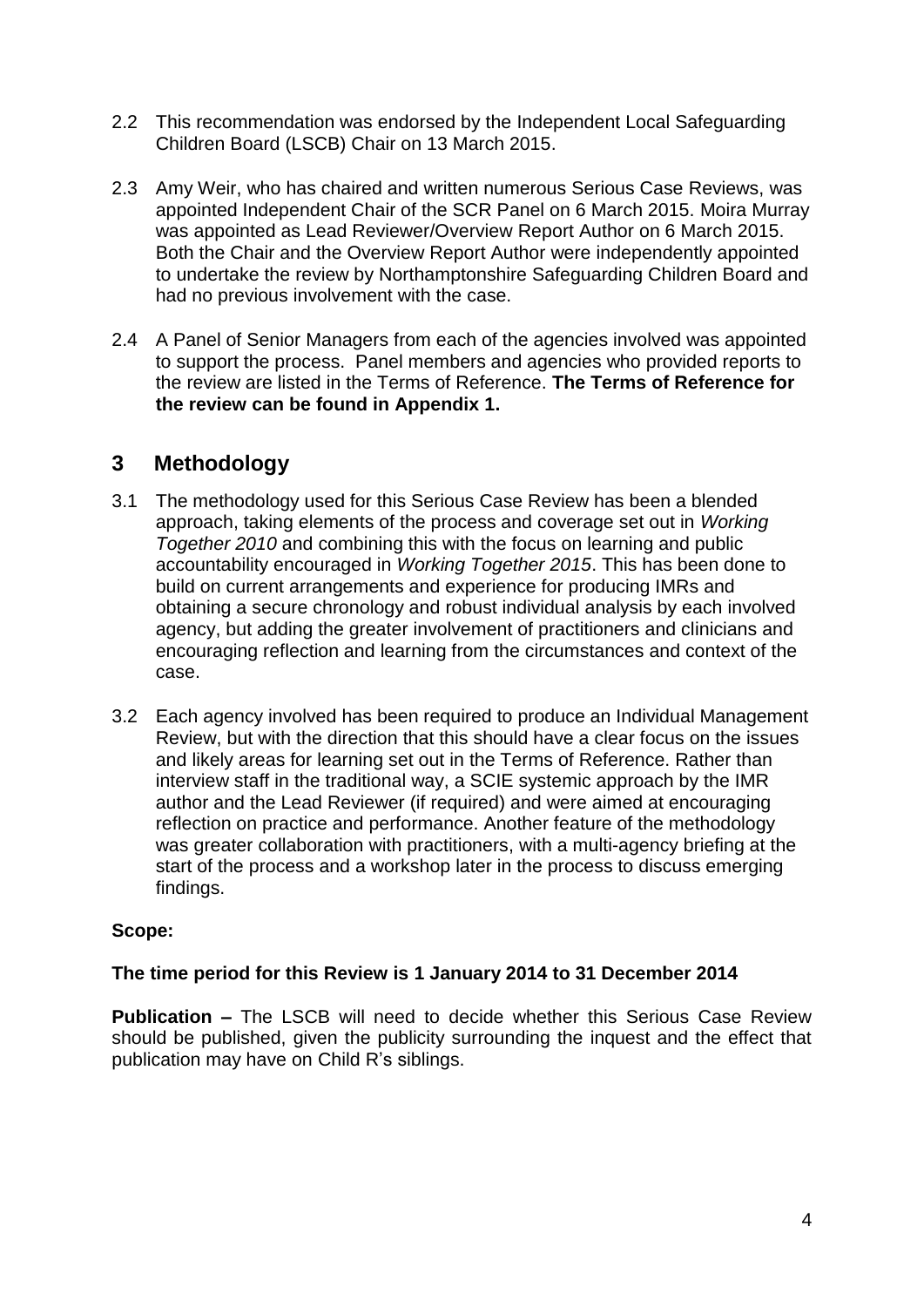# **4 Narrative of Key Events**

## **Family Composition**

| Mother                              | Mother of all five children            |
|-------------------------------------|----------------------------------------|
| Father 2                            | Father of Child 3, Child 4 and Child R |
| Father 1                            | Father of Child 1 and Child 2          |
| Child 1                             | Half-sister                            |
| Child 2                             | Half-sister                            |
| Child 3                             | <b>Sister</b>                          |
| Child 4                             | <b>Brother</b>                         |
| Child R<br>Date of Death 20/12/2014 | <b>Subject</b>                         |

## **Family History**

- been provided from agencies which is considered relevant to the Serious Case 4.1 Although outside the timeframe of the Terms of Reference, information has Review process. It is for this reason that the early family history has been summarised below.
- 4.2 In June 2004, when she was 22 years old, Mother was admitted to A&E having said to have had a seizure, her first in three years. Mother said that two weeks prior to her arrival at A&E she had ten seizures. Mother explained she had been diagnosed with epilepsy at the age of 4 and medical records state that these had ceased by the time she was 8 years old. It is documented that the seizures may have been due to a head injury sustained from assaults by her father. However, as a child, Mother's follow up outpatient appointment was not attended and there was no evidence of a further follow up appointment being made. It cannot be concluded that Mother acquired a brain injury during her childhood.
- 4.3 Due to the history given by Mother, she was admitted to hospital overnight and was then discharged with Epilim. Mother did not attend (DNA) any of the follow up appointments. At the time of her admission, Mother stated that she was homeless and not registered with a GP. Hospital staff made a referral to the on call duty Social Worker and the Housing Department.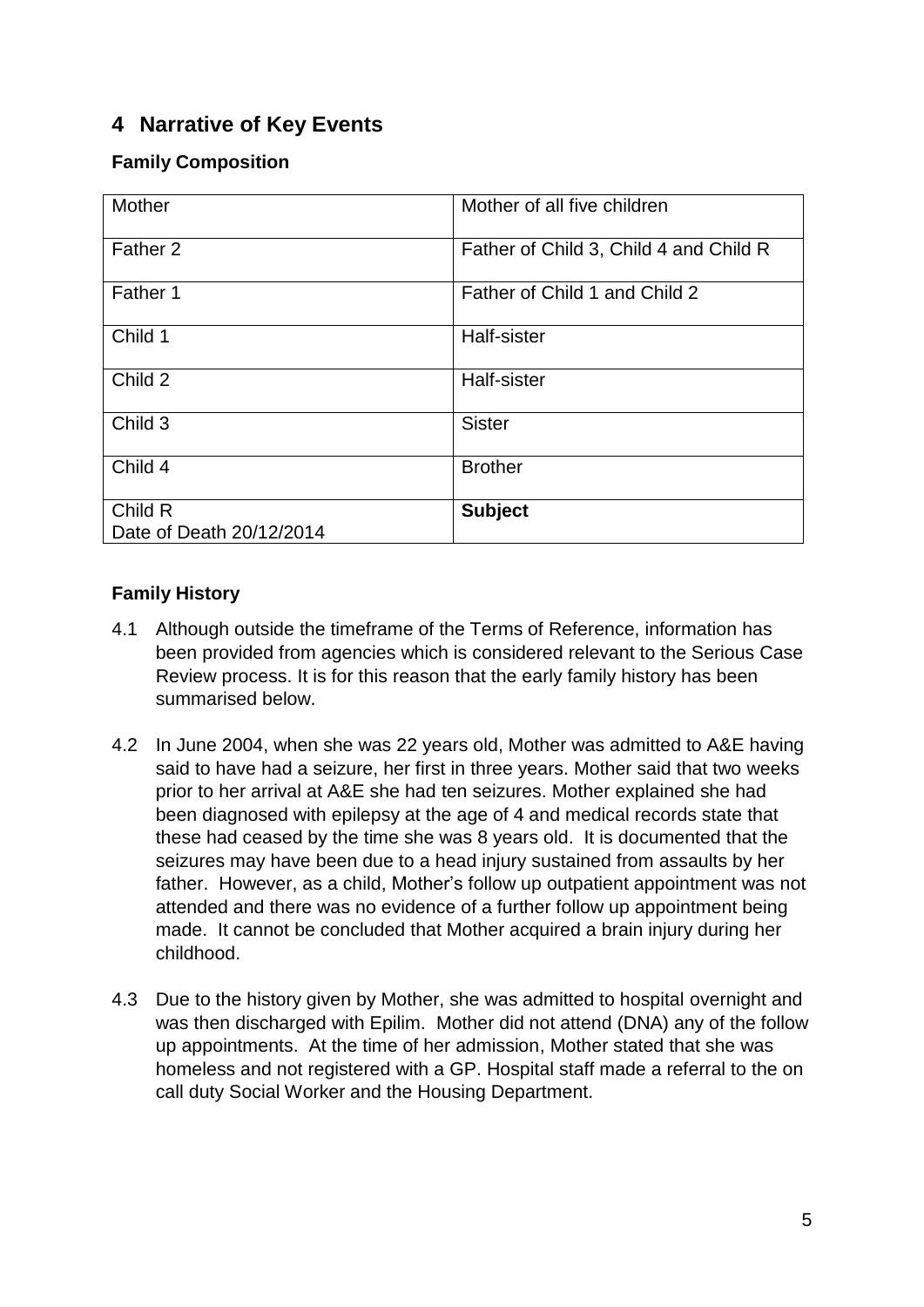- 4.4 In late September 2005, Mother was 14 weeks pregnant with Child 1. By this time, she was registered with the GP Surgery A and were living with Father 1, the father of her unborn child. It is not known where the couple was living at this time; however, Mother did attend antenatal appointments at the GP surgery and was referred for Consultant led care because of her epilepsy. During this pregnancy it was noted that Mother was Rhesus Negative<sup>1</sup> and she was happy to have anti-D injections, as and when necessary.
- 4.5 Child 1 was born on 29 March 2006. The delivery was normal and Child 1 was healthy. Mother attended child health and immunisation appointments.
- 4.6 By February 2007, Mother was pregnant with her second child. Housing records show that in March 2007 she was registered as the sole tenant of council accommodation, although Mother was at that time living with her husband Father 1.
- 4.7 On 5 September 2007, Child 2 was born at Hospital A. Mother had only attended four antenatal appointments during her pregnancy. Hospital appointment letters were returned as 'unknown at this address', although Mother was registered with the same GP Practice. The delivery was normal and the baby was healthy.
- moved to the family's current accommodation. Father 1 remained in the same 4.8 In May 2008, Mother effected a mutual exchange with her mother-in-law and accommodation with Mother and the two children until October 2008 when the couple separated (and later divorced) and he moved to his own accommodation.
- 4.9 In June 2010 Mother was pregnant and was seen at the GP Surgery 1. The expected date of delivery was December 2010. Mother was now living in the family home, with Father 2, who was the father of her unborn child. She received regular antenatal care up until 18 weeks, but was not seen again until 34 weeks. Mother stated that her reason for not keeping appointments was because she was in Scotland as her father was dying. After she was seen at 34 weeks, Mother was not seen again by midwifery staff until she delivered. Mother would have expected to be seen at least eight times by her midwife during the pregnancy. This was especially important given that she said she had epilepsy and was Rhesus Negative.

 1 See Appendix 2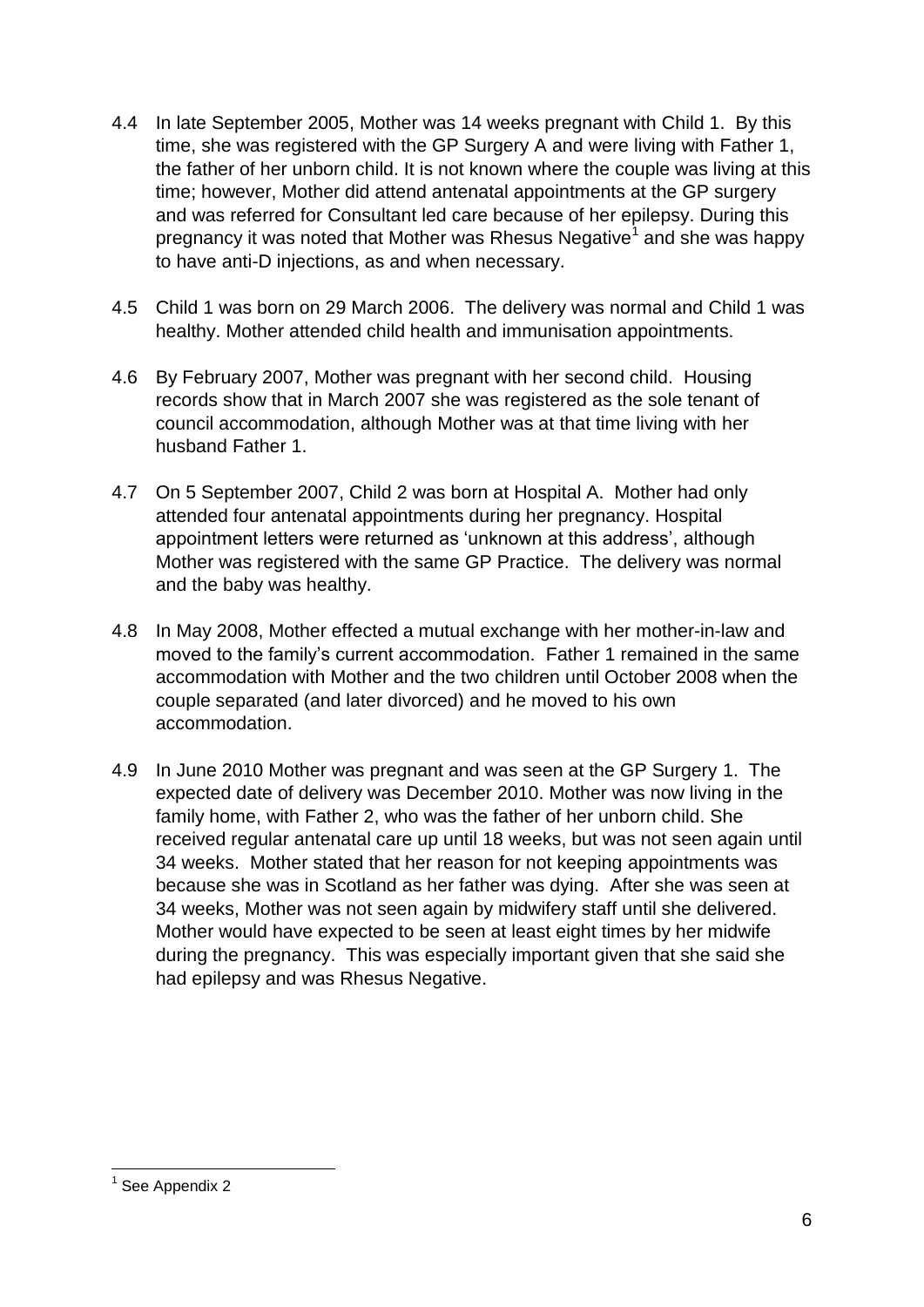- 4.10 Mother had a normal delivery and a healthy baby, Child 3, was born on 11 December 2010. Mother was now living with Father 2 and her two children from the relationship with Father 1. During her pregnancy with Child 3, Mother's BMI was recorded as  $34^2$ . Within two and a half hours of giving birth, Mother and baby disappeared from the ward before the new born examination had been completed. The Community Midwife 1 was informed and on making an emergency home visit found Mother back at home. Mother stated that the reason for leaving the hospital was she thought she had been discharged. Mother and baby were noted to be well.
- 4.11 On 9 September 2011, Mother presented at the GP Surgery 1 requesting a termination. Mother explained that she had become pregnant as a result of a failure of contraception. After examination she was thought to be less than 16 weeks pregnant. A referral letter to Hospital A for a termination of pregnancy was prepared by the GP Practice, however, this was not sent. The reason why the letter was not sent is not recorded in Mother's GP medical records. However, Mother did not return to the Surgery to ascertain what had happened to the referral and did not proceed with the termination. NB Mother's explanation of her pregnancy with Child 4 can be found at section 6 of this report.
- paramedics that she was expecting twins. She repeated to hospital staff that 4.12 Mother was not seen by a health professional until 26 February 2012, when Child 4 was born at home, delivered by paramedics. Mother told the she was expecting twins, although there is no record of any ultrasound obstetric scan to indicate that this was the case. Mother also maintained that she had left her medical notes variously with the GP or at a friend's house.
- 4.13 Child 4 was a healthy, full term baby. It was apparent that Mother had accessed no antenatal care during her pregnancy. Post-natal care was provided by Community Midwife 1, who knew Mother and was surprised to hear that she had delivered a baby as she was not aware that she was pregnant. As the Community Midwife attached to GP Surgery 1, Community Midwife 1 had provided ante (albeit limited) and post-natal care following Child 3's birth. She would therefore have expected to see Mother, had she attended, for antenatal care. Due to Mother's concealed pregnancy the hospital safeguarding team was notified and a referral made to the Children & Young People Initial Contact Team. The referral resulted in no further action by Children's Social Care, who considered there was no necessity for intervention, having made welfare checks with the school and Health Visitor. Mother continued to maintain that she had received antenatal care.

 2 A Body Mass Index of over 30 is considered to be obese.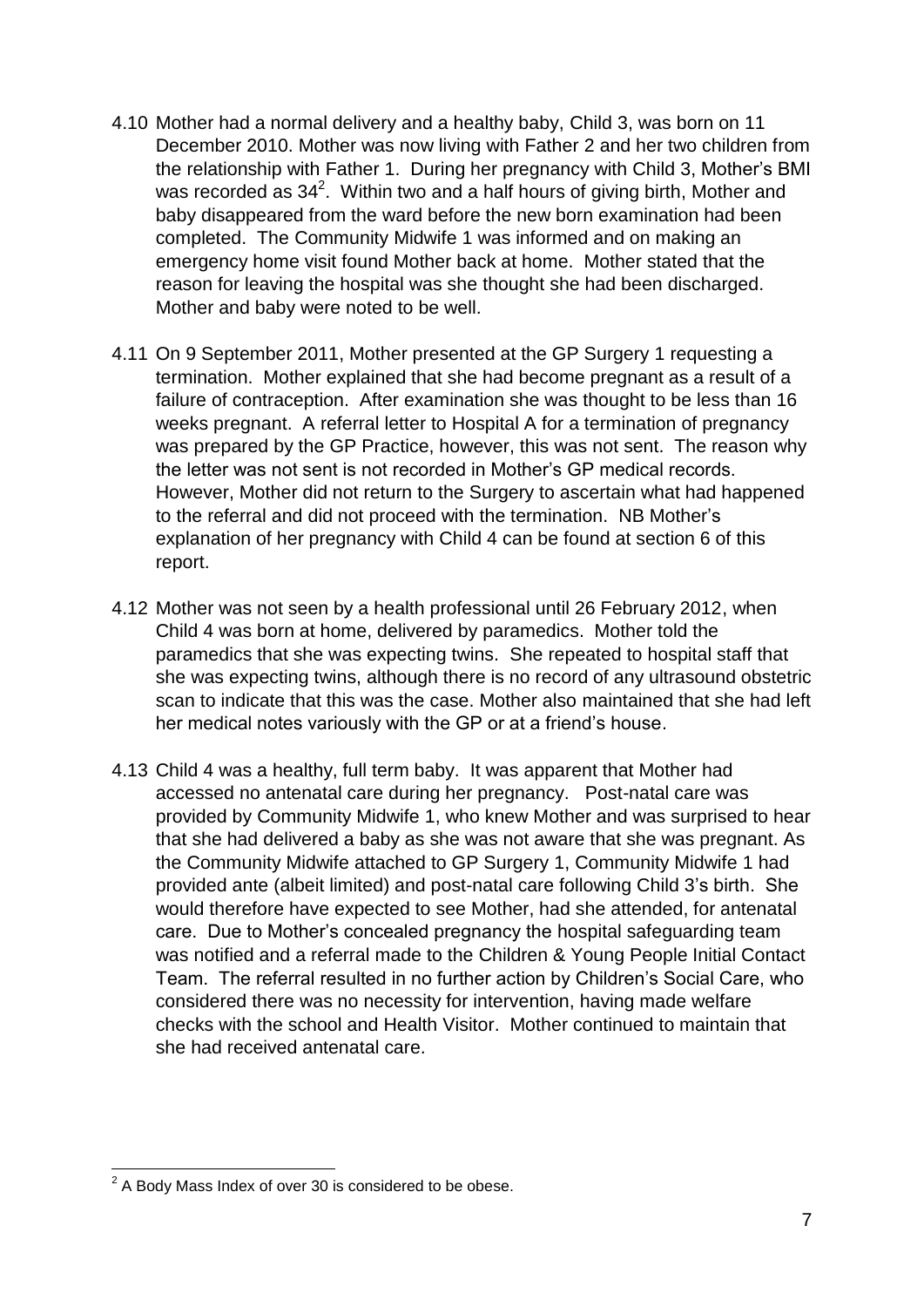- 4.14 Mother's fifth pregnancy, which resulted in the birth of Child R on 18 February 2014, was her second concealed pregnancy. Child R was born at home in the bathroom. Mother maintained throughout to family members, health and social care professionals that she did not know she was pregnant and that his birth was a complete surprise. Mother and baby remained in hospital for 48 hours and then discharged home. Child R was a healthy baby, although initially his temperature was low at birth. Tests proved that like his mother, Child R, was Rhesus Negative.
- 4.15 Community Midwife 1 attended mother and baby for ten days postnatally, before transferring to the health visiting service. Mother was given advice by midwifery and health visiting staff about safe sleeping, the dangers of cosleeping, alcohol consumption and smoking (Mother smoked throughout all of her pregnancies and continued to smoke after the birth of all the children).
- 4.16 Because Mother had not accessed maternity care throughout her pregnancy, before her discharge from hospital a safeguarding referral was made to the Named Midwife at Hospital A. The Named Midwife made a referral to Children's Social Care. A Multi Agency Safeguarding Hub (MASH) referral was completed, which resulted in a Tier 4 Assessment being commenced.
- on 18 December to complete Child R's six week check there was no reply. 4.17 A six week post-natal check was undertaken on Child R at the GP Surgery on 1 December 2014. However, when the Health Visitor called at the family home Child R had not received any immunisations at the time of his death.

## **Father 2**

- 4.18 There is little known information about Father 2. At the time of Child R's death he was in full time employment. Father 2 volunteered at a local youth club in the evenings, which enabled the children to participate in the facilities and activities available. From information available to the Review, Father 2 got on well with all the children, including his two step children.
- 4.19 Father 2 did not have any major health problems and was registered at a different GP Practice to Mother and the five children.
- 4.20 At the time of Child R's death, Father 2 had been sleeping in the upstairs bedroom, whilst Mother slept on the sofa in the downstairs sitting room.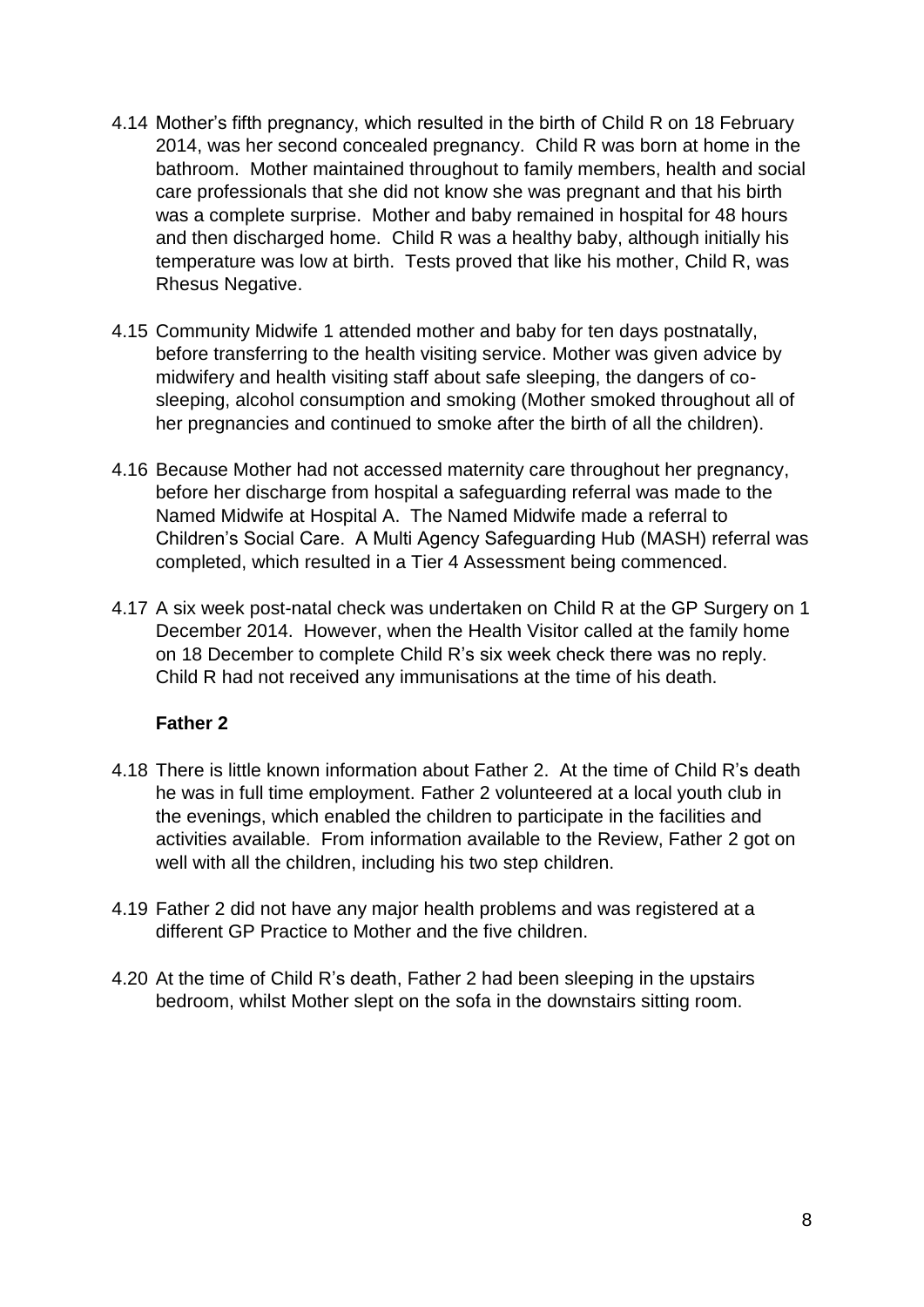### **Father 1**

- 4.21 On 2 September 2011, Father 1 contacted the NSPCC because of his concerns about the care his two daughters were receiving from their Mother. The concerns stated that Child 1 and Child 2 had unclean and damp clothes and that Child 3 (not his child) was not meeting her developmental milestones. There were further concerns that Mother was not supervising the children adequately and the physical cleanliness of the house was unacceptable. The referral was passed to Children's Social Care. Checks were undertaken to ascertain whether there was any contact from the school or the Health Visitor. The response was negative. The Initial Contact was closed, with no further action. A letter was sent to Mother advising her that a referral had been received.
- 4.22 In February 2012, Father 1 contacted Children's Social Care, again concerned about the care his children received. He reported that there were large areas of mould on the floor in the kitchen and on the cooker, and alleged that Mother would fall asleep, leaving the children unsupervised. Father 1 stated that Mother was pregnant with twins and not coping well. Children's Social Care advised him to seek legal advice and the contact was closed.
- urine; the children had no bedding and were infested with head lice. Mother had 4.23 Similar concerns were reported to Children's Social Care in March 2012 by Mother's sister, who said that the home conditions were poor and smelled of given birth to Child 4 just days previously. Children's Social Care decided that the Health Visitor would monitor the situation and the Initial Contact was closed.
- 4.24 Father 1 commenced private law proceedings in January 2013 in respect of Child 1 and Child 2. During the proceedings Mother raised concerns about Father 1's mental health and his supervision of the children during contact. The outcome of the proceedings was resolved in April 2013, when the court was given assurances by Father 1 that any mental health concerns were not current and that the children would be suitably supervised during contact. Contact arrangements were agreed by consent.
- 4.25 Father 1 raised concerns with the school by email in July 2014 about the recurrent bouts of head lice Child 1 and Child 2 experienced (Father 1 stated that he consistently treated their hair during contact), their general level of hygiene and Child 2's delayed educational development. Father 1 was advised to contact Children's Social Care.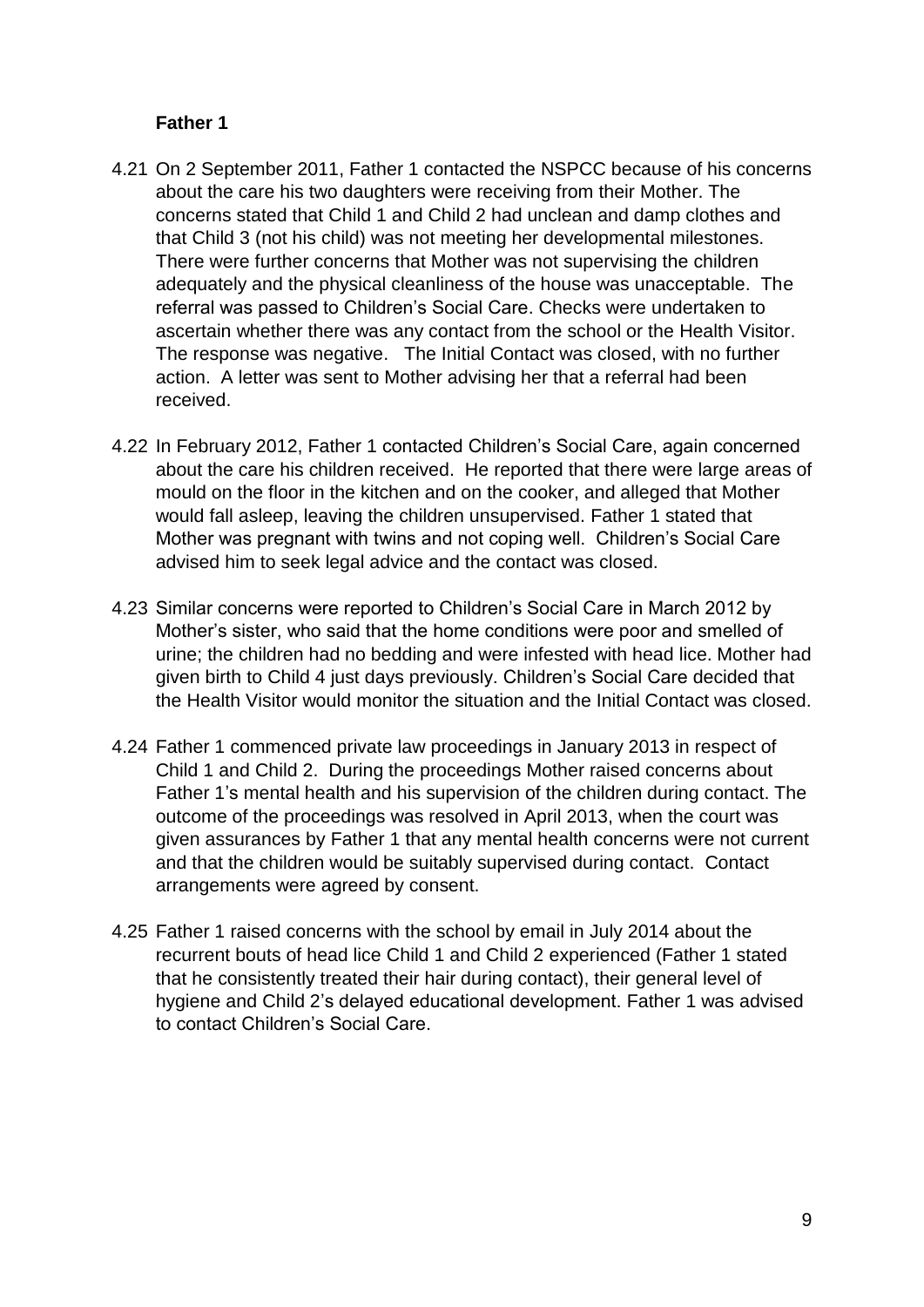## **The Children**

## **Child 1 and Child 2**

- 4.26 As a baby, Child 1 missed infant health checks and immunisation appointments. On 23 July 2007, when aged 16 months, she was referred to A&E by her GP as she was unable to weight bear on her left leg. Examination at the hospital showed that Child 1 had a tender left ankle and was unable to move her left ankle and knee. The injury was said to have occurred when Child 1 was playing on a wooden floor when she started crying uncontrollably. Mother said she was in the kitchen at the time the injury occurred. X-rays reviewed by the Orthopaedic Registrar diagnosed an undisplaced spiral fracture of the left tibia. This fracture is commonly considered accidental when there is a clear explanation, usually a fall e.g. while running/playing with some entrapment or restriction of movement of the foot, producing a twisting stress on the bone. The Hospital Trust's Safeguarding Chronology of Events was completed, but there was no comment in the contemporaneous records on how staff judged whether or not this injury was accidental, and whether or not a safeguarding referral should have been considered. Child 1 was brought to an Orthopaedic outpatient appointment by both her parents and was later discharged as the injury was healing well.
- 4.27 In November 2012, when aged 6, Child 1 was admitted to A&E. From the information available it is not clear as to whether she was referred by her GP. A history was given that whilst at school and running in the playground, Child 1 tripped and fell, landing on her elbow. It is not known if this information came from Child 1 or from her parents. Following an x-ray of the elbow there was no clear evidence of a fracture or soft injury, however, following a further x-ray, a plaster of paris back slab was applied. When Child 1 was reviewed the following week by the Consultant, it was decided to remove the plaster. There was no evidence of bruising or swelling and Child 1was discharged from orthopaedic care.
- 4.28 Child 2 had a history of missing health and immunisations appointments as a baby. She also needed to wear glasses because of poor eyesight and for management of a squint in both eyes. Mother did ensure that Child 2 attended all of her ophthalmic appointments, with one exception, which was booked for the day prior to Child R's birth in October 2014.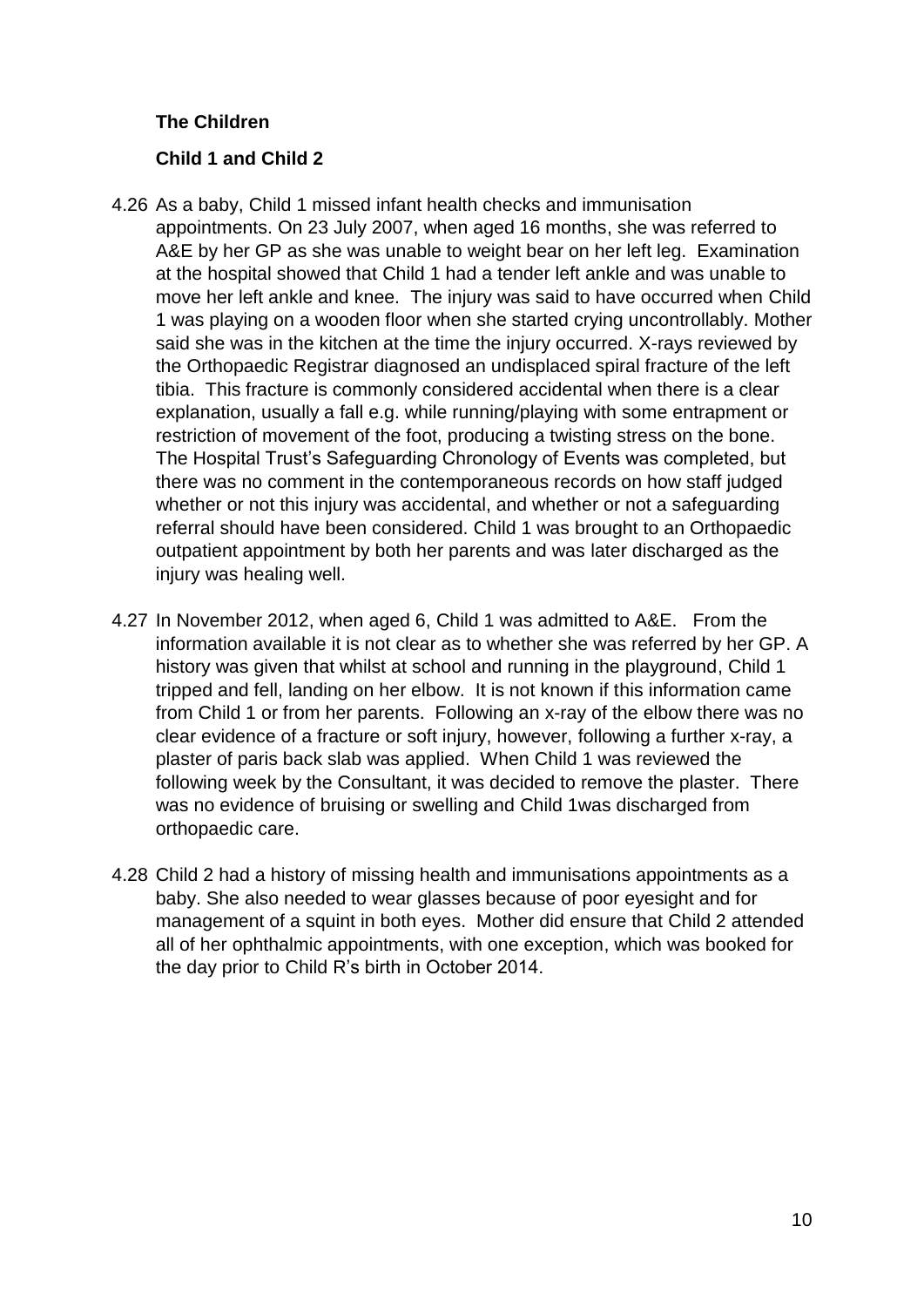### **Relevant information of concerns recorded by the school prior to the period under review**

- 4.29 Both Child 1 and Child 2 attended School A. The school is larger than the average sized primary school with 457 pupils on role and converted to an academy in 2012. The majority of children come from a white British background. The number of children in receipt of the Pupil Premium (including free school meals) is average however there is a higher than average percentage of disabled children and those with special educational needs on role. Neither Child 1 nor Child 2 were considered to have special educational needs, although both were reported to be below what would be expected of a child of their age in all areas. There were no concerns about the attendance of any of the children.
- 4.30 There was a history of Mother not attending Termly Learning Conferences (meetings for parents to discuss their child's progress). She did, however, attend a meeting on 26 February 2013, when the school was concerned about Child 1's tiredness and lack of academic progress, and was asked to offer more support at home. Mother was not pregnant at this time, but had four children, two of whom were under three.
- 4.31 The school recorded the following concerns about Child 2:
	- On 16 October 2013, Child 2 informed a member of school staff who was undertaking individual work with her that she had not had breakfast that morning. "*(Child 2) said that she had lost her cup the previous night and couldn't find it. Due to this she was naughty and couldn't have breakfast*". There is no evidence on the school records as to whether Mother was spoken to about this disclosure.
	- The next morning, Child 2 was late and when asked by the school whether she had eaten breakfast she said "*no, as her younger sibling, (Child 4) was poorly*". The school contacted Mother who said that Child 2 had breakfast every day. Mother said she would speak to Child 2 and provide more snacks. (In the Reception class, children had access to snacks throughout the day, but in other years the children had no such access).
	- On 13 November 2013, Child 2's class teacher reported to the Family Support Worker (employed by the school) that she had been seen picking up someone else's dropped food in the dinner hall and had attempted to eat it. There is no evidence in the school records as to whether Mother was spoken to about this incident. It was, however, recorded that Child 2 should be included in a group to look at emotional wellbeing and self-esteem. There is no recorded evidence in the school records that this happened, although the Family Support Worker confirmed to the Education IMR author that Child 2 did attend the group. Child 2 was six years old.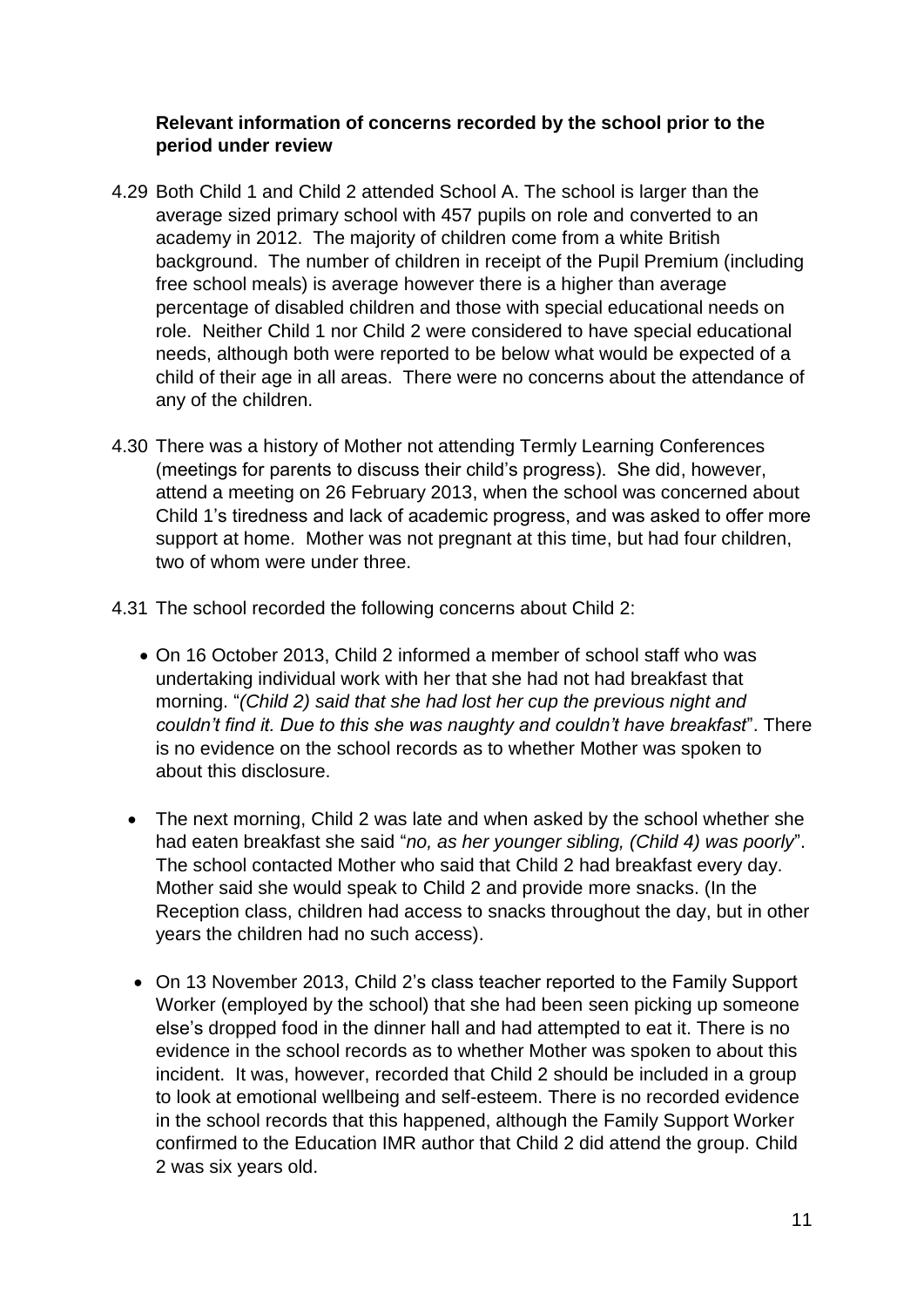#### **Concerns recorded by the school during the review period**

4.32 The following concerns were noted:

- On three occasions during September and October 2014, concerns about the cleanliness of both Child 1 and Child 2 were raised by the school with Mother. The children were reported to be wearing dirty clothes, smelling of damp, and both girls had infestations of head lice.
- On 13-14 October 2014, Child 2's class teacher recorded that she was '*covered with nits crawling all over her skin. The following day she stated that there were bite marks on (Child 2's) neck from the nits and blood scabs on her neck<sup>3</sup> '*. The school spoke to Mother who agreed for the school to treat Child 2's hair with conditioner, but maintained that she "*had treated the lice and blamed the school and their half-sibling [Child 4 aged 2 years 8 months]*" for the current infestation. The school Family Support Worker, when interviewed for the review, said that Mother was difficult to engage with, could be defensive, often kept conversations short and resisted all offers of support from the school.
- In March 2014, Child 2 was recorded as not having her glasses with her in school. Mother reported that she was awaiting contact from the hospital to collect them and was irritated that the glasses had not come sooner.
- On 29 April 2014, Child 2 and Child 1 both disclosed that they had not had breakfast that morning. Mother was contacted and said that the girls had had a full breakfast, which consisted of fruit and reiterated that the children always had breakfast.
- Father 1 contacted the school via email on 16 July 2014 to raise his concerns about the children having recurrent head lice. The Head Teacher responded stating that they would look into the matter, but advised him to report his concerns to Children's Social Care.
- On 15 December 2014, the school spoke to Mother, concerned because Child 1 aged 8 and Child 2 aged 6 were seen walking together unaccompanied to school. Mother responded by saying that she "*lets them walk across the road as she can see them from the back door."*

 $3$  Nits are lice eggs. Thus this description is incorrect. It could have been that the child was infested with lice or that the blood blisters were caused by another parasite e.g. bed bugs.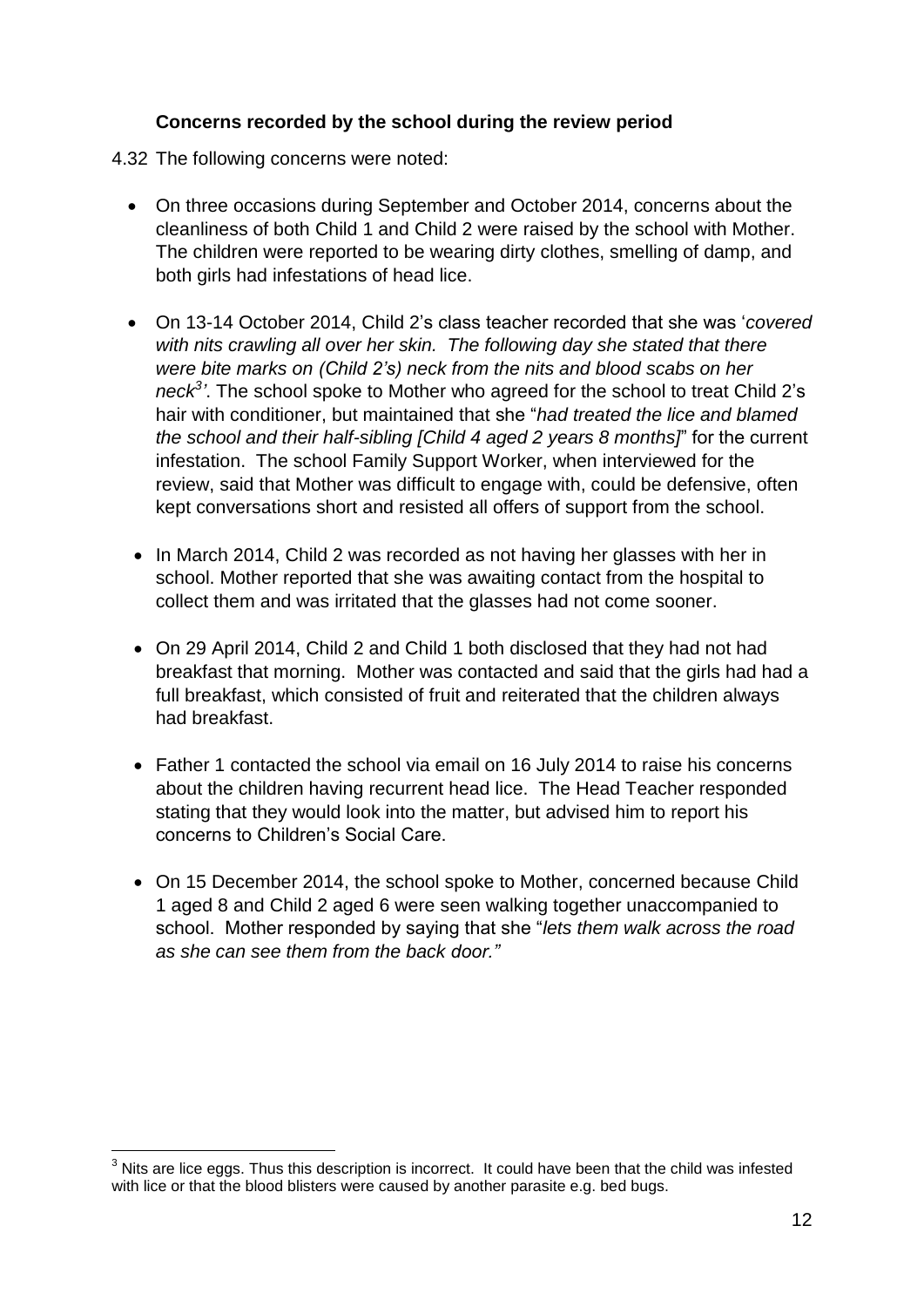4.33 The school did not refer any of the above incidents to Children' Social Care. The concerns were dealt with by the school's Family Support Worker, who was supervised by the school's Designated Safeguarding Lead. The school had access to the School Nurse who was employed by Northamptonshire Health Foundation Trust (NHFT), but did not consider it appropriate to refer Child 1 and Child 2 to the service when they had nit/lice infestation or when concerns about their appearance and accounts of not having breakfast were disclosed.

## **Child 3**

- 4.34 Child 3 was born in December 2010 following a normal delivery. After Child 3's birth a similar pattern to that of her siblings developed of missed appointments for health checks and immunisations. On 24 December 2011 when she was just over a year old. Child 3 was admitted to Hospital A for four days with pneumonia. Mother remained with her during this time.
- 4.35 Child 3 attended the nursery at School A. The only concern noted about her by the school was in July 2014 when Mother was spoken to about the cleanliness of Child 3's lunch box.

## **Child 4**

aged 2 years 9 months that he received his first childhood immunisation. This 4.36 Child 4 was born at home after Mother failed to engage with antenatal care services throughout her pregnancy. Following Child 4's birth there was little if any interaction with health care professionals and it was not until Child 4 was was as a result of the Health Visitor gaining access to the home following Child R's birth.

# **Child R**

4.37 Child R was just nine weeks old when he died. It is known that he was a healthy baby when discharged from hospital and at his six week check he was described as '*clean and well cared for and appeared content*.' Mother was breast feeding him, as she had all his siblings, and this was reported as going well. He appeared to be developing appropriately for his chronological age at the time of his death.

# **5 Voice of the Children: the children's experience living in the family**

5.1 The family lived in a three bedroomed house. It was described by the professionals who gained access, as being overcrowded for five children, and cluttered with toys and furniture. Mother acknowledged that the size of the house was not suited to the needs of the family, but did not wish to move to a larger property, as she was happy with the school and the area.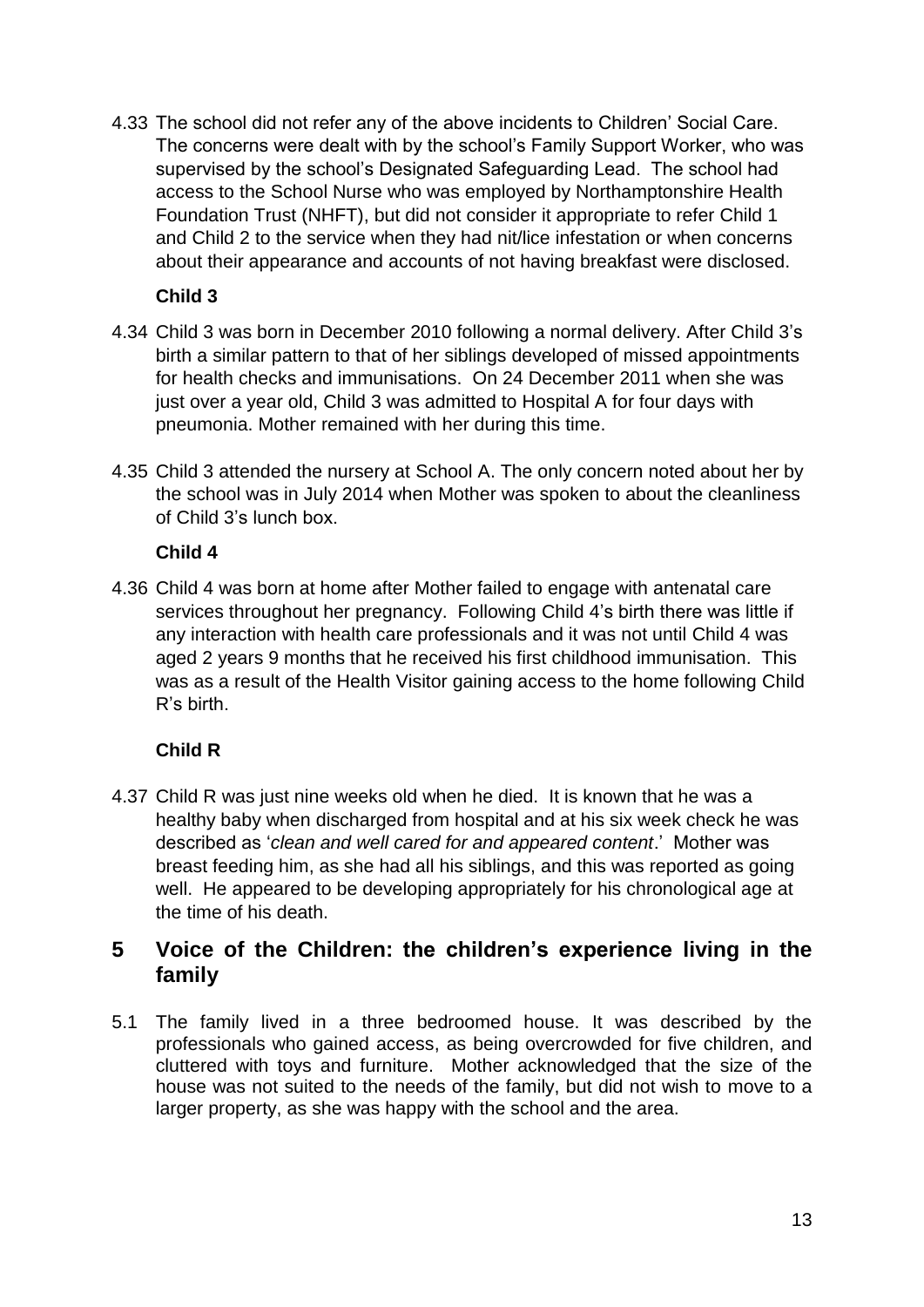- 5.2 The Core Assessment undertaken by Children's Social Care described the house as being tidy downstairs, but the bedrooms upstairs were not '*so well kept.'* The Social Worker also raised the issue that the lack of storage space to accommodate the children's belongings presented a fire risk. Both parents smoked. The kitchen and bathroom were due to be refurbished by the Council. On attending the property in response to an emergency call concerning Child R, the East Midlands Ambulance Service confirmed this description, describing the home as '*being cluttered'.*
- 5.3 Father 1, the father of Child 1 and Child 2, had said that the house was dirty with mould in the kitchen, and Mother's sister was so concerned about the conditions in which the children were living that she contacted Children's Social Care. Father 1 also expressed his concerns that his children were not only being neglected, but were also being tasked with responsibility for caring for their younger siblings.
- 5.4 From these descriptions it can be concluded that the environment in which the children lived was cramped and overcrowded. At the same time, the Social Worker noted that there was a computer in the living room for use by the older children, plenty of books and toys, as well as bikes, tricycles and scooters. The children's drawings were displayed on the walls.

## **Child R**

visit, recorded that Mother appeared to have the equipment required to care for 5.5 The student Health Visitor who gained access to undertake Child R's new born a new born baby, including a Moses basket and clothing. It was not recorded as to where the Moses basket was situated in the home. Mother was observed to be handling Child R well, responding to him and talking to him in a soft and gentle manner when he cried. The 'Voice of the Child' was captured and documented in the health visiting notes as "*mummy looks [at] me with love, handles me gently, keeps me safe and comfortable, responds to my cues quickly and speaks to me in a gentle voice tone."* Mother was also reported as responding to Child R appropriately when he was distressed.

## **Child 4**

5.6 Child 4, Child R's older sibling, was present when the student Health Visitor visited and was said to be responded to in a sensitive and positive way by Mother when he wanted attention. It is known that Child 4 was not yet attending nursery, although it was planned that he would go to School A nursery when old enough. There is no information available to the review as to whether Child 4 attended a play group or socialised with his peers. The Core Assessment stated that the family was close and that the older children enjoyed being all together and enjoyed their younger siblings.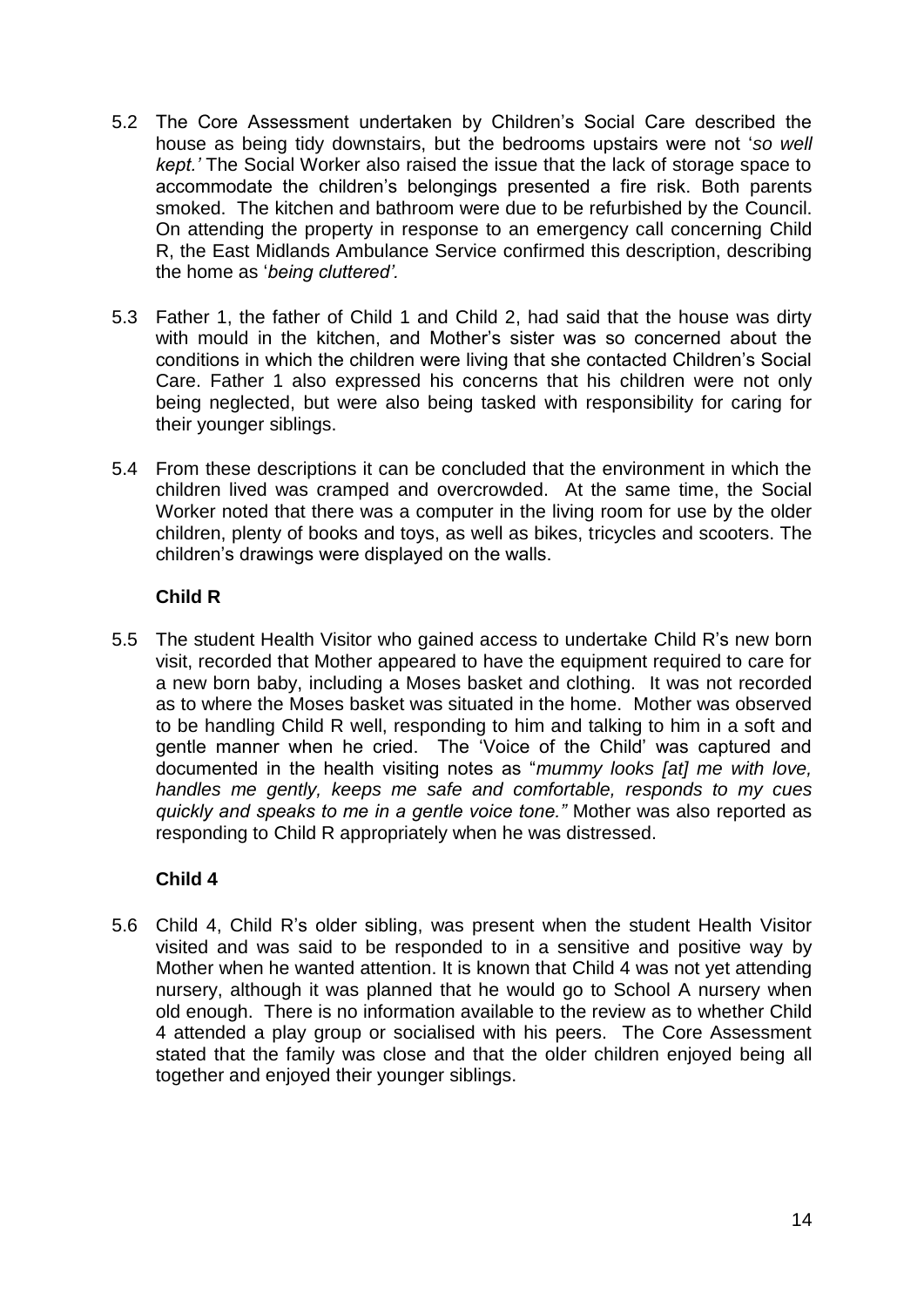5.7 When concerns were raised by the Social Worker undertaking the Core Assessment about Child R and Child 4 not attending for immunisations and health appointments, Mother said she was too busy to take them. Father, however, stated that he would take the day off work to ensure that this occurred. Similarly, when the unkempt and dirty condition of the older girl's clothes was raised with Mother, she maintained that the laundry was difficult to keep up with with so many children around.

## **Child 1, Child 2 and Child 3**

- 5.8 Child 1 and Child 2 attended School A and Child 3 attended the nursery school. Staff frequently raised concerns with Mother about the children being regularly infected with head lice. Father 1 had raised similar concerns with the school on numerous occasions, and told the Social Worker during the Core Assessment that he had observed his daughters '*scalps to be scarred as a result of lice infestation*'. The school was very much aware of the impact the children's appearance had on their emotional and social well-being. The children regularly came to school wearing grubby, damp and ill-fitting clothes, and their Father reported that they arrived for contact smelling of urine. Despite this, the three girls were reported by the school to have a good circle of friends and were popular with their teachers. However, an indication of the children's awareness of their appearance, especially the condition of their hair, was given to the Social Worker during the Core Assessment when they told him that "*they were embarrassed by this and were worried that other children might reject them as a result of their infestation*".
- 5.9 Mother maintained that she treated the children's persistent head lice, but clearly this was not the case. Because of concerns about the impact the children's appearance had on their interaction with and acceptance by their peers, the school persistently requested that Mother treated their hair and washed their clothes. On one occasion the school reported that Child 2 was seen to have lice falling out of her hair and a decision was made to treat the condition at school because of the serious impact this was having on her friendships. The school recorded that Child 2's appearance was more concerning than that of Child 1.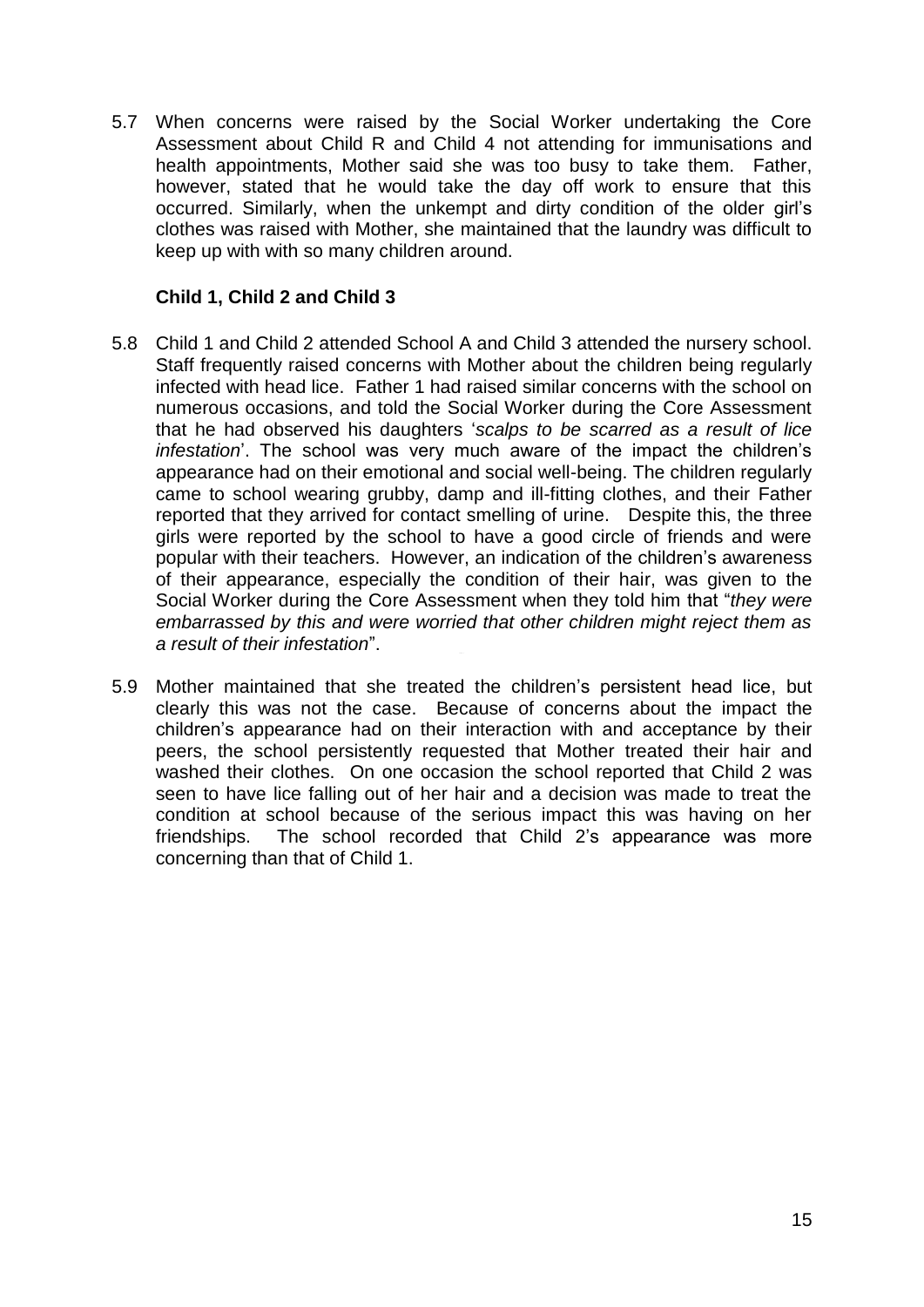- 5.10 In addition to the concerns about the children's appearance, Child 1 and Child 2 articulated several times to their teachers that they had not had breakfast. The school did raise these disclosures with Mother, however they accepted her assurance that the children had breakfast every day. As a result, the school decided to accept Mother's word and did not consider that the children's account was truthful. When Child 2 was observed to be picking food off the school dining hall floor, staff decided that it did not indicate that Child 2 was hungry, as she and her sister appeared well fed. The reasons for Child 2's behaviour were not pursued. These incidents raise serious questions as to the level of understanding school staff had of the indicators of neglect, the need to listen seriously to children and for appropriate action to be taken. These disclosures and incidents were not seen in the context of the overall picture of neglect which the children were experiencing. None of these concerns were considered sufficiently appropriate or concerning for the school to make a referral to Children's Social Care.
- that the situation could be dealt with 'in house' the school negated their 5.11 Although the school seemingly thought they were acting in the children's best interests by treating their hair and washing their clothes, more could have been done to promote Child 1 and Child 2's well-being if a referral had been made to Children's Social Care. Their appearance, lice infestation and disclosures of not being sufficiently fed, should have at the very least initiated a CAF/Early Help Assessment. Unfortunately, this did not happen and the children could have only concluded that they were not believed when they disclosed they were hungry. The school's actions and 'good intentions' in what they saw as helping the children not to be ostracised by their peers, were misguided. By deciding responsibilities to ensure that safeguarding children concerns were referred to the statutory authority. Even when Children's Social Care contacted the school to ascertain if there were any concerns, they responded by stating there were none, apart from the children having nits/lice.
- 5.12 The picture that emerges from the little that is known about the children's lived experience in the home is one where there appears to be loving parents and positive relationships between the children. However, this needs to be set against a background of evidence of the children experiencing intermittent but recurring neglect. Recent research, $4$  which followed 138 neglected children found that: *"Working with neglected children and their families was dogged by 'inescapable errors' which we argue will always occur in work over time and need to be deliberately interrupted. Parents were difficult to engage, and over time abuse and neglect were often minimised so that referrals about children did not lead to sufficient protective action. Parents were given too many chances to change and files lacked information on the development of children on which decisions about intervention could be based*."

<sup>4</sup> *Working Effectively with Neglected Children and Their Families – What Needs to Change?* Elaine Farmer, Eleanor Lutman, article in BASPCAN Child Abuse Review, June – August 2014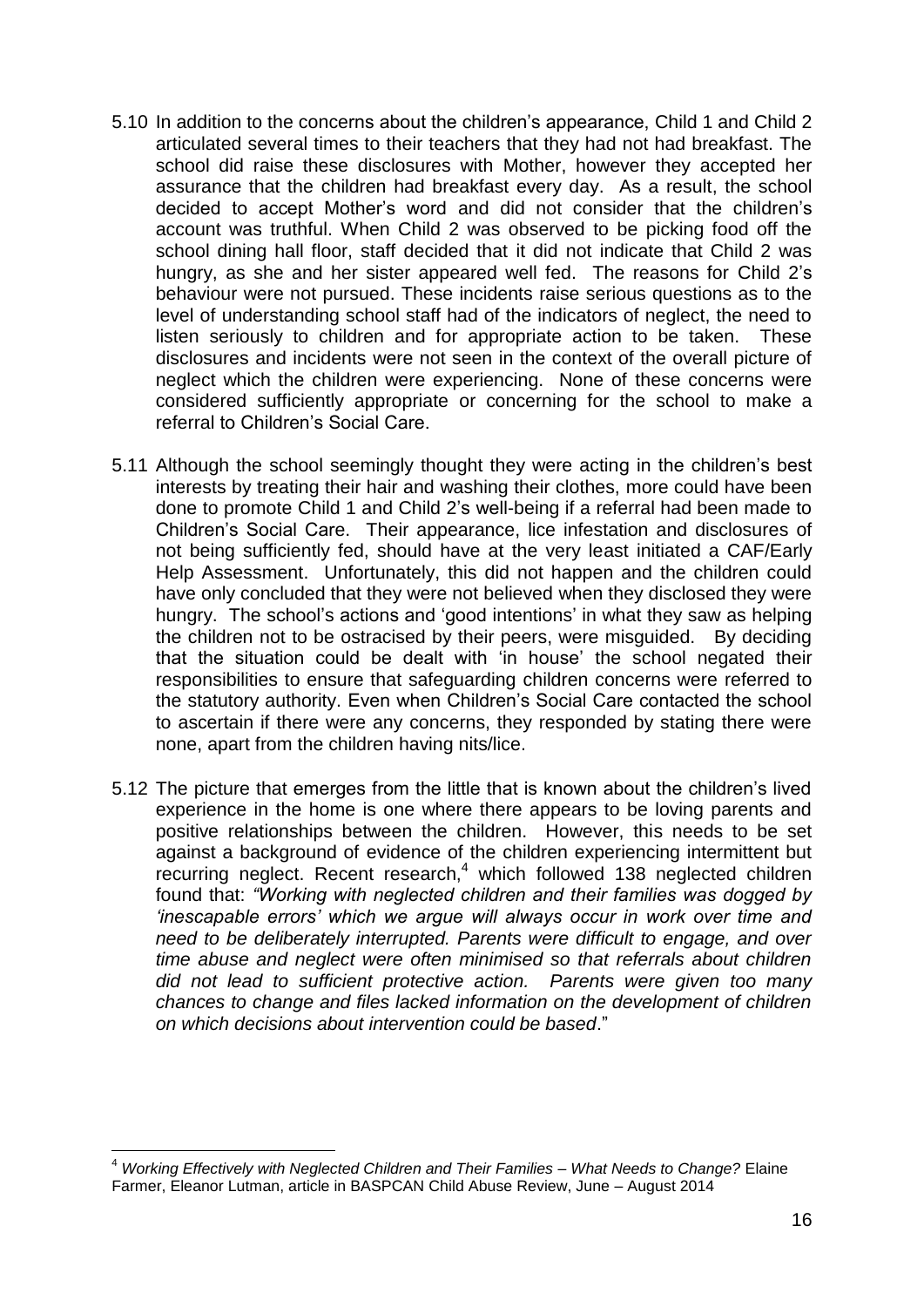5.13 In the case of this family, none of the concerns raised about the children resulted in an assessment being undertaken by Children's Social Care until after Mother's second concealed pregnancy. Such intervention following a specific incident/event reflects the research findings referred to above, which found that *"In the absence of a trigger event, there was often no intervention to safeguard children, even when they experienced severe or chronic neglect over long periods*." A key practitioner message from this research was that "*a new*  approach to working with neglected children is required, which will chart *patterns of children's developmental and other progress so that they can be recognised over time – rooted in collecting evidence which could be used in care proceedings if required."* <sup>5</sup>

## **6 Engagement of the Parents in the Review Process**

- 6.1 The report author and the LSCB Safeguarding Project Officer met with Mother at the family home in early January 2016. Child 4 was also present. The process and purpose of the Serious Case Review, as well as the possibility of the report being published, was explained to Mother and she confirmed that she was happy to participate in a discussion.
- explained the usual sleeping arrangements during Child R's short life. She and 6.2 Mother did not know she was pregnant with Child R until she went into labour in the bathroom. She had been cleaning the bathroom and suddenly felt sick with extreme stomach pain. Child R had been born within 15 minutes of her going into labour, and explained that all her labours had been very short. She Father slept together in their bedroom, with Child R in his Moses basket next to her. As Father worked long shifts she would often come downstairs after Child R's midnight feed so that Father was not disturbed. She would then sleep on the sofa, with Child R in his baby chair. On the day Child R died, Mother said that the family got up at around 6am and they all had breakfast together. She then went back to sleep on the sofa at around  $6.30 - 6.45$ , with Child R laying against her. When she woke up at about 9am, Child R was not breathing.
- 6.3 Mother confirmed that as with all her children, she breastfed Child R. At the time she was tired, as it was pretty exhausting looking after 5 children. She explained that sleeping with Child R on the sofa was unplanned and that she was totally against parents co-sleeping with children.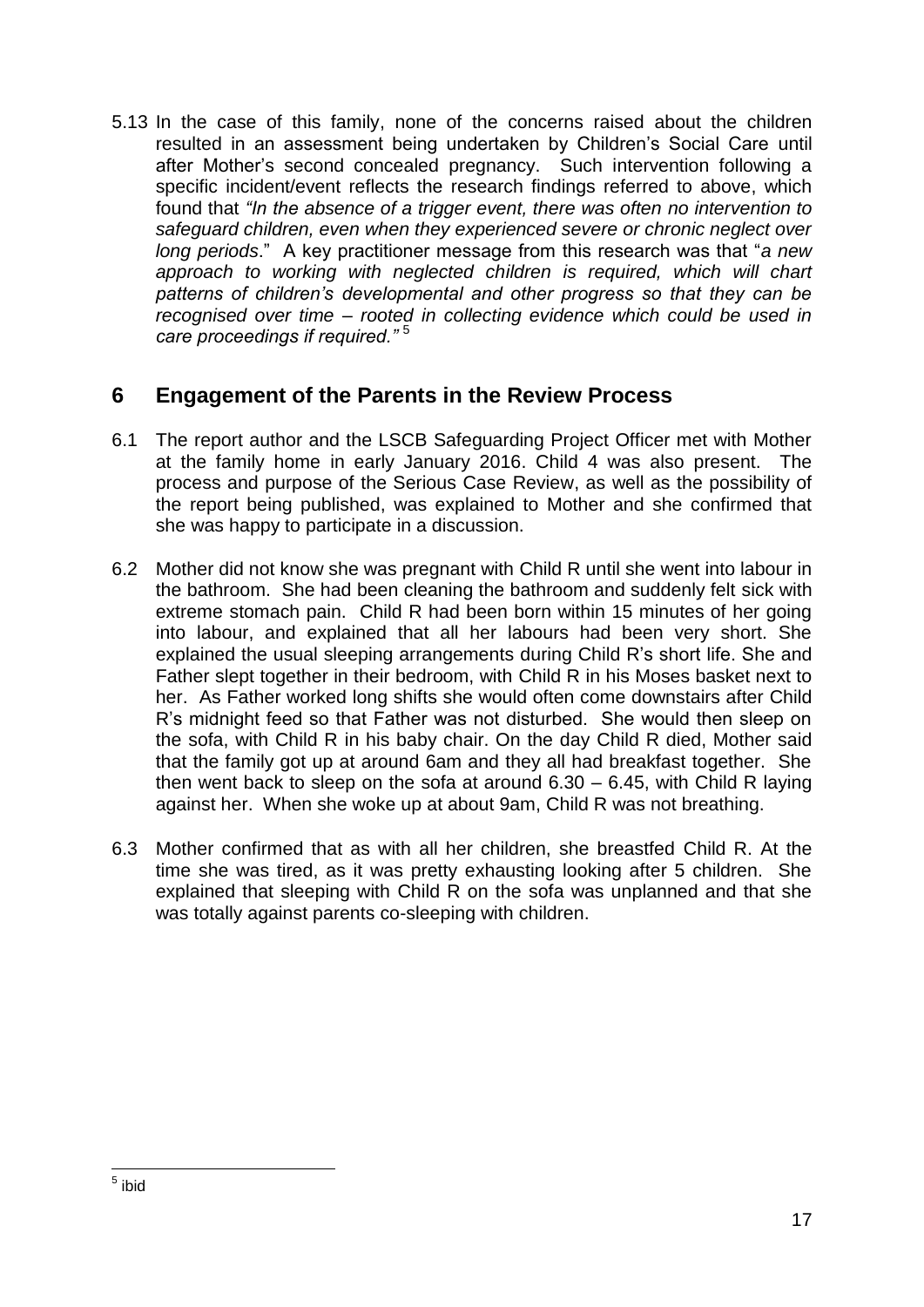- 6.4 When asked about her past medical history, Mother said that she had experienced seizures in the past and had taken Epilim for about a year before becoming pregnant with Child 1. However, she was not on medication for epilepsy during the pregnancy and did not have consultant led care for her first or any of her subsequent pregnancies. She was aware of her Rhesus Negative status, and had anti-D injections during her first three pregnancies. She said that she had attended ante-natal appointments for these pregnancies, but had not done so for Child 4 as she was struggling to come to terms with the death of her father. Mother had not realised she was pregnant until seven and a half months into the pregnancy. She had wanted a termination but then changed her mind. She didn't know why she had not sought ante-natal care, but was scared that there may have been something wrong with Child 4 as she had not had any anti-D injections.
- 6.5 Mother had not taken Child 4 to any of his immunisation appointments as she was unsure whether to have him immunised. There had been press reports of the side effects of immunisation. A friend's child had been immunised and had later been diagnosed with autism. Child 4 had been immunised when he was two and a half after student Health Visitor had called following the birth of Child R. Mother said that she 'loved' the student Health Visitor because he made her laugh and all the children liked him. She did not feel she got on better with him compared to other Health Visitors; it was just that the children liked him so much, he put her at ease and he seemed so understanding.
- mother lives abroad. She does not see her often as she does not get on with 6.6 When asked about support from her extended family, Mother said that her her step-father. Mother did, however, receive a great deal of support from Father 2's family, who had 'adopted her'. The relationship with her ex-husband and the father of her two eldest children, to whom she was married for fourteen months, was now much more positive and the children have frequent and regular contact with him.
- 6.7 The family was recovering from Child R's tragic death and Mother said they spoke openly about him. When asked by Mother where Child R was, Child 4 replied that '*he was in their hearts'* and patted his chest.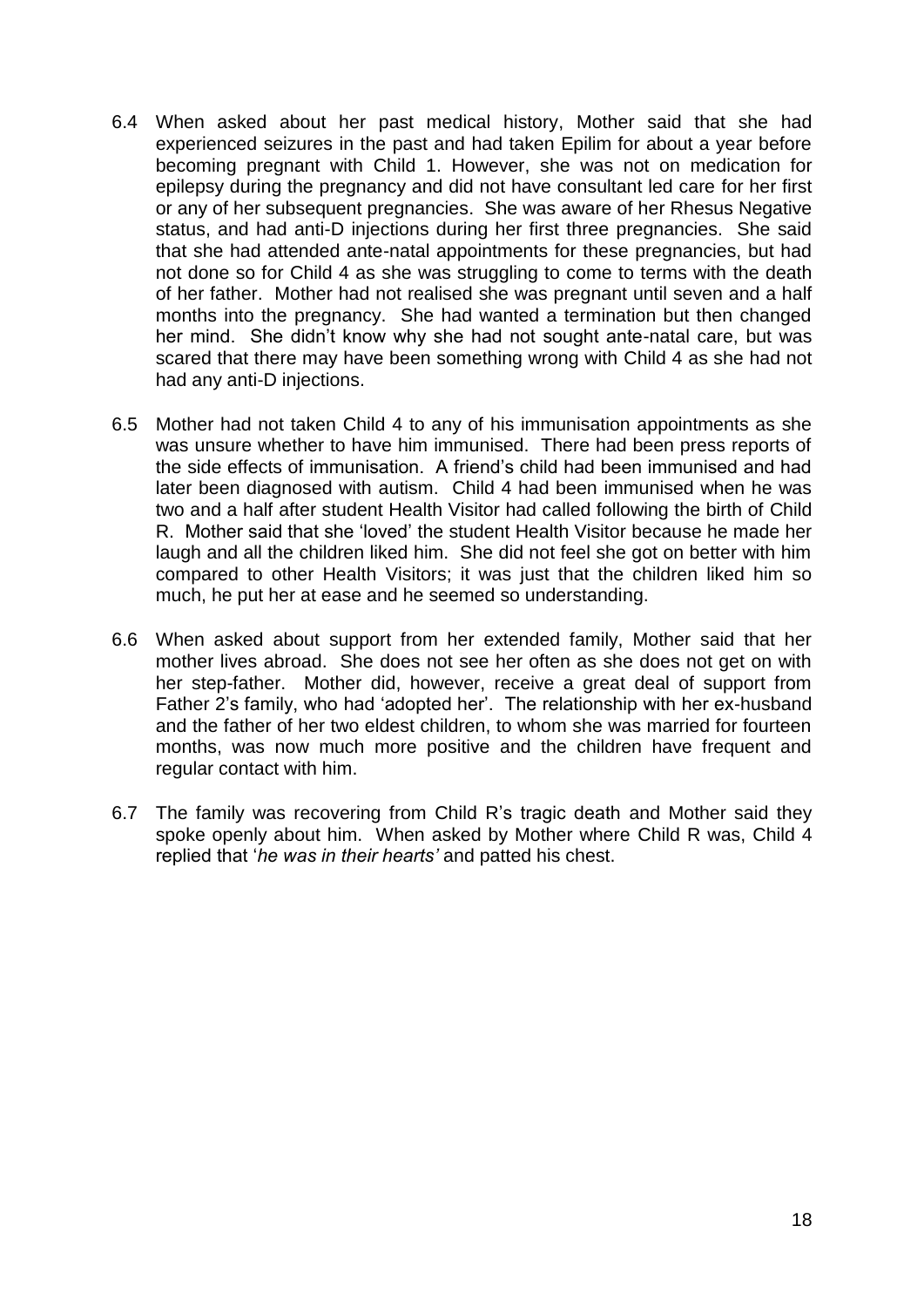## **7 Evaluation of the way in which agencies worked together**

#### **Professional curiosity: observations regarding the household, relationships within the household, interaction and family dynamics**

- 7.1 From reviewing the history of this family, it is apparent that there was a serious failure to engage with professionals by Mother. This in turn has meant that there is limited knowledge available to the review about relationships and family dynamics within the household. From what is known, it would appear that during her first pregnancy with Child 1, Mother did engage with midwifery services and received appropriate antenatal care. This was at a time when she was married to Father 1. It may have been that he was able to encourage Mother to engage with health services, and it was her first pregnancy. Once Child 1 was born, however, a pattern developed of non-attendance at health appointments. It is important to note that Child 1 sustained a spiral fracture when she was 16 months old, but how it happened is not clearly explained in the medical records. The injury did not, however, initiate a referral to Children's Social Care.
- should have raised concerns amongst health professionals about Mother's care 7.2 When Mother became pregnant with Child 2, although she did receive some antenatal care, she engaged less with universal health services than she had during her first pregnancy. Given her Rhesus Negative status, her alleged history of epilepsy and non-attendance of health appointments for Child 1, this of herself, her unborn child and the welfare of Child 1.
- 7.3 After Mother and Father 1 separated in 2008, Mother started a relationship with Father 2. It is evident that from this time onwards there was far less professional engagement with the family, compared to the little that had occurred previously. Nothing is known about the Father of Child 3, Child 4 and Child R, apart from his being in full-time employment and that he volunteered at a local youth club. Mother's refusal to let professionals into the household continued and the children consistently missed appointments for immunisations. Concerns began to be raised by Father 1 about the care his two daughters were receiving. He contacted the NSPCC and Children's Social Care about these but to no effect. It was not until private law proceedings were instigated in respect of his children that Father's concerns were brought to the attention of Cafcass. These concerns were then appropriately raised by Cafcass with Children's Social Care. During the proceedings, Cafcass learnt that although there had been a number of contacts about neglect of the children, and which included Mother's concealed pregnancy with Child 4, Children's Social Care had closed the case.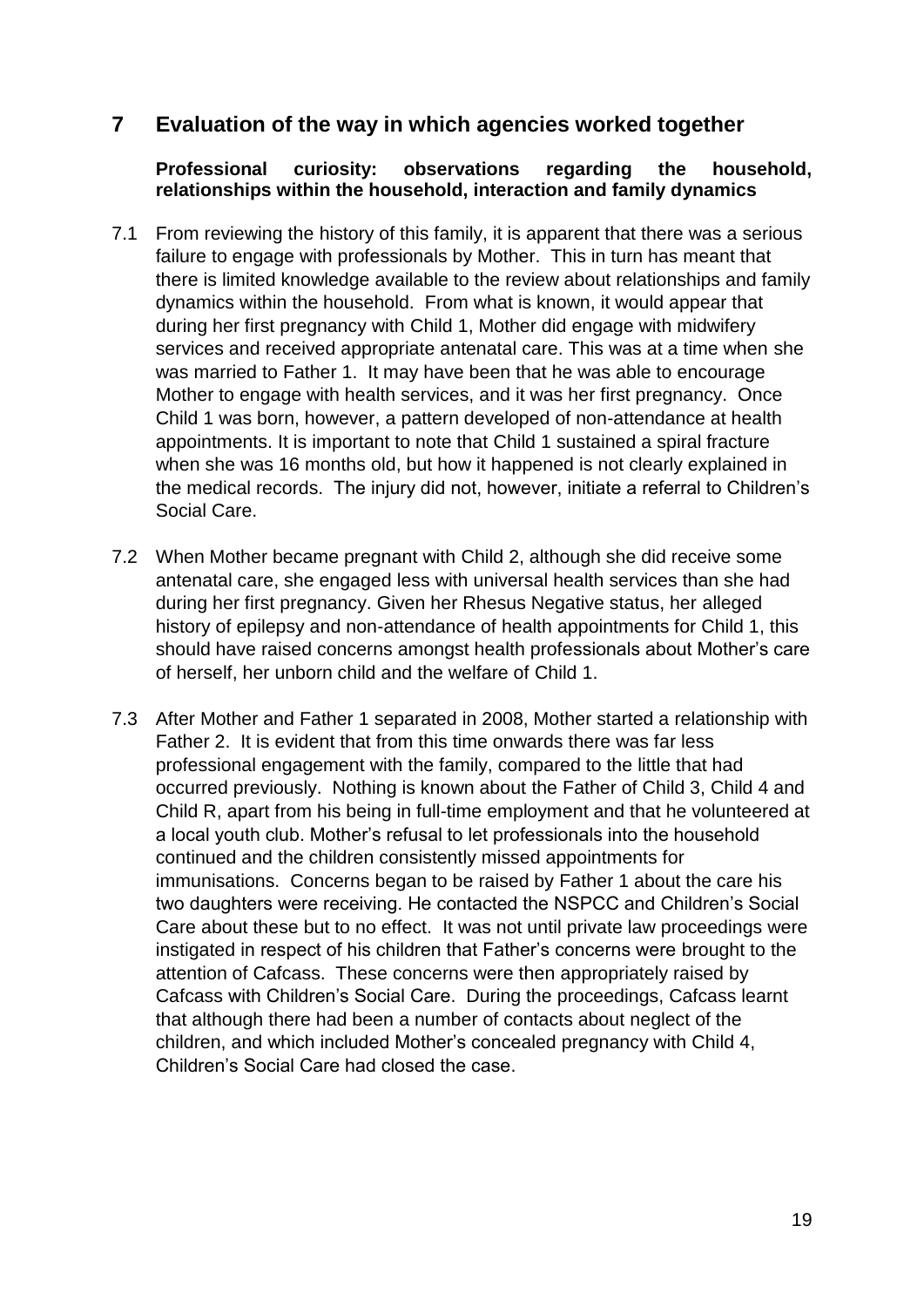- 7.4 When Father 1 raised his concerns, Children's Social Care had had no contact with Mother, essentially because of her refusal to engage. Children's Social Care had, however, been informed by Mother's sister of the concerns about neglect of the children. In February 2013, Mother had not responded to a telephone message or a follow up letter from Children's Social Care. Health Visitor 2, had visited the family on three occasions over a period of three weeks in March 2013, shortly after Child 4 was born. She informed Children's Social Care that there was '*no smell of urine [as had been stated by Mother's sister] and that (Child 4) was being breast fed and was gaining weight*". Child 3 was not seen by the Health Visitor as she was asleep upstairs. No concerns about food were raised and advice about smoking was given by the Health Visitor. On the basis that the Health Visitor had no concerns and from inquiries Children's Social Care made with the school the initial contact was closed. This was with the knowledge that Mother had received no antenatal care whilst pregnant with Child 4, had concealed the pregnancy after requesting a termination when 16 weeks pregnant and had given birth to the baby at home.
- concealment of her pregnancy with Child 4. The role of Father's compliance 7.5 The decision by Children's Social Care to close the initial contact on the basis of this information without undertaking an initial assessment shows a distinct lack of professional curiosity. The significance of what can be described as disguised compliance by Mother in her initial engagement with the Health Visitor (further visits by Health Visitor 3, were unsuccessful) was not recognised by health or social care professionals. Neither was the implications of Mother's with Mother's actions appears not to have been considered at all by any of the agencies both prior to and during the period under review.
- 7.6 Cafcass had similar difficulty in making contact with Mother as Children's Social Care had experienced. The agency was, however, more proactive and the lack of engagement was brought to the attention of the court. The court was provided with the following advice about management of the case on 19 February 2013: *"It is concerning that Northamptonshire Social Care would appear to have closed the case as a consequence of (Mother) not engaging with that department. The lack of risk assessment is also of concern as the midwife stated in 2012*." The Cafcass allocated worker advised the court that he was unable to proceed with the case until Mother had been interviewed.
- 7.7 As Mother did not attend the court hearing in February 2013, the case was adjourned to enable the Cafcass worker to interview her. It was only at that point that Mother cooperated and expressed her views about Father 1 having contact with the children. Arrangements for contact were then agreed by consent, however, Father 1's concern for his children did not abate, as illustrated by his contact with the school in July 2014 and his contact with Children's Social Care on 21 October 2014, which happened to coincide with a referral from the Safeguarding Midwife (20 October 2014) concerning the circumstances of Child R's birth.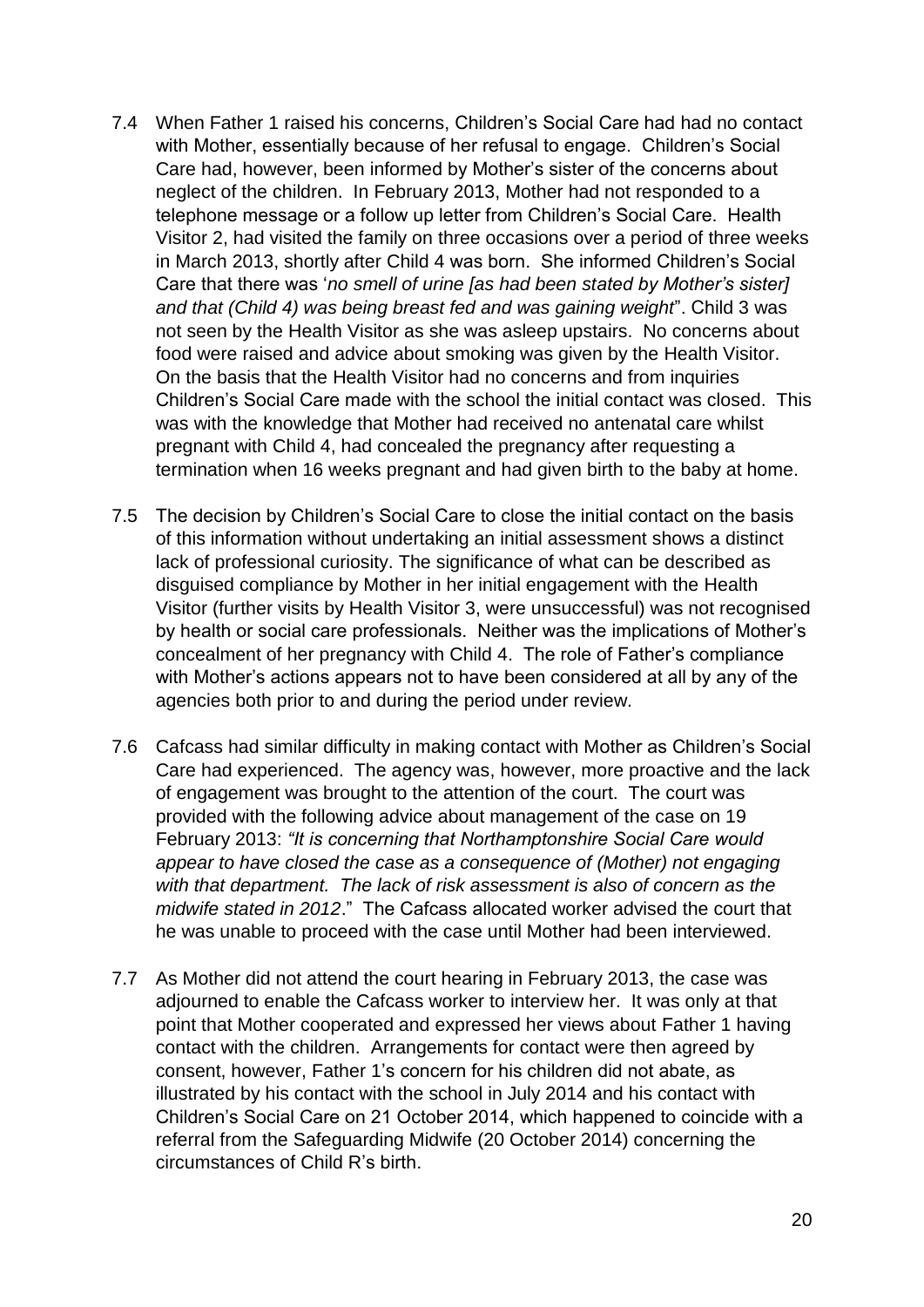**Was there sufficient professional curiosity regarding neglect within the household?**

**What was the school's view of the children's lives? How did they support the children in their education and welfare?**

- 7.8 In 2003, Lord Laming<sup>6</sup> said that, "*in addition to being willing to challenge their own biases, social workers when necessary, should demonstrate 'healthy scepticism' and respectful uncertainty in their dealings with families. This should be matched by an organisational culture which promotes openness, constructive challenge and self-criticism*". This recommendation was echoed in Lord Laming's progress report concerning the protection of children in 2009, and is a feature of the Monroe Review, 2011. Thus, by the time Children's Social Care became aware of the family, the concept of '*professional curiosity'* should have been embedded in the practice of social care, education and health practitioners.
- 7.9 Whilst midwifery services involved with Mother's two concealed pregnancies made appropriate referrals to Children's Social Care in February 2012 and October 2014, concerns about neglect of the children were not subject to scrutiny until after the birth of Child R and the contact made by Father 1 in October 2014.
- 7.10 In February 2013, the school became concerned about Child 1's tiredness, lethargy and inability to concentrate, resulting in a lack of academic progress. By the time of Child R's birth in October, concerns had escalated to both Child 1 and Child 2 disclosing they had not had breakfast, of Child 2 picking up food from the floor of the school dining hall and attempting to eat it, of Child 2 not having her glasses, of both children having significant periods of nit/lice infestation and of them coming to school wearing dirty clothes smelling of damp, which on at least one occasion were washed by school staff. Yet, although recorded, it was decided by the school that these concerns did not warrant a referral to Children's Social Care, nor did they seek to initiate a CAF/Early Help Assessment. The matters were dealt with internally by the school Family Support Worker.

<sup>&</sup>lt;sup>6</sup> The Victoria Climbie Inquiry: report of an inquiry by Lord Laming, 2003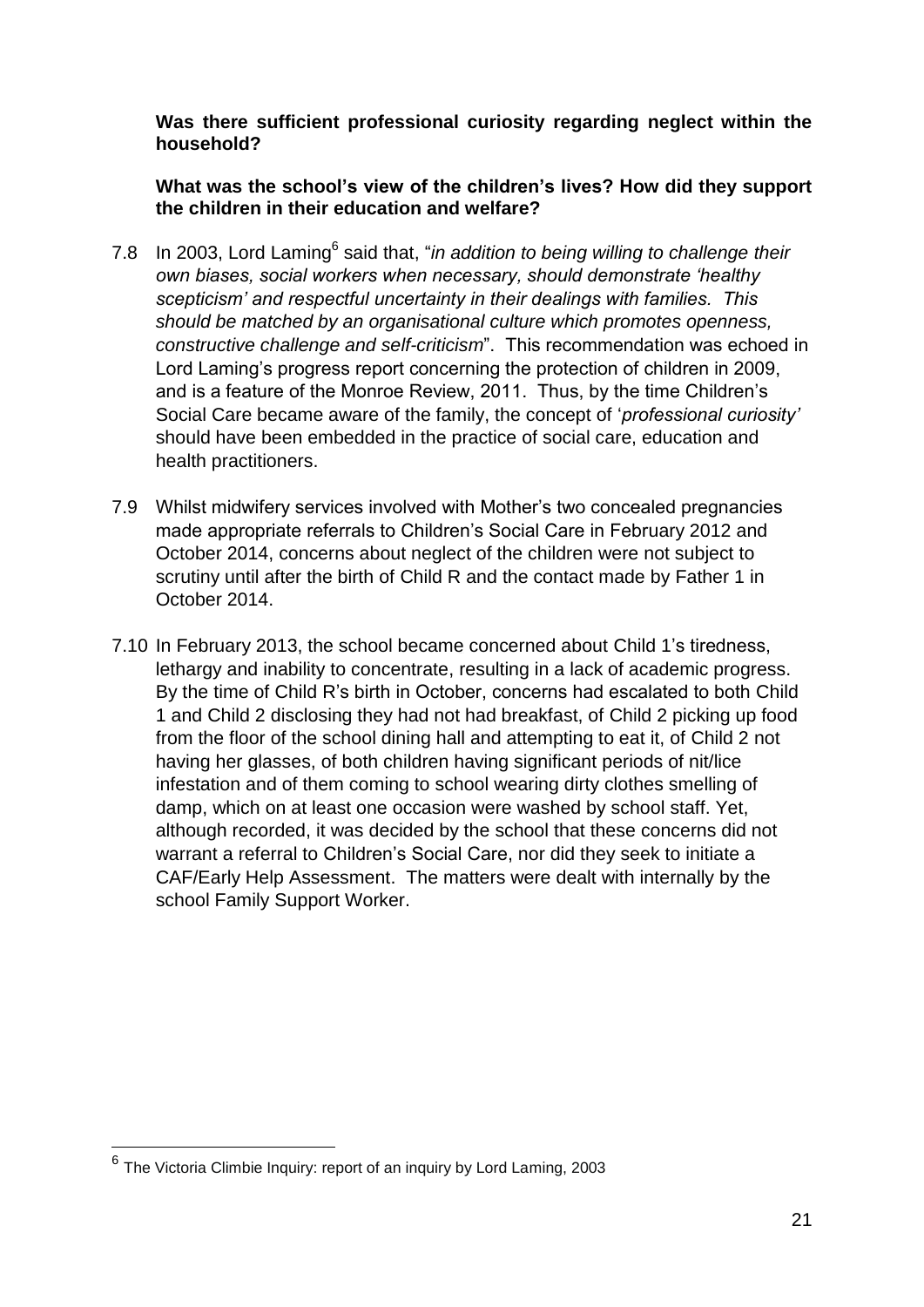- 7.11 It was decided by the school that because Child 1 and Child 2 were "*not small girls….they both seemed well fed and are probably bigger than their peers. Whilst (Child 2) picked up food off the floor and was caught trying to steal money to buy snacks this was put down to her age and was viewed as (Child 2) taking an opportunity to eat something rather than savaging (sic) for food*." Such an assessment indicates a lack of awareness of the importance of listening to children, takes little account of the reasons why Child 2 and her sibling were seeking food and also displays a confidence in the conclusion that because the children did not appear undernourished, they were not hungry or telling the truth about not having breakfast. At no point were the children referred to the School Nursing Service or advice sought. Although an academy, just like any other school in the county, the school had access to the School Nursing Service provided by Northamptonshire Health Foundation Trust.<sup>7</sup> The Education IMR states that the Family Support Worker would contact the School Nurse as "*a first point of call for health advice. They used to be able to ring the School Nurse, however, they now need to submit a referral. The School Nurses are available for advice on specific cases or general advice."* The review has been informed that the school did not consider that involvement of the School Nurse was appropriate for Child 1 or Child 2's head lice as "*this was not a continual infestation but a few incidences which are not uncommon in Primary School settings*."
- continual, the severity of the infestation, particularly in the case of Child 2, as 7.12 Whilst the school may not have considered the children's lice infestation to be described by her teacher (paragraph 4.32, bullet point 2) was an obvious concern. Similarly, Mother's refusal to engage in treating the infestation and the children's general poor presentation should have prompted school staff to seek advice from the School Nursing Service. However, this did not occur. Information has been provided to the review that the named Specialist Community Public Health Nurse for the school would have had a conversation with the head of the school or named school link at the start of the academic year to support joint planning for the school that year. In addition, the needs of children may be addressed outside the school setting via a clinic contact or telephone liaison.
- 7.13 The decision taken by the school that concerns about the children did not warrant a discussion with the School Nurse is concerning. It provokes the question as to what was the school's awareness and understanding of role of the School Nurse, as well as recognition of neglect in children. This issue will be addressed as a recommendation arising from this review.

<sup>1</sup> 7 A School Nurse in Northamptonshire has on average two secondary schools and a cluster of feeder primary schools, i.e. an average of 17 named schools per School Nurse, the majority of whom work part-time. NCC, as commissioners of the service have committed to increasing the resource to deliver the service over the next 4 years.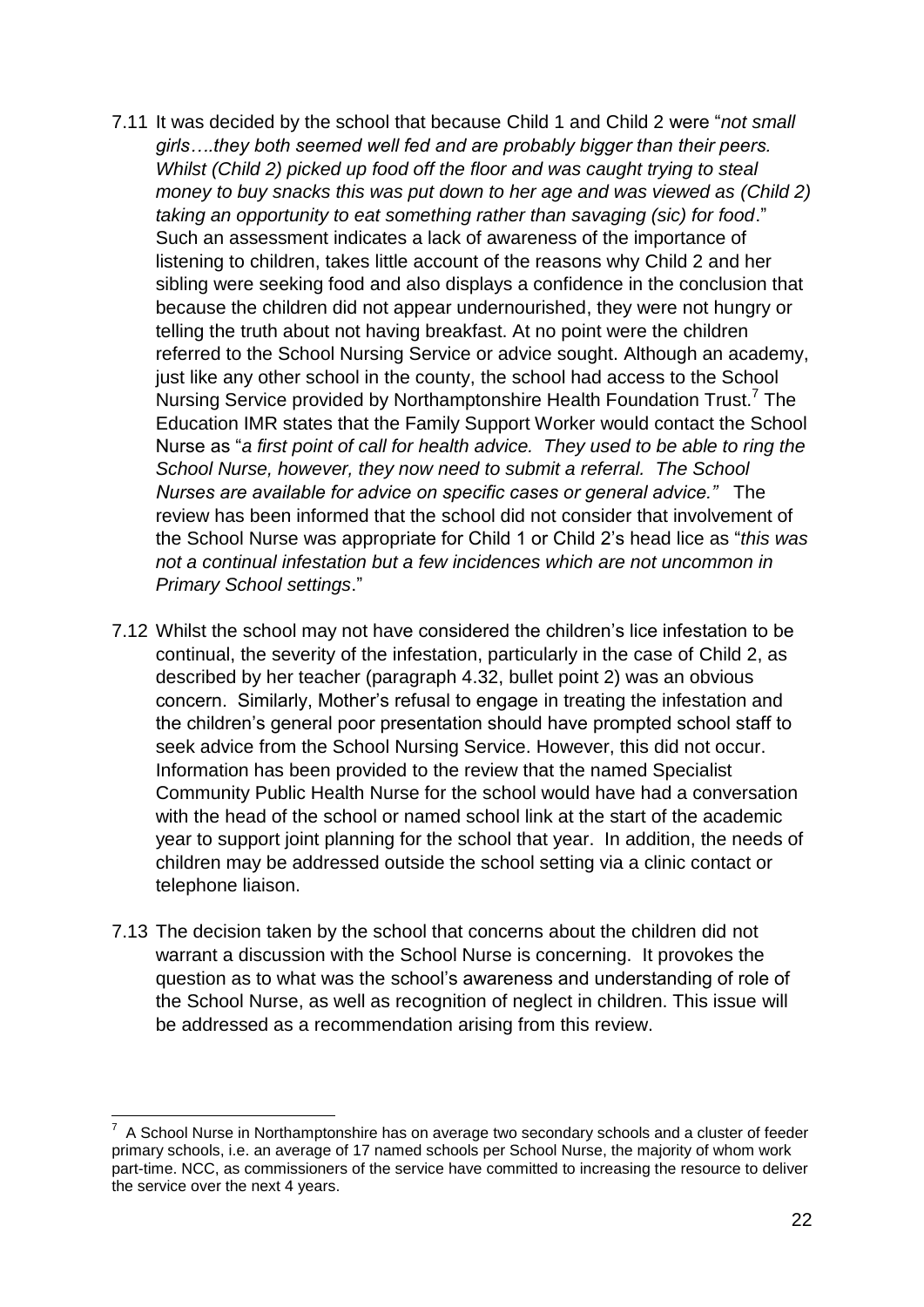- 7.14 Contact was made with Mother on the occasions that the children said they had not had breakfast and when she stated that this was not the case, her word was accepted. It was however, the view of the Family Support Worker that Mother could be defensive, 'kept conversations short' and refused offers of support. Because Mother did not engage with the school, the school took the view that support should be focussed on Child 1 and Child 2 and provided by the 'in house' Family Support Worker, which in their view was "*equal to the level of support a CAF/(Early Help Assessment) would have provided."* This resulted in Child 1, when in Year 3, receiving 'preparation for learning' when she arrived at school each day for five months and Child 2 receiving weekly intervention focussing on emotional health and well-being.
- 7.15 The conclusion reached by the school that concerns about the children did not meet the criteria for a CAF/Early Help Assessment is difficult to understand. If a CAF/Early Help Assessment had been initiated, albeit with Mother's agreement to participate, early intervention on a multi-agency basis would have been available. If Mother had refused to engage, as would probably have been the case, this should have provoked further questions by professionals about whether the children were receiving appropriate care. This view is further supported by the school stating that they were in the process of initiating a CAF/Early Help Assessment when Children's Social Care began their assessment of the family following Child R's birth.
- 7.16 It was not until the referral from the Safeguarding Midwife following Child R's birth in October 2014, that Children's Social Care actively became directly involved with the family. The decision was for a Child In Need, not a Child In Need of Protection assessment to be initiated.
- 7.17 It is evident that the decision by Children's Social Care not to investigate concerns expressed about the neglect of the children were based on information provided by the Health Visitor and the school. At that time, Children's Social Care decided not to undertake an initial assessment to ascertain whether such information was correct, despite being aware of a history of the children consistently missing health appointments, the description of the children and the home by Father 1 and Mother's sister, and the concealed pregnancy when Mother was pregnant with Child 4.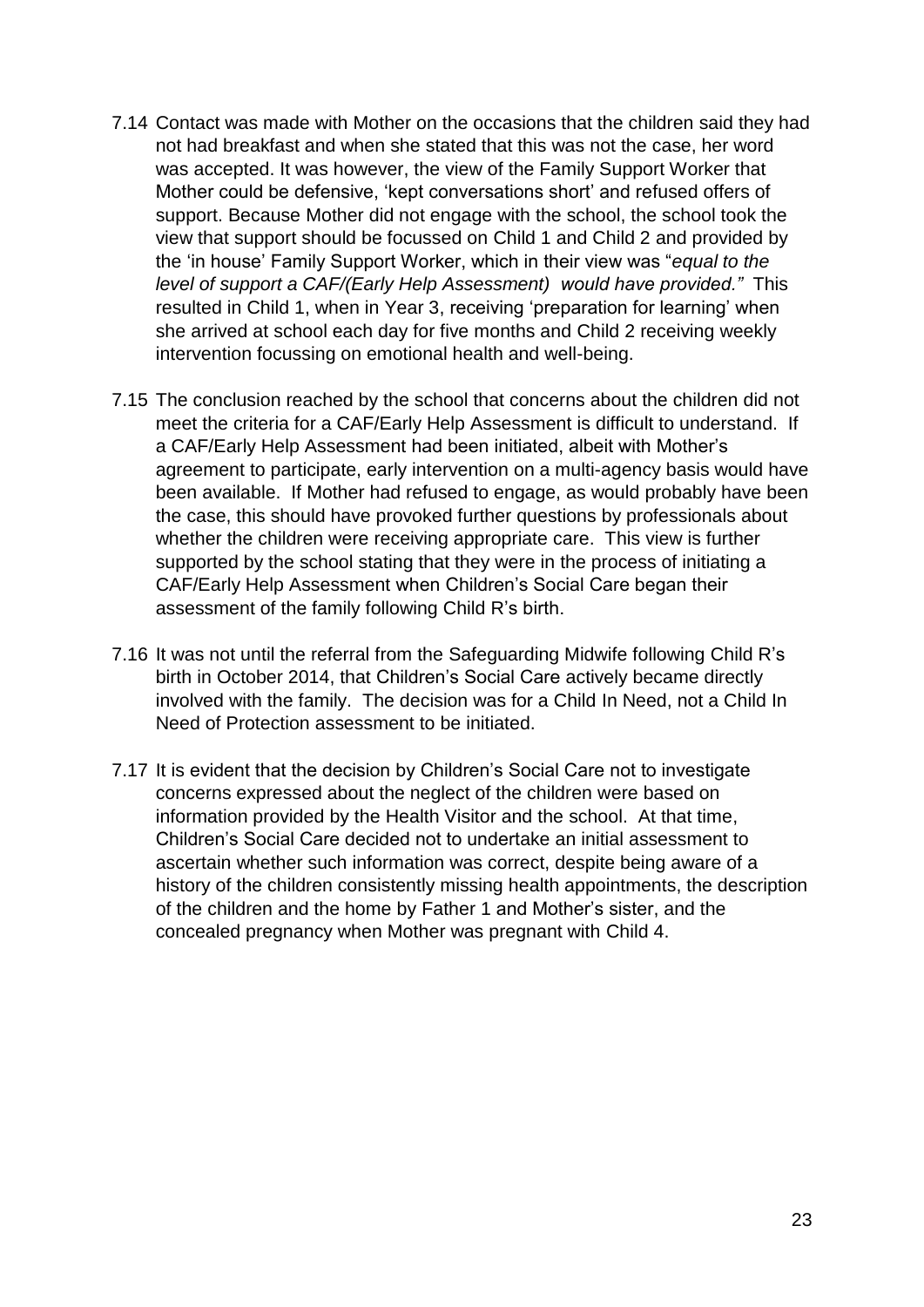- 7.18 The review has been informed that Mother's status of being Rhesus Negative was not included on the referral made to Children's Social Care from the hospital following the birth of either Child 4 or Child R. This omission was particularly significant, given the dangers presented to both mother and unborn child of a woman being Rhesus Negative. A detailed explanation of the possible dangers in pregnancy of a mother having this blood group can be found on page 38 of this report. It is important to note however that to prevent harm, Anti-D medication is given to all Rhesus negative pregnant mothers at 28 weeks gestation, at delivery or when there has been bleeding in the pregnancy. Anti-D prevents the mother from producing antibodies against her baby. Mother was fully aware that she was Rhesus Negative during all five pregnancies, but did not seek Anti-D medication for either of her last two concealed pregnancies.
- 7.19 At no time was consideration given by any agency to using the *Neglect Assessment Tool*, which is *Northamptonshire's Scale for Assessing Neglectful*  Parenting<sup>8</sup> and can be downloaded from the Northamptonshire LSCB website. The Neglect Assessment Tool was available during the period under review and prior to Child R's birth. The lack of use of this assessment tool can be seen as either an absence of awareness of its existence, or as a lack of professional curiosity about the need to assess whether the children were suffering neglect on the part, not only of social work practitioners, but also by health staff and the school.
- 7.20 Given the history known to the Community Midwife and Health Visitors of Mother's refusal to access health care for herself, her unborn children and her children, concerns about neglect should have been given far greater importance by the health professionals who knew the family. Whether this did not happen because all the babies were born healthy, were not considered to be of low birth weight and Mother breast fed all her children, which in turn may have accounted for a lack of professional curiosity on the part of health professionals, is a question which is raised by this review. Whilst it is recognised that the Midwifery and Health Visiting Services faced considerable pressures, Mother's history of neglectful parenting raised significant risks to her, given her own medical history and to her children, which should have raised the profile of the case to one of safeguarding due to neglect.

 8 [http://northamptonshirescb.proceduresonline.com/pdfs/neglect\\_assess\\_tool.pdf](http://northamptonshirescb.proceduresonline.com/pdfs/neglect_assess_tool.pdf)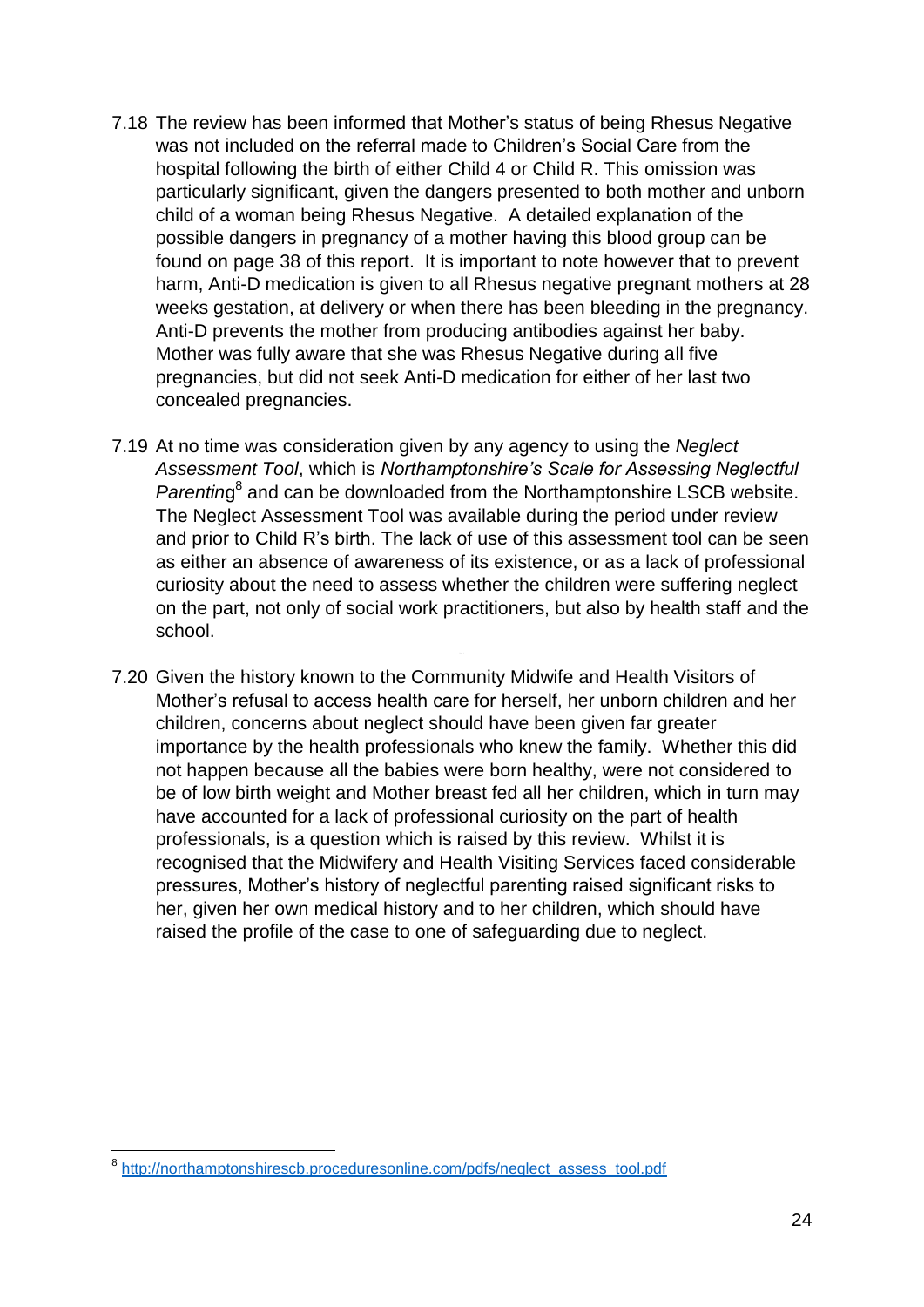- 7.21 The Education IMR makes reference to the Neglect Assessment Tool being available on the LSCB website from July 2014 onwards, but cannot be sure as to whether staff at School A were made aware of its availability. The IMR states that the school considered the concerns presented by the children to be '*low level'.* Although not documented, according to the IMR Author, the Family Support Worker used the Northampton County Council Thresholds and Pathways document to identify risk and level of need to the children, and concluded that they were at level 2. It is not known whether the Family Support Worker's assessment was based on a comparison of Child 1 and Child 2 to the general presentation of other children attending the school, i.e. they were essentially no different to their peers or whether each episode of concern was viewed as an individual incident. If the latter was the case, and given that no holistic assessment was undertaken of the concerns presented, there would have been little recognition of the children suffering persistent neglect.
- 7.22 The review has been informed that the role of the Family Support Worker was to "*build relationships, engage and support parents to remove barriers to learning for pupils."* It is known that the Family Support Worker had difficulty in engaging Mother who was described as being defensive whenever concerns about the children's academic achievement or their appearance were raised. Mother's response was to decline any offers of support, especially concerning the treatment of head lice, as she told the Family Support Worker that she was "*doing some medical training and knew all about head lice*".
- 7.23 Although the Education IMR states that Child 2's class Teacher did log concerns about Child 2, "*which would have been passed on to the Family*  Support Worker......or dealt with by the class Teacher<sup>"9</sup>, there is no documentation to indicate that such concerns were discussed or that they were noted on the school's "cause for concern form".
- 7.24 The Family Support Worker received supervision from the school's Designated Safeguarding Lead, however the 'supervision sessions' took the form of conversations and were not formally recorded. The Family Support Worker could, however, seek "*support and advice on cases and how to progress them*." Child 1 and Child 2 were considered by the Family Support Worker to '*display protective factors'*. This assessment was apparently based on the fact that the children "*played appropriately, came to school and were engaged whilst there*  with staff and pupils. They appeared to be happy and were observed being *appropriately affectionate and having a loving relationship with their Mother*."

 9 A process which was apparently peculiar to this class teacher and not compliant with the school's safeguarding policy and procedure.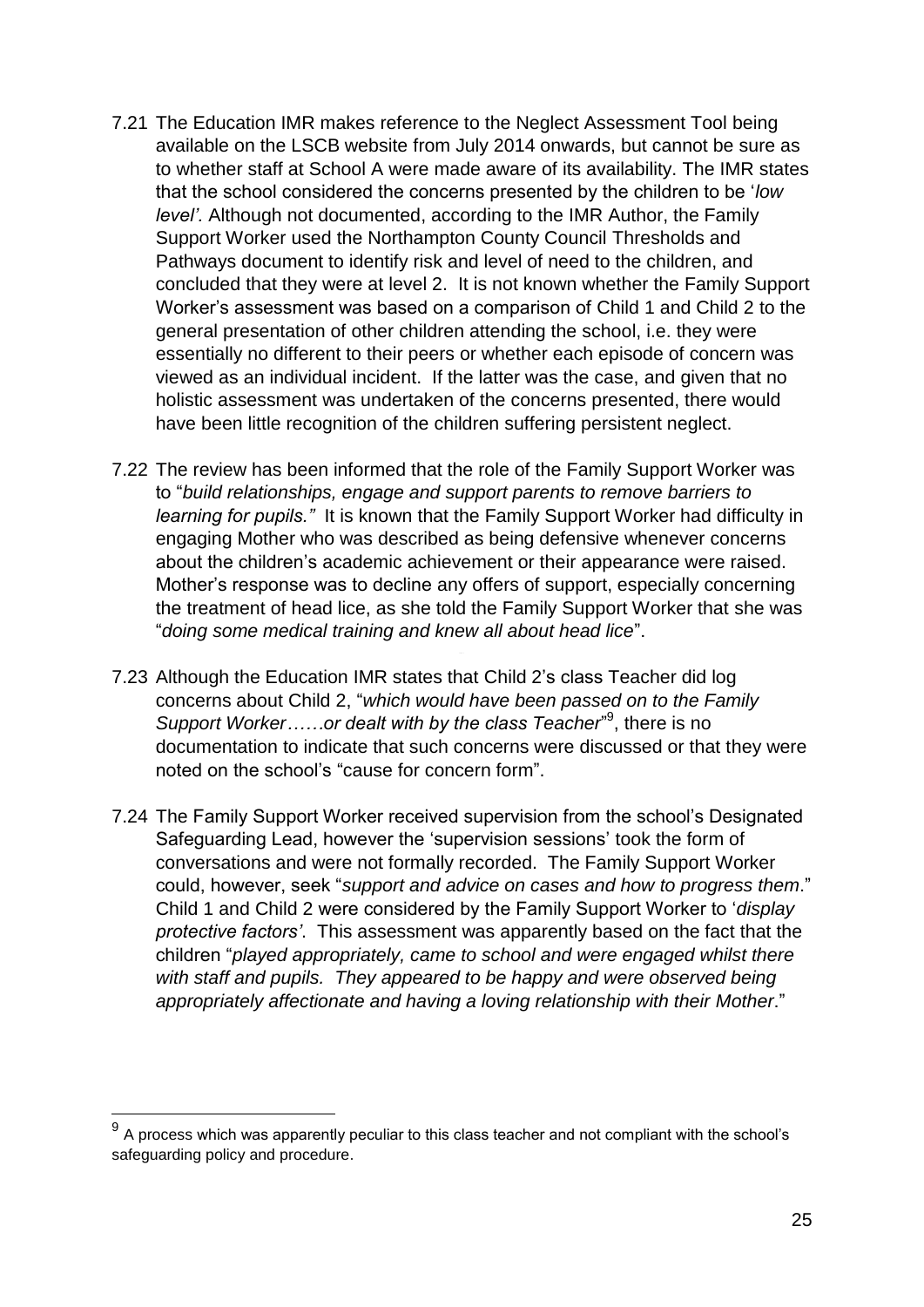7.25 The school offered the children opportunities for their 'voice to be heard' in the additional support given to Child 1 and Child 2. It was the school's view that the children were open and positive in their descriptions about family life, and thus presented no cause for concern. Such an assessment negates the children disclosing that they had had no breakfast on several occasions, of Child 2 picking up food from the floor and attempting to eat it, of the children's unkempt and dirty appearance and of periods of them being infested with head lice. The school however maintain that it was only after Child R's birth that the situation warranted consideration for the initiation of a CAF/Early Help Assessment, by which time Children's Social Care were already involved in an assessment.

## **Children not brought to brought health appointments: what did health professionals do to engage the family, did this raise concerns and were these concerns escalated?**

parents by a letter issued by Public Health England to the Parent/Carer 7.26 From a review of the GP family health records there is no indication, as to what measures were taken to promote engagement with health professionals to ensure childhood immunisation schedules and developmental reviews were adhered to. As the Primary Health Care IMR Author points out, there was an absence in the medical records of any discussions with Mother regarding longitudinal non-compliance with childhood screening and immunisation programmes. The review has been informed of the process for arranging the immunisation of children. Immunisations are offered to all children and their informing them of their appointment time and date. In Northamptonshire, if a child is not brought for their immunisations appointment at the GP Surgery, the Practice should inform the Child Health Information Service (CHIS). The child is offered three further appointments via the GP, and if after that they are still not brought for an appointment, CHIS informs the Health Visitor and the family becomes 'hard to reach'. It is then the Health Visitor's responsibility to act as a facilitator for the family to access the immunisation on behalf of the child, either by direct delivery or supporting them to attend the GP Practice. The process for ensuring this information is appropriately communicated is variable.<sup>10</sup> It is apparently unclear from a review of the GP records whether concerns relating to Mother's non-engagement were discussed or escalated to partner agencies. What is apparent, however, is that the Health Visitors limited involvement with this case, due to the mother not wanting to engage with services, whether they were aware that not all the children had been immunised, were not successful in resolving the situation until a student Health Visitor gained access to the home after Child R's birth<sup>11</sup>.

 $10$  In the north, where CHIS is on SystemOne (electronic records system), all the communication to Health Visitors would be via SystemOne. In the south, where CHIS are not on SystemOne, it is all done by phone calls and paper communications.

<sup>&</sup>lt;sup>11</sup> Information has been provided to the review by the Designated Doctor that arrangements to track and respond to immunisation have been strengthened, and are now more robust.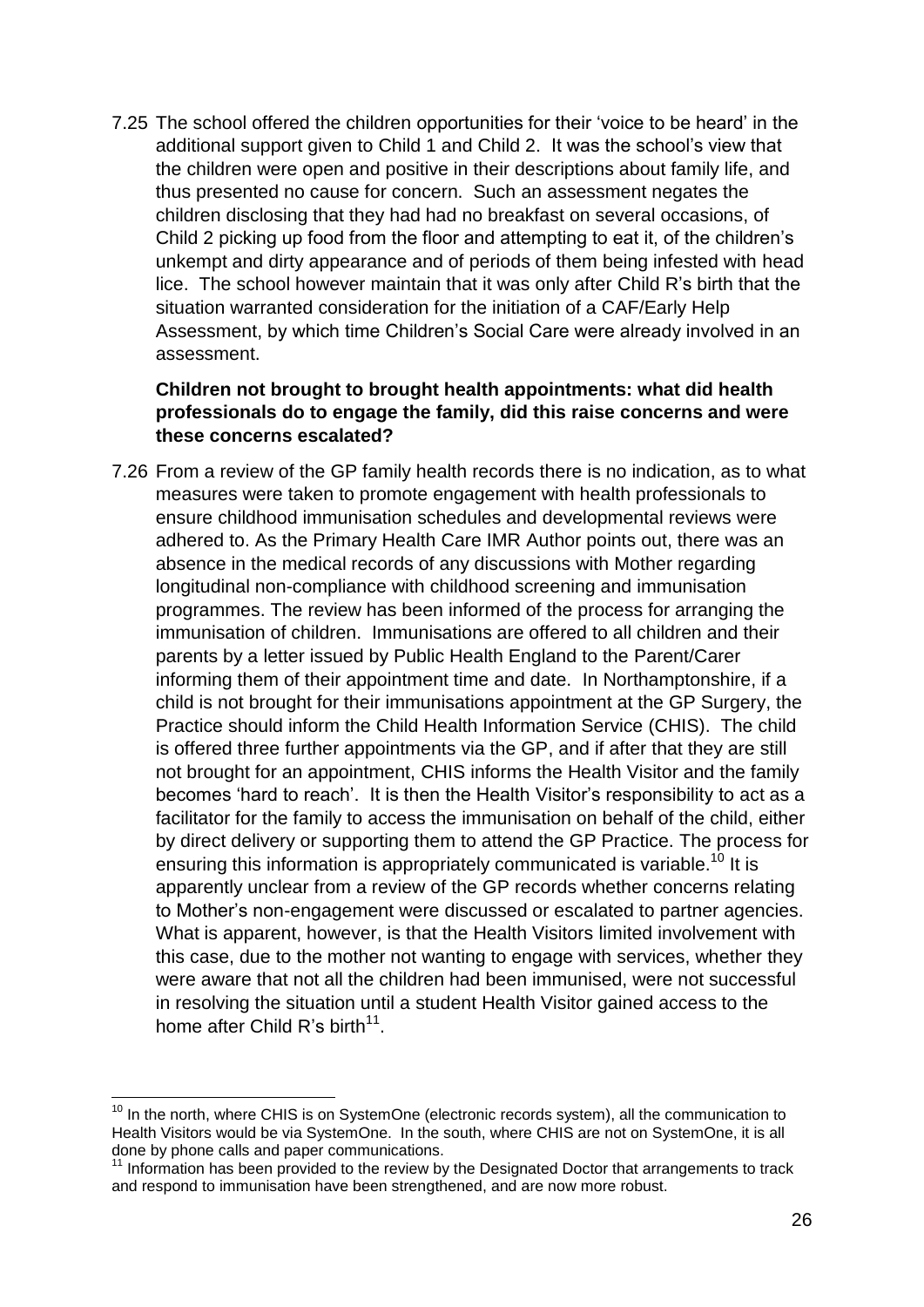- 7.27 Failing to engage with healthcare, non-attended appointments and failure to arrange childhood immunisations was highlighted within the associated GP surgery safeguarding policy as potential indicators of neglect. However, although the Health Visiting Team were aware of the family history of repeated non-attendance, there is little evidence to indicate that there was communication between the GP surgery and the Health Visiting Service as to what action to take or whether to escalate such concerns. There is no indication in the health visiting records that such concerns were discussed by the GP with the parents, neither is there evidence that the lack of developmental checks for the children was explored. From information available to the review, provided by the Northampton Health Foundation Trust IMR report: "*The family history of non-engagement and 'Did Not Attend' health appointments in addition to 2 concealed pregnancies and known social care involvement was known to the Health Visiting Team, this appeared to reflect the level of health visiting service offered to the family but did not trigger an increase in level of concern and therefore the case was not discussed in formal supervision meetings or indeed escalated*."
- health visiting records and is based on discussion with the student Health 7.28 A student Health Visitor was allocated to the family after Child R's birth. He was aware of the family history of non-engagement and that there had been a referral to Children's Social Care following Mother's concealed pregnancy with Child R. A scheduled 'New Birth Visit' was classed as 'no access', even though Mother had been telephoned to arrange the visit. This is not recorded in the Visitor. The successful 'New Birth Visit' was achieved on 30 October 2014 when the student Health Visitor made an unannounced visit and gained access. In all, a total of three visits were carried out by the health visiting service before Child R died, including the 'New Birth Visit'. All of these were conducted alone by the student Health Visitor and were unannounced but under the supervision of his health visiting mentor.
- 7.29 The student Health Visitor is to be commended for gaining entry to the home and seeing all of the children (the older children were on half term holiday at the time of the October visit). As a result of the family history, it was decided that Child R and Mother should be part of the Universal Plus Health Visiting Programme. Subsequent to the 'New Birth Visit' two further successful visits took place on 6 & 26 November 2014. During the latter visit the student Health Visitor was able to undertake Child 4's 2.5 year developmental assessment, this was undertaken within the home environment and did not require Mother to take Child 4 to the appointment. The student Health Visitor discussed his concerns about the concealed pregnancy and non-attendance at health appointments with Mother and gave a clear indication as to what was expected of her by health and other professionals. He recorded that he had no concerns about the care that Child R and Child 4 received. As a result of the student Health Visitor's persistence Mother kept her appointment on 14 November 2014 for Child 4 to have the first of his immunisations.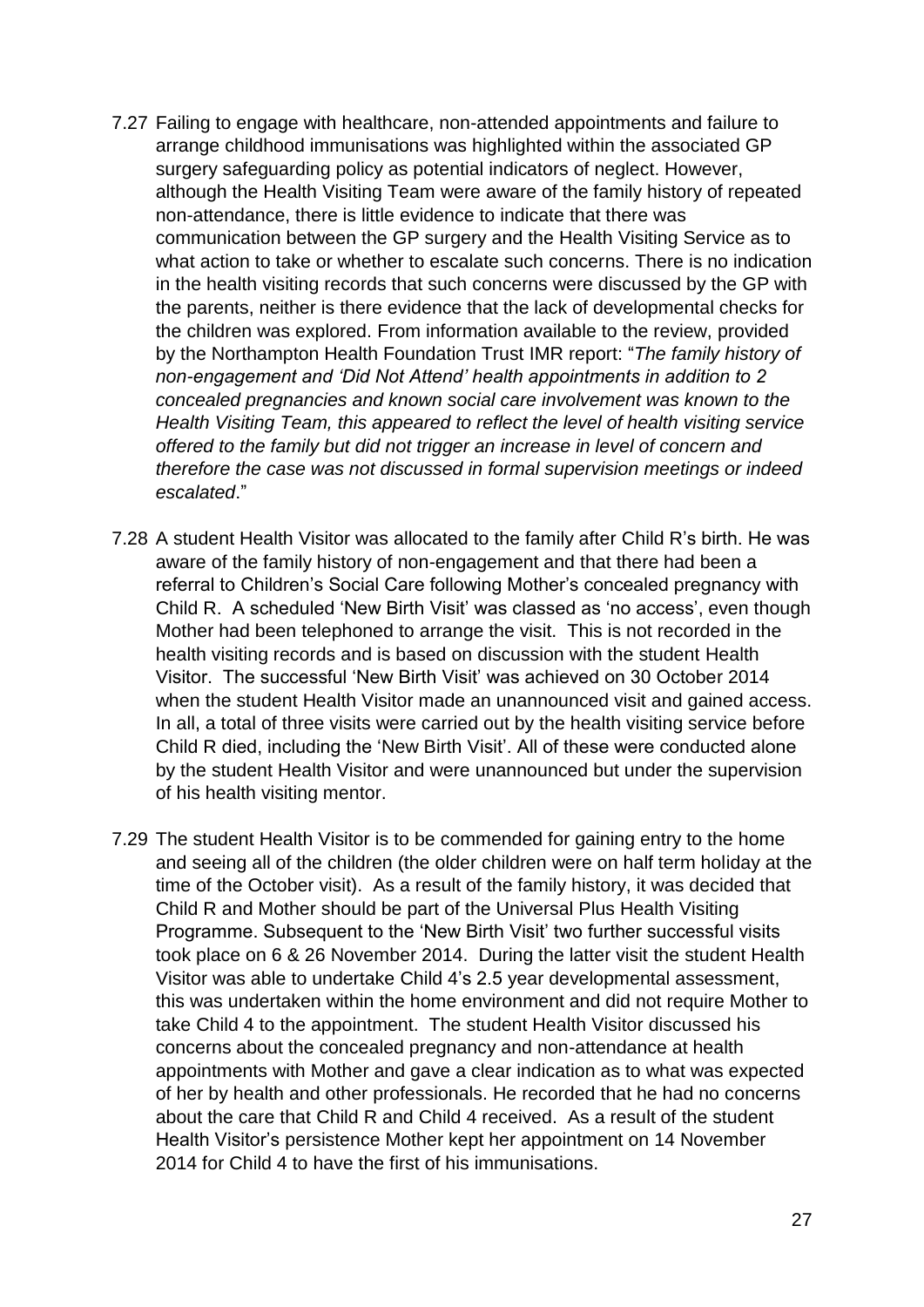7.30 Mother's long history of non-engagement with professionals was manifested as early as 2004 when she failed to attend follow up appointments after her admission to hospital following possible seizures. Mother's lack of willingness and apparent increased inability to engage with health professionals continued throughout the four pregnancies, following Child 1's birth, to the point where Mother did not access antenatal appointments for her last two pregnancies. It was noted in her medical records that Mother was epileptic<sup>12</sup>, as well as being Rhesus Negative, conditions which presented high risk to both herself and her unborn child. Yet, she was adept at avoiding contact with health professionals, except on her terms. This is exemplified by Mother's failure to engage with another member of the Health Visiting Team after the student Health Visitor told her that he would not be able to undertake Child R's six week developmental check as he was at the end of his training as a health visitor and was due to go on annual leave. When the Health Visitor called as arranged on 18 December 2014, two days before Child R's death, there was no reply.

### **Professional awareness, level of concern and risk assessment concerning Mother's two apparent concealed pregnancies**

pregnancy was unplanned due to a failure of contraception. The GP agreed to 7.31 The GP was aware that Mother was pregnant with Child 4 in September 2011 when she presented at the surgery, requesting a termination. On examination she was thought to be less than 16 weeks pregnant and explained that the refer her to hospital for a termination, however the review has learnt that the referral letter was not sent by the Surgery. In the event, Mother did not proceed with the termination and it was not until she went into labour at home that health professionals became aware that she had continued with the pregnancy.

 $12$  Although no professional had seen her experiencing a seizure.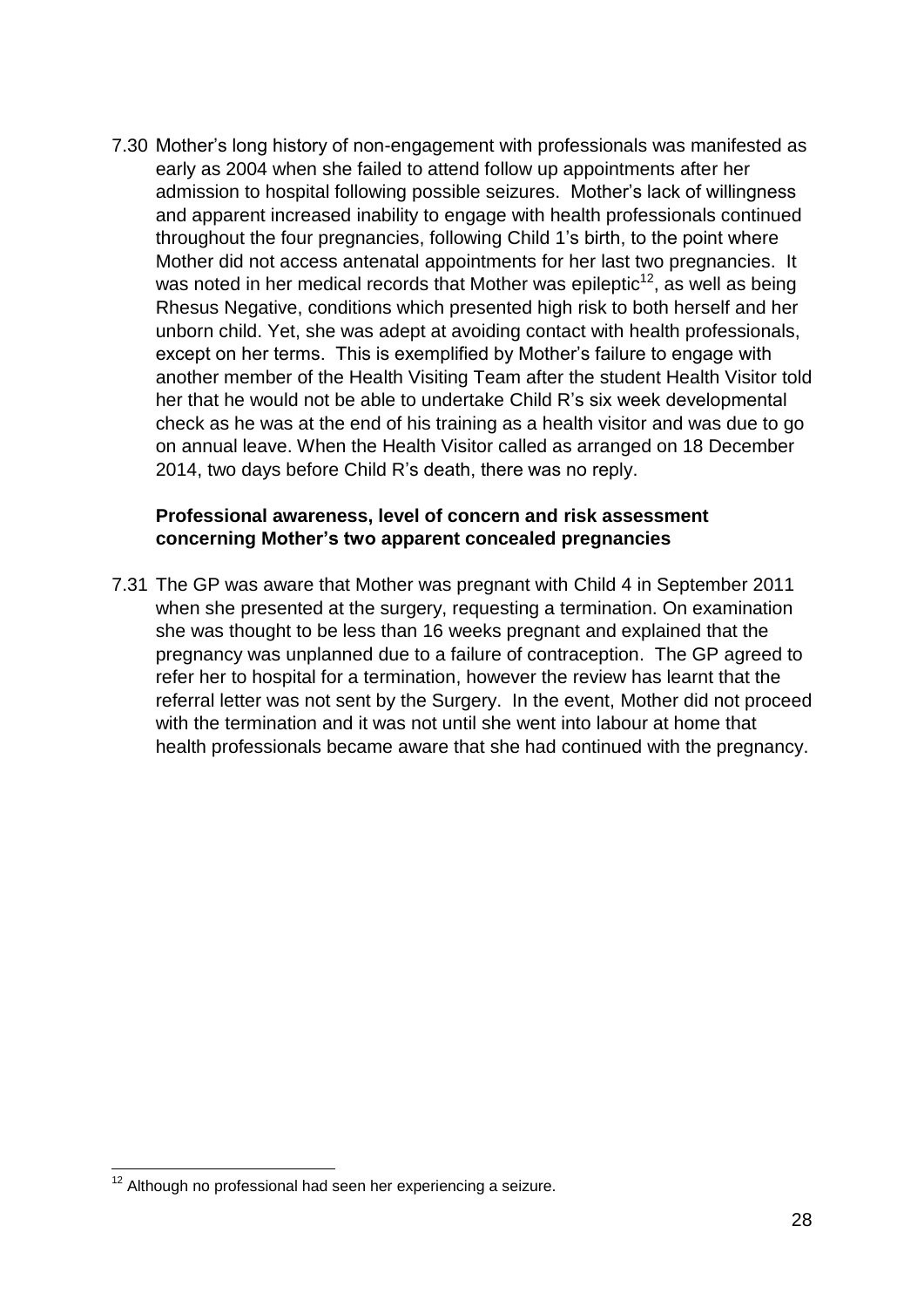7.32 Once Mother decided to continue with her fourth pregnancy the expectation would have been for her to access antenatal care. This she did not do. When considering the definition of concealed pregnancy, as defined in the *Northamptonshire Safeguarding Children Board Concealed Pregnancies Practice Guidance<sup>13</sup>* it is evident that Mother did conceal this pregnancy:

*"A concealed pregnancy is when:*

- *An expectant mother knows she is pregnant but does not tell any professional; or*
- *An expectant mother tells another professional but conceals the fact that she is not accessing antenatal care; or*
- *A pregnant woman tells another person or persons and they conceal the fact from all health agencies"<sup>14</sup> .*
- services is especially concerning given Mother's Rhesus Negative status and 7.33 It is known that Mother informed the GP that she was pregnant and then requested a termination, which was not actioned. It is also known that as the pregnancy progressed, although not seeking antenatal care, Mother maintained to her ex-partner and her sister that she was expecting twins; neither of whom were seemingly aware that she was not accessing antenatal care. It is not known to the review, at this stage, as to what Father 2's knowledge was of the pregnancy or his reaction to it. It is also not known whether he was culpable in Mother's refusal to access health services. This refusal to engage with history of alleged epilepsy.
- 7.34 Given Mother's deception, professionals had no awareness of the risk presented to herself or her unborn child during this pregnancy. The situation was repeated when she became pregnant for the fifth time with Child R. In this instance no one allegedly knew that Mother was pregnant as she maintained that she did not know herself. Whether this was a denied pregnancy, rather than a concealed pregnancy needs to be considered in the context of the following definition: "*a denied pregnancy is where a woman is unaware of or unable to accept the existence of her pregnancy. Physical changes to the body may not be present or misconstrued; they may be intellectually aware of the pregnancy but continue to think, feel and behave as though they were not pregnant."<sup>15</sup>*

<sup>1</sup>  $13$  Uploaded onto the Northamptonshire Safeguarding Children Board in July 2015, with an e-bulletin circulated to staff at the same time.

<sup>&</sup>lt;sup>14</sup> Northamptonshire SCB: Concealed Pregnancies Practice Guidance, page 4

<sup>15</sup> Spinelli, 2005, as referenced in Northamptonshire SCB: Concealed Pregnancies Practice Guidance, page 4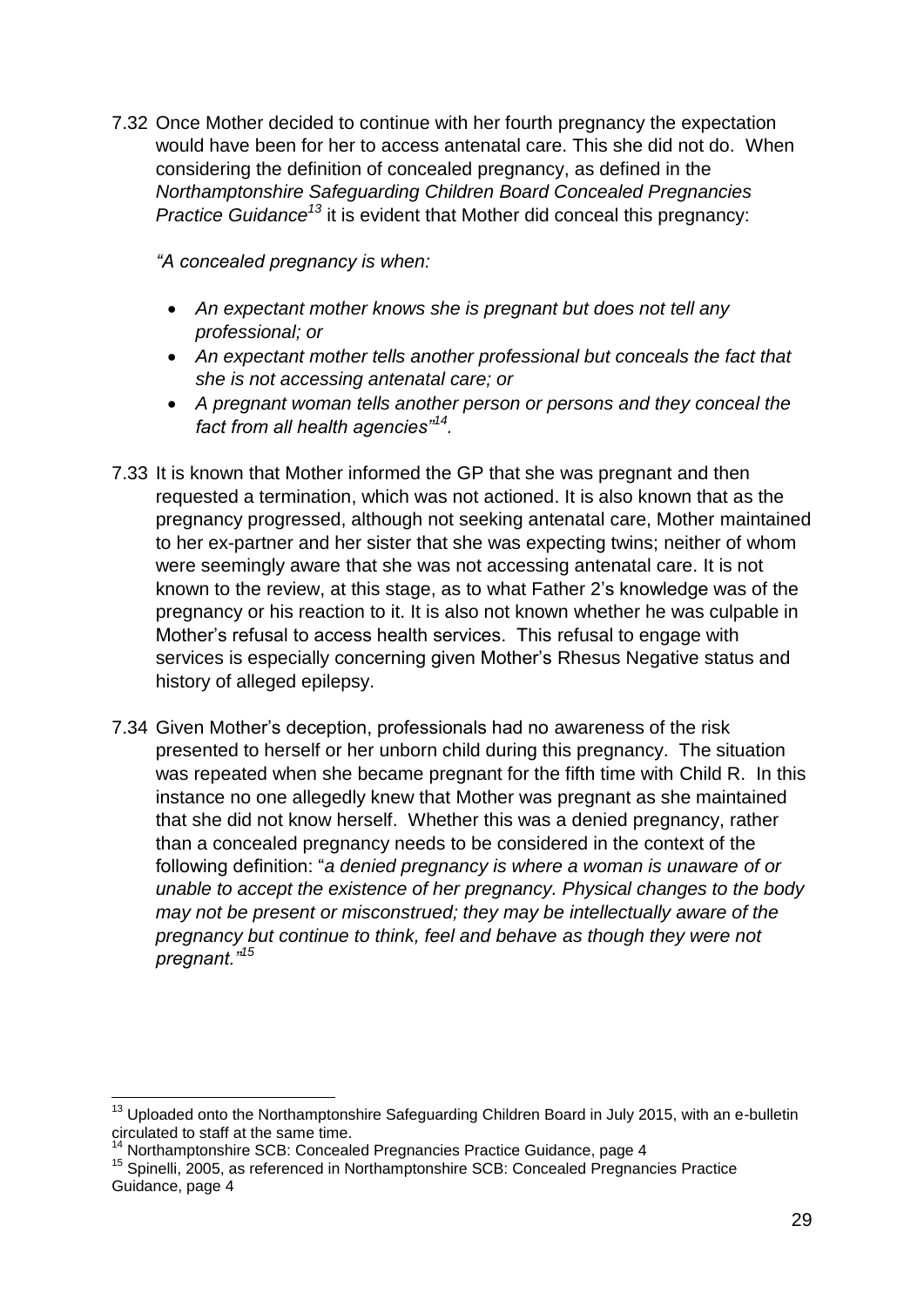- 7.35 When Child R was born the health and social care professionals who had contact with Mother assessed that Mother was genuinely surprised when she gave birth at home without medical assistance. Mother's insistence that she did not know she was pregnant was accepted by Midwives and the Social Worker who undertook the Core Assessment. Additionally, Mother's assertion that she was unaware that she was pregnant with Child R is at odds with information supplied to the review by the Police IMR. The IMR author makes the point that although the Officer in Charge of the investigation into Child R's death took "[*Mother] at her word that she did not know that she had been pregnant with (Child R), however the Social Worker reported at the information sharing meeting that [Mother] had told him that she had known she was pregnant but was shocked when (Child R) arrived early*." This disclosure serves to support the conclusion that Mother did know that she was pregnant, but was either in denial or deliberately concealed her pregnancy from professionals.
- 7.36 The reasons for the concealment or denial of pregnancy have been the subject of research papers for the last 40 years, however it is a phenomenon which can be evidenced throughout human history. Recent Serious Case Reviews and Child Death Inquiries "*have highlighted evidence of considerable ambivalence or rejection of those pregnancies, with a significant number having little or no antenatal care. The consistent message from Serious Case Reviews is that all professionals must have an understanding of concealed pregnancy in order to provide effective intervention to the unborn child and the mother".<sup>16</sup>*
- 7.37 Although health professionals made referrals to Children's Social Care following both these pregnancies, Social Workers did not consider that Mother's concealed pregnancies presented a safeguarding concern. It is unfortunate that the safeguarding procedures as set out in Northamptonshire Safeguarding Children Board Practice Guidance on Concealed Pregnancies was not available until after Child R's sad death. If the Guidance had been available it is to be hoped that professionals would have followed the safeguarding procedure, which states that: "*If a woman has arrived at hospital either in labour (when a pregnancy has been concealed or denied) or following an unassisted birth an initial assessment must be started and a multiagency strategy meeting convened. In all cases the need to convene a Child Protection Conference*  must be considered<sup>"17</sup>. When Child 4 was born a referral was made to Children's Social Care by the hospital Safeguarding Midwife. This resulted in an initial contact being opened, with welfare checks (with Mother's consent) being undertaken with the school and the Health Visitor. The Children's Social Care IMR states that neither check raised any concerns about the family and it was agreed that the Health Visitor would monitor the situation and would rerefer the family if required. The contact was closed, with no further action.

<sup>1</sup>  $16$  Ibid page 5

 $17$  Ibid page 15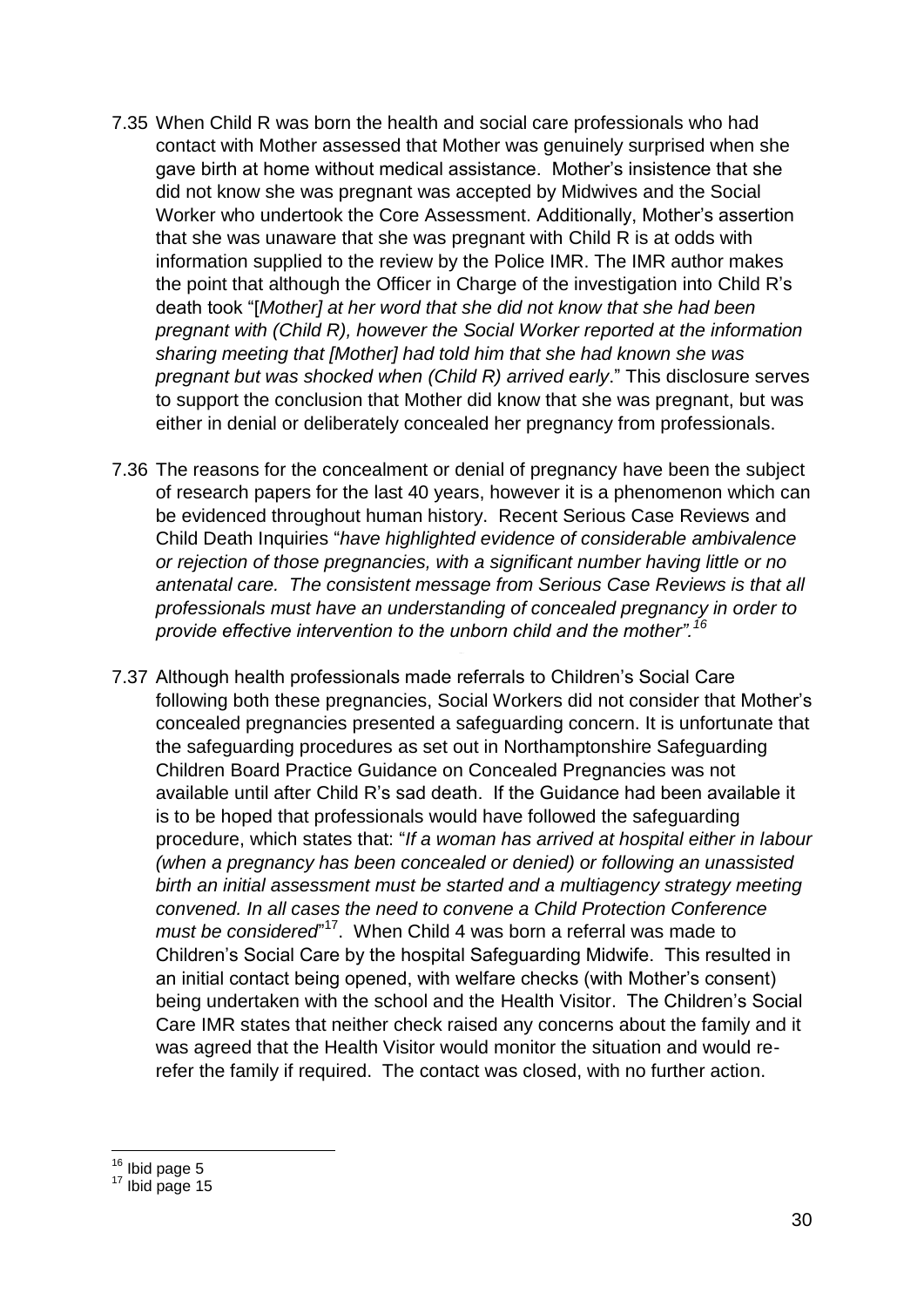7.38 Following Child R's birth, a referral was appropriately made to the MASH by the Safeguarding Midwife, which resulted in a decision that a Tier Four Assessment was required. An initial assessment was initiated, which was followed by a Child In Need Core Assessment. Despite knowledge of the previous concealed pregnancy and the concerns expressed about the neglect of the older children, there was no multiagency strategy meeting and no consideration was given to a convening an Initial Child Protection Conference. Sadly, this case has highlighted the need for professionals to follow procedural guidance for concealed pregnancies<sup>18</sup> which is now available, and about which information has been circulated to all partner agency staff by the LSCB Business Office. The need to reinforce the importance of this guidance will be a recommendation arising from this review.

## **Sleeping arrangements within the household and health messages to promote safer sleeping to both parents**

- Moses basket. The risks of passive smoking presented to infants and young 7.39 The sleeping arrangements within the household were not detailed on the Core Assessment as it was simply noted that that the bedrooms were not as well kept as the rooms downstairs. No information about the family's sleeping arrangements were recorded on the health visiting records, and it is not a requirement for Health Visitors to inspect bedrooms. Messages about safe sleeping arrangements were given to Mother and the student Health Visitor asked her to demonstrate which sleeping position Child R was placed in his children were also pointed out to both parents, and Mother maintained that she did not smoke inside the house. Messages on the dangers of co-sleeping were also relayed to Mother. It is not known whether Mother's decision to sleep on the sofa with Child R on the night which led to his tragic death was a one off arrangement or whether it was more long standing. All that is known is that Mother stated at the time of the incident that she was sleeping downstairs with Child R, in order not to disturb Father and the other children. Sadly, the devastating consequences of parents co-sleeping with babies became all to apparent to Child R's parents and were particularly highlighted in the Coroner's findings at the Inquest into Child R's death.
- 7.40 Northamptonshire Safeguarding Children Board is about to launch a Safe Sleeping Campaign. The leaflet and posters produced as part of the campaign are clear about the risks of co-sleeping and provide information to parents in simple language which is easy to understand. Although this particular leaflet would not have been available to Mother at the time of Child R's birth, she would have been given a leaflet setting out the importance of safe sleeping arrangements for her baby.

<sup>1</sup>  $18$  The Practice Guidance is multiagency guidance issued by the LSCB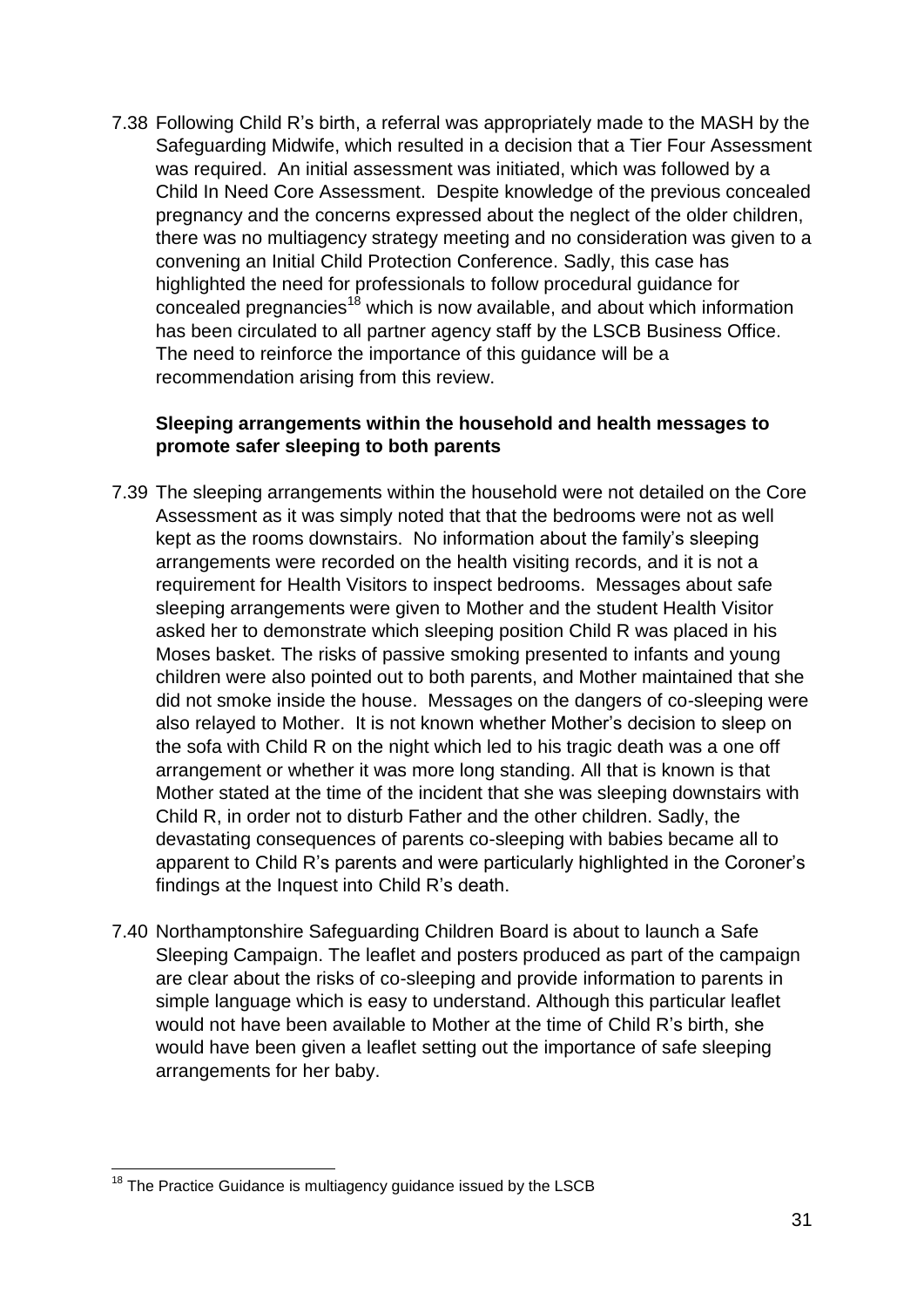## **'Think Family/Think Child'**

- 7.41 Working Together to Safeguard Children, 2015 states that "*High quality assessments are holistic in approach, addressing the child's needs within their*  family and wider community<sup>"19</sup> This is the fundamental basis of a 'Think Family' approach, but which seeks to help parents/families secure better outcomes for their children through more effective and better co-ordinated interventions by all agencies. In order to undertake such a holistic approach, the child needs to be at the very centre of the assessment.
- 7.42 In this case it is apparent that the family was not viewed holistically. The school recognised that there were concerns about the older children, but attempted to deal with the situation 'in house'. No advice was sought from the school Nursing Service; no Child In Need/Child In Need of Protection Referral was made to Children's Social Care. When Social Workers contacted the school to ascertain whether there were any concerns about the children, the school responded that there were none which warranted intervention.
- different GP surgeries and the children had different surnames. Unless an 7.43 There was a lack of knowledge about the dynamics of the family on the part of the health agencies involved, not least because the primary health care electronic records system did not easily lend itself to accessing information where children and parents had different surnames. Mother used a different surname in her dealings with agencies, both Fathers were registered at address check was undertaken at the time of consultation with the GP, links would not have made to encompass each member of the family. This presents a problem for GPs accessing and linking the records of all family members with different surnames during routine consultations.
- 7.44 Although Health Visitors and the GP were aware that the children were not brought to immunisation appointments, the responsibility for immunising children rested with the GP Practice. It was not until after Child R's birth that the student Health Visitor was able to ensure not only that Child 4's developmental check was undertaken, but that he also caught up with his immunisations. Given Mother's reluctance and apparent inability to engage with health services, whether midwifery or health visiting, there were difficulties for agencies to share and assess information about the well-being of the children.

<sup>1</sup> <sup>19</sup> Working Together to Safeguard Children, HM Govt, 2015 page 20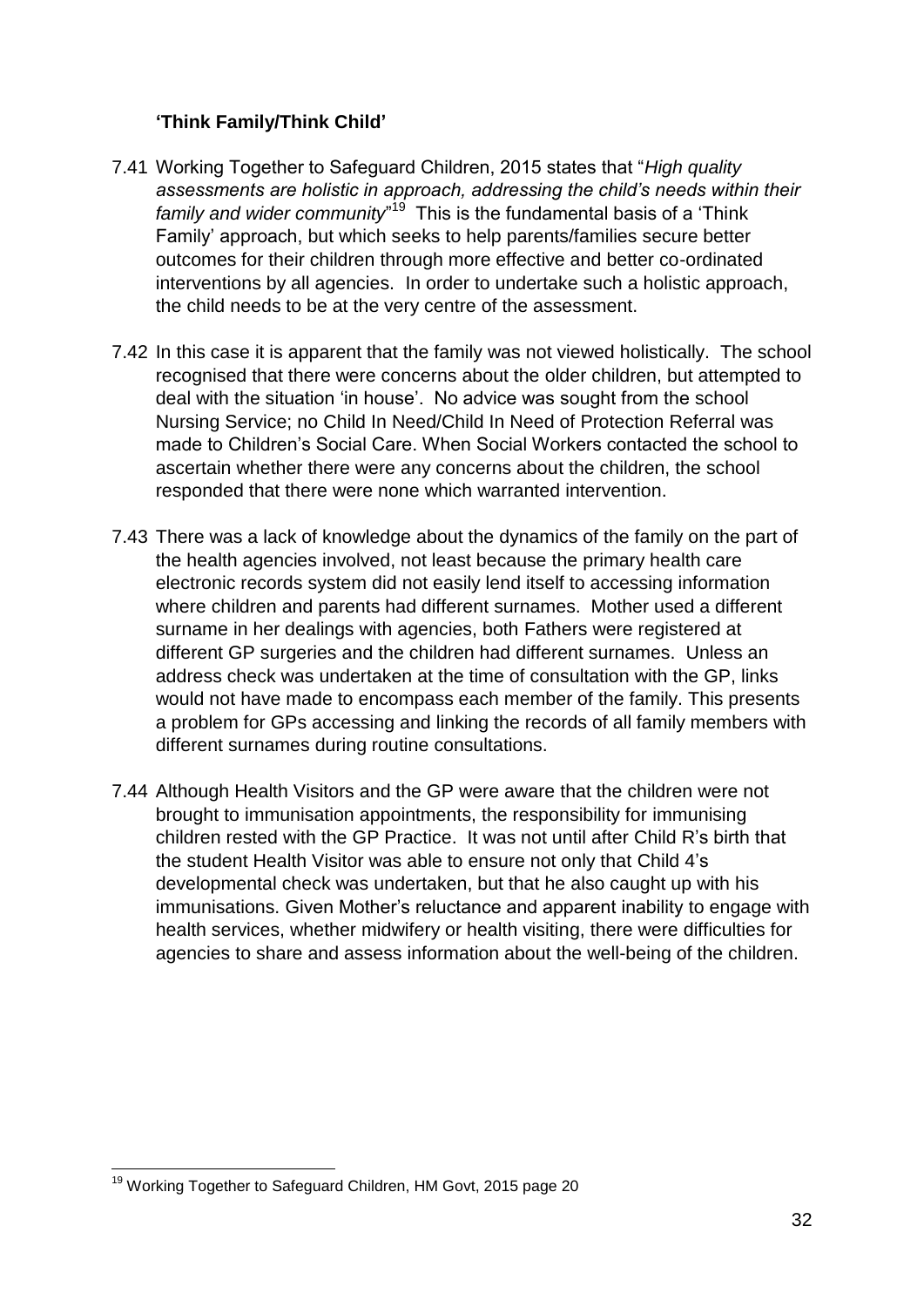- 7.45 Following the concealed pregnancies of Child 4 and Child R, however, the Safeguarding Midwife made appropriate referrals to Children's Social Care on each occasion. The Health Visiting Service was also informed. The response of Children's Social Care to the first referral was to close the case after making initial checks with health professionals and the school. When a second referral was made concerning Mother's second concealed pregnancy, Children's Social Care decided that the case warranted a Child In Need core assessment. This decision was fundamentally flawed. Both referrals should have been assessed as raising safeguarding children concerns. If a strategy meeting had been convened following Child 4's birth, information between agencies would have been shared on a formal basis, which in turn may have led to an Initial Child Protection Conference being called. This was a missed opportunity to consider this family holistically. The same procedures should have been followed when Child R was born. Given the history of concealed pregnancies and neglect of the older children, it was not appropriate for this case to be dealt with as one of Child In Need. There was sufficient concern for a Child Protection Conference to be convened and for statutory child protection procedures to be invoked.
- concerned about his two children and went to concerted efforts to raise these 7.46 Instead, professionals involved with the family considered that Mother was a loving parent, who had bonded with her children, not least because she breastfed them. There is no indication that her parenting capacity or that of Father 2 was assessed, indeed as is the case in many Serious Case Reviews, very little was known about him. It is evident that Father 1 was deeply concerns with agencies and the Court. Although Children's Social Care did undertake enquires on receipt of Father 1's referrals, their investigations were not sufficiently rigorous and did not encompass a 'Think Family' approach.

## **8 Findings**

8.1 It is recognised that identifying neglect in children is complex. All those attending the practitioners learning event held in September 2015 concerning this Serious Case Review were agreed that neglect is particularly difficult to evidence and that it takes time. Practitioners also said that parents needed to be given the opportunity to change and the changes then needed to be monitored for a period. It needs to be noted however, that this should not be at the risk of children suffering significant harm. It is evident that there was persistent, if intermittent neglect of the children in this family, however, such concerns were not viewed holistically, which resulted in no referral being made to Children's Social Care by the school or the Health Visiting Service. A participant at the learning event advised that the *Making Children Safe* leaflet available in Northamptonshire gives clear guidance on what constitutes neglect and considered that the school could have used this document to help them come to a decision about escalating concerns, however, this was not utilised. It is unfortunate that due to an urgent issue un-expectantly arising, no one from the school or Education Department was able to attend the learning event for this issue to be further explored.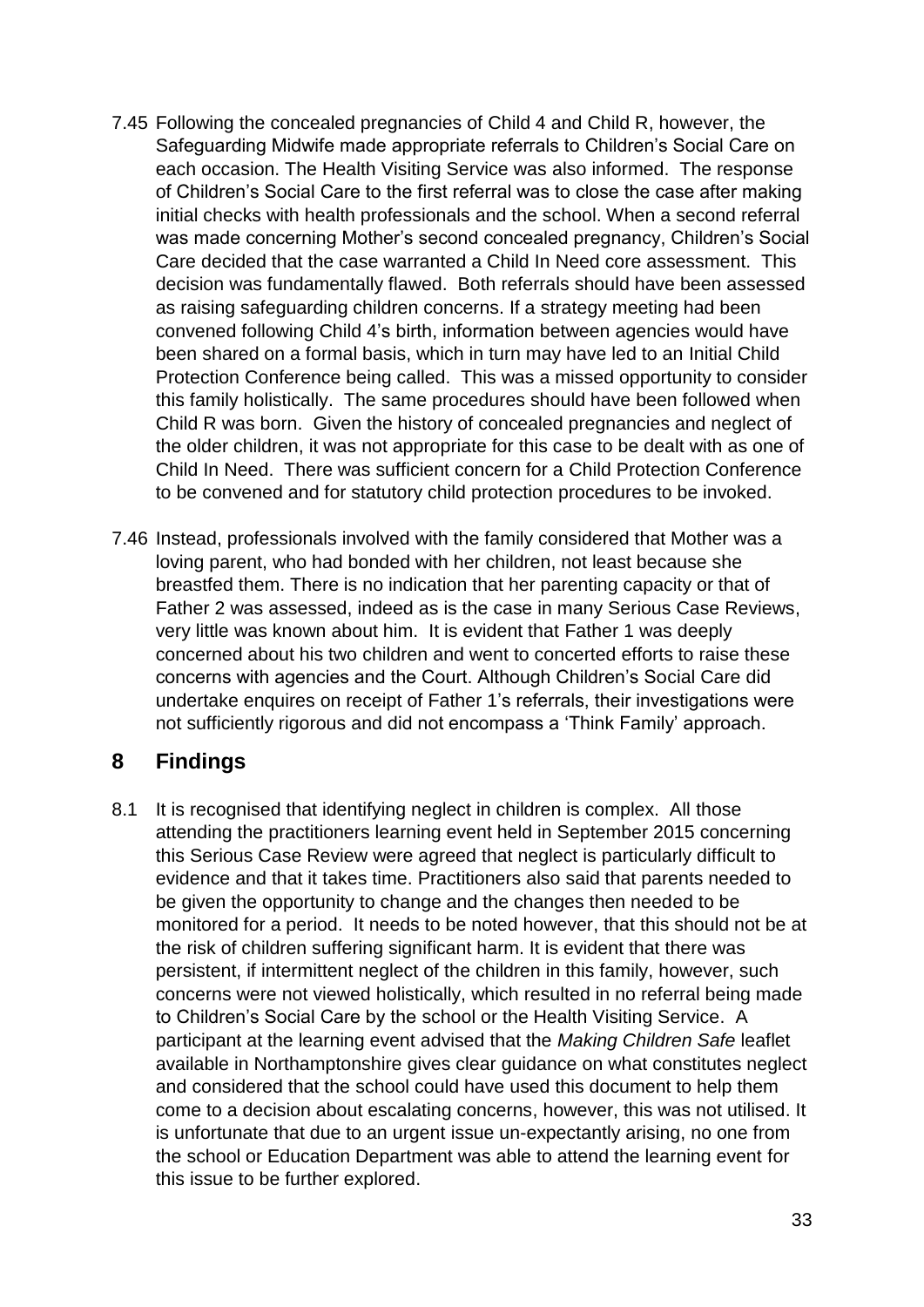- 8.2 In addition, there was no indication that any professional utilised the *Neglect Assessment Tool*, which is *Northamptonshire's Scale for Assessing Neglectful Parenting*. This assessment tool was agreed and put in place by the LSCB to be utilised by partner agencies in order to assist professionals in effectively assessing neglect. The need for all agencies involved in neglect cases to work together in the best interests of the child is a fundamental requirement of safeguarding children. The Assessment Tool was available to download from the LSCB website during the period under review. Unfortunately, it was not used by anyone working with this family. Such provision is there to assist professionals, not only in making assessments, but also in providing a working document at which the welfare of the child is central.
- guidance was not available at the time, however, there was no recognition by 8.3 Since Child R's death, the Local Safeguarding Children Board has produced Practice Guidance concerning concealed pregnancies, which provides definitions of concealed and denied pregnancies, and the procedures required to be followed in such cases. Had these procedures been available at the time, a strategy meeting would have been required to be convened after Mother's first concealed pregnancy, followed by an assessment to ascertain whether there were safeguarding concerns which needed to be explored by way of an Initial Child Protection Case Conference. Information would have been shared on a formal basis between agencies which would have offered an opportunity to consider the case holistically. It is acknowledged that this Children's Social Care or the Health Visiting Service that Mother's concealment of her last two pregnancies presented safeguarding concerns, which should have triggered formal child protection procedures already in place.
- 8.4 In their review of new learning from Serious Case Reviews<sup>20</sup>, Brandon et al state that "*For the first time we have a clear understanding of the extent to which neglect features in serious case reviews. This sets a good foundation for*  further exploration of the learning about neglect in these cases. We know that *neglect was an underlying feature in at least 60% of the serious case reviews*". The consequences of neglect ranged from being a factor in suicide cases to deaths related to but not directly caused by maltreatment, including Sudden Unexplained Death in Infancy (SUDI).

 $^{20}$  New Learning from Serious Case Reviews: A two year report for 2009-2011, Brandon et al, DfE 2013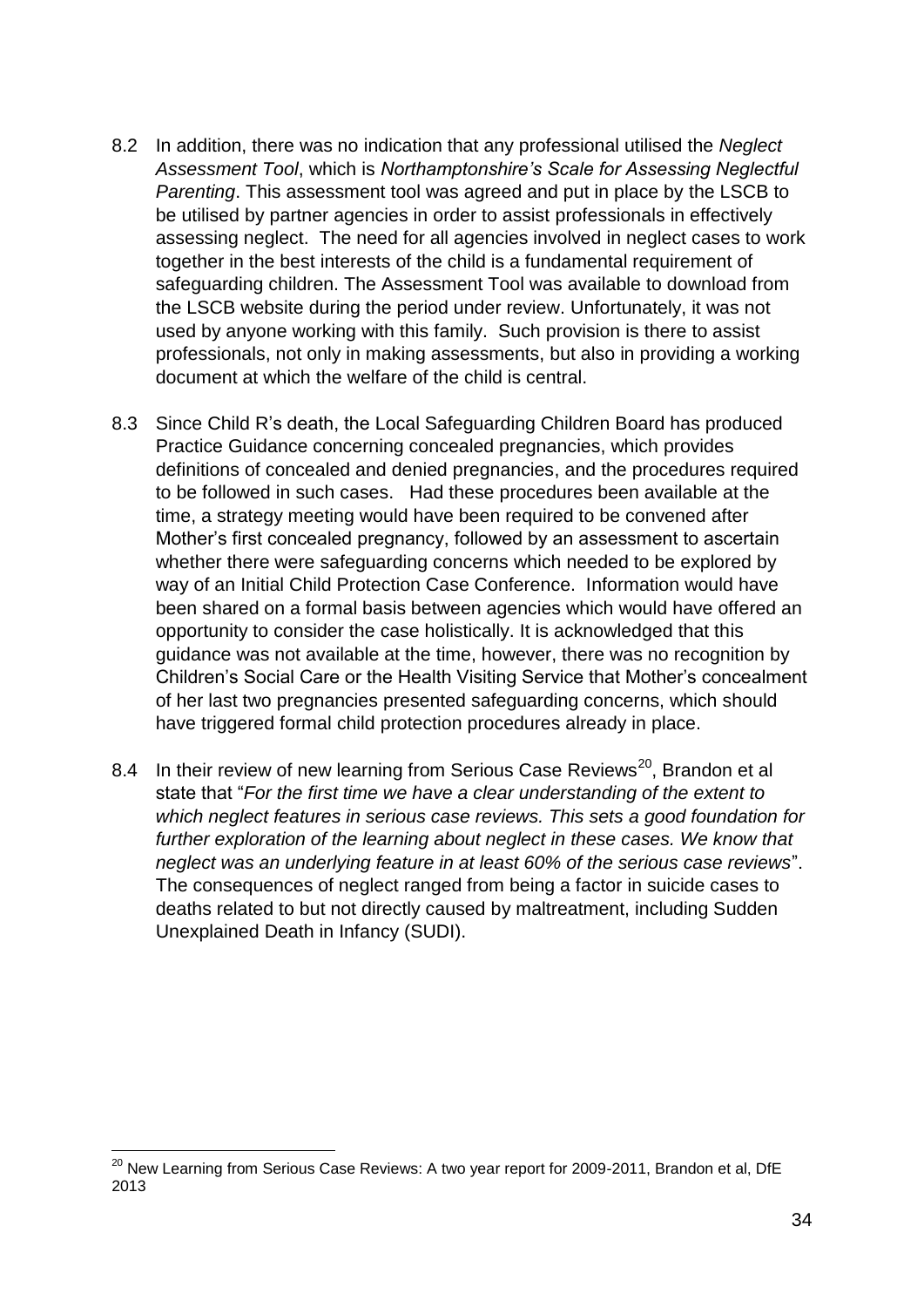- 8.5 This finding is a stark indication of the scale of neglect in England and of the need for professionals to be able to assess when a child is being neglected and when intervention is required. Neglect of children crosses the spectrum of ages and is often an underlying feature in physical and sexual abuse cases. It is a major form of maltreatment that is not always recognised or effectively addressed. Analysis of research<sup>21</sup> shows that neglect is the one area where the scale and nature of the problem requires a systemic and systematic response. It requires above all an active and pre-emptive response by all the agencies involved. Early intervention and focus on the improving outcomes for children at risk of and suffering neglect is essential.
- 8.6 This did not happen in this case, as unfortunately the school decided that the issues were not significant enough to bring to the attention of Children's Social Care. From the information available, it is apparent that the school assessed the presentation of the children as being 'good enough' and any concerns they had about neglect did not reach the threshold for referral.
- could be dealt with by the Health Visitor. At the learning event all those 8.7 As well as the school, the family was known to Health Visiting Services. However, despite two concealed pregnancies, missed health development appointments, a lack of take up of immunisations for all the children and concerns about the lice infestation of the older children, no referral was made to Children's Social Care. Reassurance was given by the Health Visitor when Social Workers inquired about the children that, what concerns there were, attending agreed that the family was '*low on the radar'* for professional concerns. The Midwife had no concerns about Mother's capacity to parent her five children. The comment was made that "*there was nothing out of the ordinary, there were no flags for concern, and Mother was described as being no different to any other Mother*". This comment is to say the least surprising, given that Mother was Rhesus Negative and had concealed two pregnancies. During discussion of the need for professionals to understand the need for families to engage, professionals made the comment that consideration needed to be given to the family's own interpretation of what constituted engagement. Given that Mother considered herself and her children to be well; the need for engagement with health professionals was not a priority.

 $21$  Developing an effective response to neglect and emotional harm to children, Ruth Gardener, University of East Anglia and the NSPCC, January 2008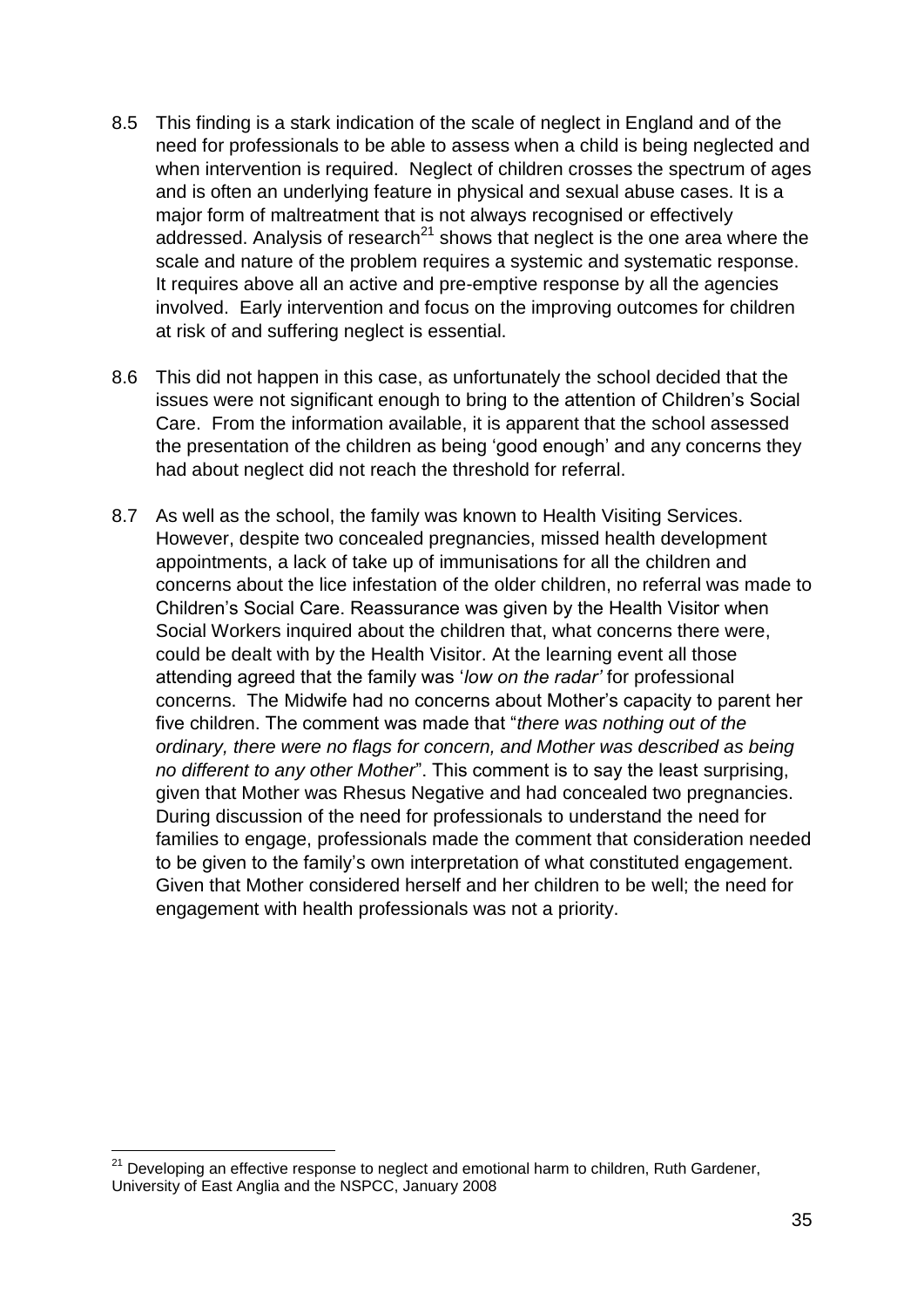- 8.8 However, this review has highlighted the need for professionals to consider their own interpretation of what constitutes parental engagement. Mother breastfed all of the children. She was known to Community Health Professionals and yet despite all of the concerns detailed above, was seen as *'no different to any other Mother.'* Whilst recognising the importance for professionals to acknowledge their own prejudices, the need to carefully consider what constitutes acceptable or '*good enough'* parenting is crucial if the welfare and best interests of children are to remain at the forefront of professional practice. The question needs to be posed as to whether the view of professionals of Mother's parenting capability was in any way influenced by her breast-feeding all the children, and until Child R's tragic death, no significant harm had befallen any of the children.
- 8.9 Whilst it is evident that the threshold for statutory intervention in cases of neglect is high, it is also apparent from this case that professional understanding of what constitutes neglect and its effect on children requiring intervention is of significant concern.
- Protection Conference. Professionals involved did not adopt a 'Think Family' 8.10 Whilst Children's Social Care did eventually become involved after the birth of Child R, it was on the basis that the case was one of Child In Need and not one of safeguarding. If the case had been assessed on a holistic basis, underpinned by a chronology of events, it would have been apparent that there was evidence for consideration to be given to convening an Initial Child approach, in part because there was no forum for information to be formally shared and for risk to the children to be assessed. However, sufficient consideration was not given to what it felt like to be a child living in the home environment. This is especially poignant in respect of the older children, who were aware of and had concerns about their appearance, especially the condition of their hair.
- 8.11 In this context the findings of Lord Laming are particularly relevant:

*"Staff across frontline services need appropriate support and training to ensure that as far as possible they put themselves in the place of the child or young person and consider first and foremost how the situation must feel for them. They need to be able to notice signs of distress in children of all ages, but particularly amongst very young children who are not able to voice concerns and for whom bedwetting, head-banging and other signs may well be a cry for help*" 22 .

<sup>1</sup>  $^{22}$  The Lord Laming: Protection of Children in England. A Progress Report, 2009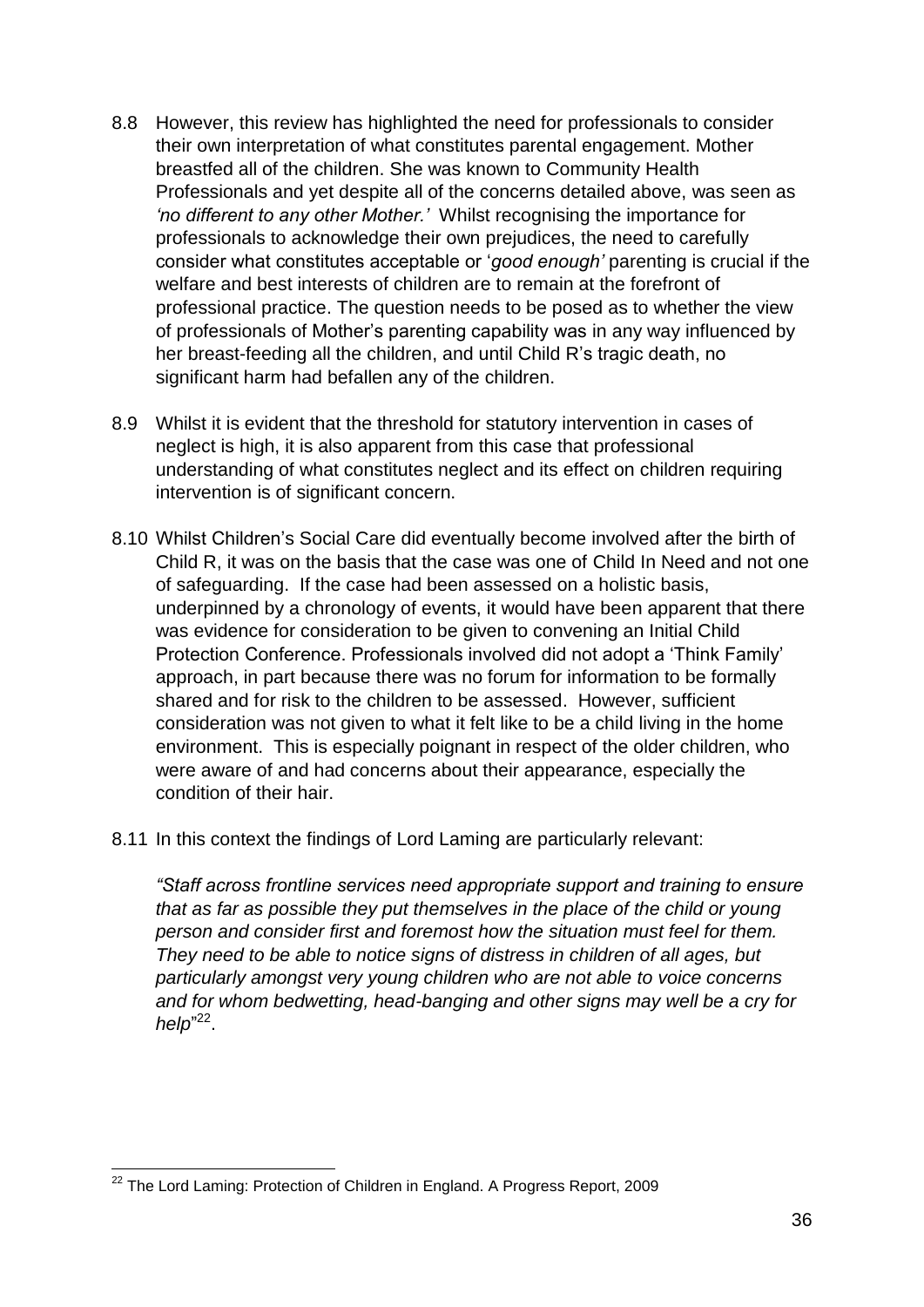- 8.12 Child 1 and Child 2 told their Teachers that they had not had breakfast on several occasions. The school acknowledged that the children were at risk of being seen to be different by their peers because of their appearance and lice infestation, an issue which the children voiced to the social worker. However, professionals failed to listen to them and regrettably the system was too fragmented to be child centred. Each agency was working within their own discipline and did not see the family as a whole. Working Together to Safeguard Children, 2015 makes it very clear that "*Effective safeguarding systems are child centred. Failings in safeguarding systems are too often the result of losing sight of the needs and views of the children within them, or placing the interests of adults ahead of the needs of children*" 23 . In this case it was not until a Core Assessment was initiated under Child In Need procedures that information about the needs of the children was beginning to be put together. It was whilst this assessment was in process that Child R sadly died.
- immunised. She was noted to display care and affection towards the children. 8.13 Messages about co-sleeping, safe sleeping, alcohol consumption and smoking were given to Mother by the student Health Visitor. In addition, Mother was given advice of the need for the children to be immunised and to attend health appointments. It is all too evident however that Mother was only willing to partially comply with the advice and requests made. She did allow the student Health Visitor access to the home, during which she displayed how Child R was laid down safely in his Moses Basket. Mother did allow the student Health Visitor to undertake a developmental assessment of Child 4 and for him to be Once the student Health Visitor completed his course practice placement however she reverted to non-engagement with the health professionals who followed.
- 8.14 It is noted that the student Health Visitor did not appropriately document the findings of his visits to the family in health records, and it is accepted that this issue is being addressed by Northamptonshire Health Foundation Trust.
- 8.15 Mother's inability to engage with health services was a pattern which had developed over a number of years. Such non-engagement, both before, during and after the birth of her children meant that Mother knowingly put herself and her children at risk. This was further compounded by her past history of alleged seizures and her Rhesus Negative status. Sadly, Mother did not adhere to the advice provided by health professionals about the dangers of co-sleeping, which was to lead to Child R's tragic death.

<sup>1</sup> <sup>23</sup> Working Together 2015, page 9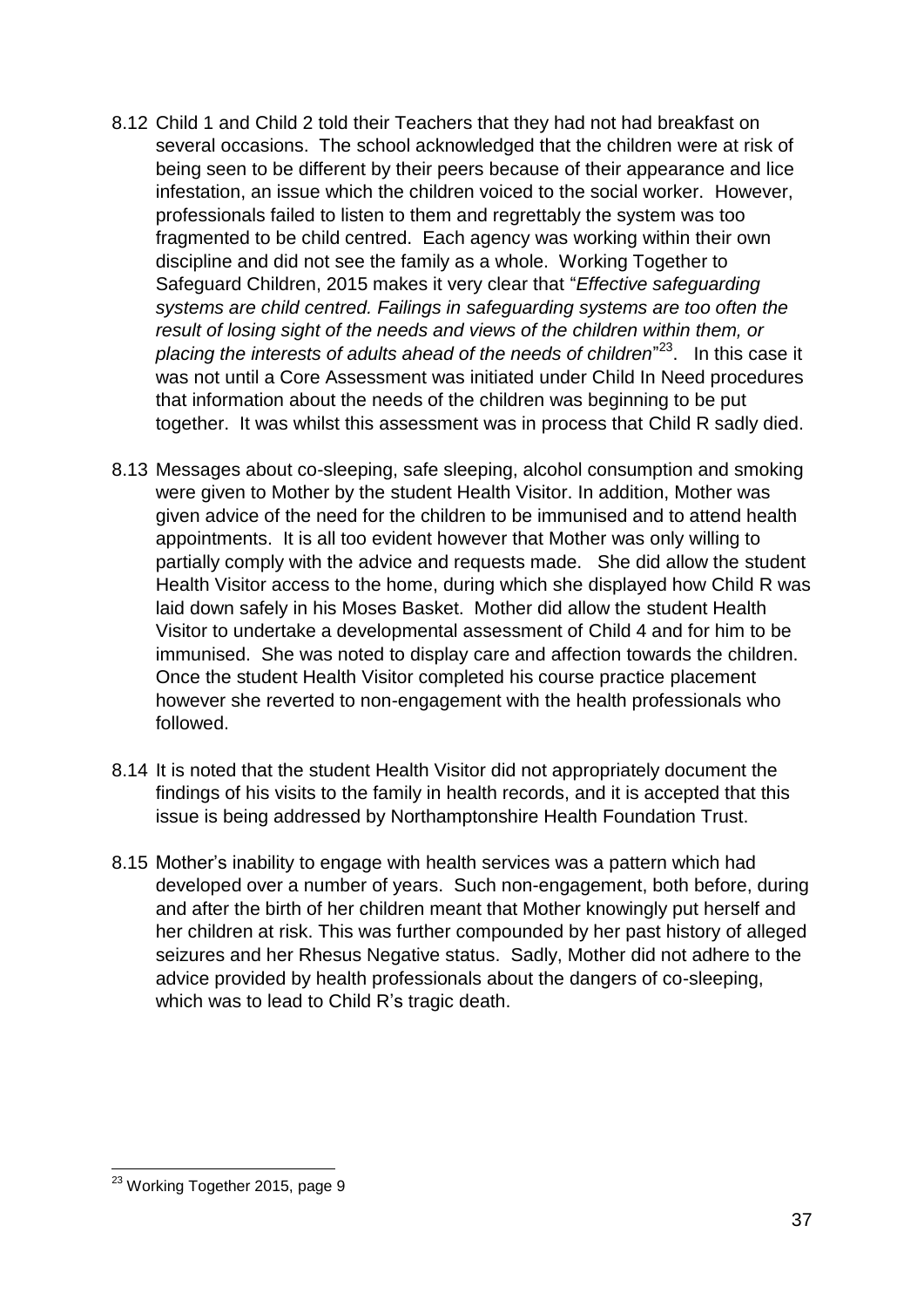# **9 Conclusions**

- 9.1 This review has identified the need for agencies to make use of the assessment tools and guidance provided by the LSCB to enhance and inform professional practice. If professionals from all agencies had utilised the Neglect Assessment Tool and worked together more coherently, it could be anticipated that there would have been a better understanding of the risks presented by Mother's behaviour, and a thorough assessment of neglect would have been undertaken with a child centred approach. This may not have led to the prevention of Child R's death, however, it would have enabled risk to be robustly assessed and for the children to have been appropriately monitored.
- 9.2 The inquest found that there was no suggestion that Child R had been illtreated or harmed prior to his death. However, the Coroner emphasised the dangers of parents' co-sleeping with their babies, and the pathologist stressed that there is significantly increased risk of unexpected death in infancy when alcohol is consumed.
- in Northamptonshire where risk factors of co-sleeping have been identified. It is 9.3 This case exemplifies the dangers of co-sleeping and it is sadly not the only case to have come before the Northamptonshire Coroner in recent times. Nationally, over 300 babies a year die suddenly and unexpectedly. Northamptonshire is above the national average for babies who die suddenly and unexpectedly<sup>24</sup>. Since December 2014, there have been five baby deaths known that such risks are further increased if parents:
	- Are smokers (no matter where or when)
	- Have recently drunk alcohol
	- Have taken medication or drugs
	- Feel very tired
- 9.4 Sadly, in this case, three of the above indicators were known to have been evident. The need for agencies to ensure that the consequences of co-sleeping is robustly relayed to parents has never been greater. The impending Safe Sleeping campaign to be launched by the LSCB will seek to reinforce this message to parents and professionals, together with dissemination of the findings of this Serious Case Review to partner agencies.

<sup>1</sup>  $^{24}$  Taken from the NSCB leaflet and based on figures for December 2014 – May 2015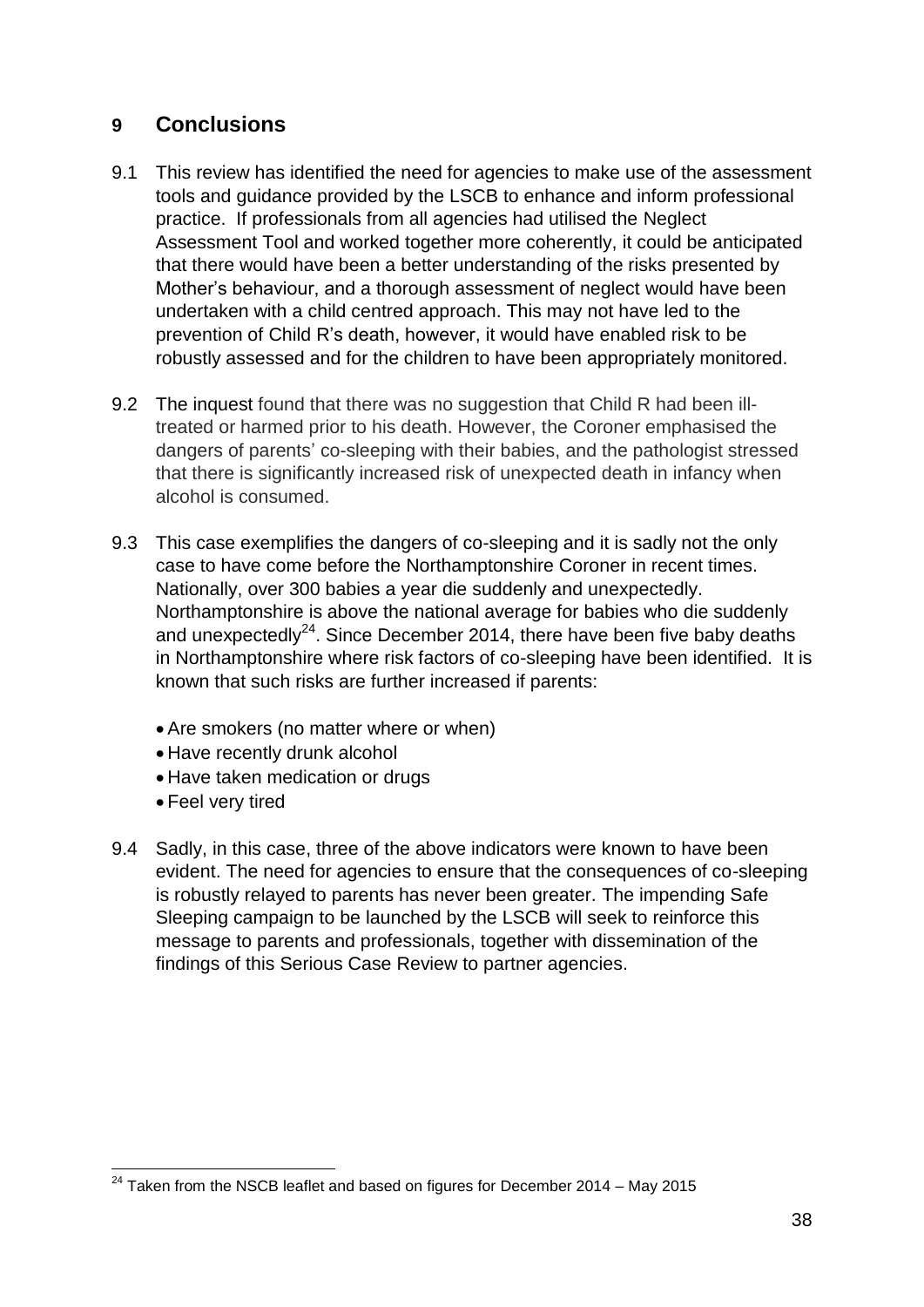## **10 Recommendations for the LSCB to Consider**

- 10.1 (a) All professionals/agencies are fully aware and conversant with the Practice Guidance on Concealed Pregnancies, available on the LSCB website (since July 2015).
	- (b) The Practice Guidance to be followed in all cases of Concealed Pregnancy.
- 10.2 (a) All professionals/agencies are fully aware and conversant with the Northamptonshire Neglect Assessment Tool.
	- (b) The Neglect Assessment Tool to be used in all cases of neglect.
- 10.3 All professionals to highlight the dangers and potential consequences of cosleeping to parents as a result of the tragic outcome of this case and others like it. This message to be reinforced by the LSCB Safe Sleeping Campaign launched in January 2016.
- 10.4 A review of the safeguarding training delivered to schools is undertaken to ensure that teachers and others working in school settings are aware of the process and procedure for identifying neglect in children and the procedure for making a safeguarding/Child In Need referral to Children's Social Care and Early Help.
- 10.5 Awareness is raised amongst Health, Education and Social Care professionals of the damaging effects to children's health and emotional well-being of persistent lice infestation. Parents to be made fully aware of the means to treat such infestations by all professionals.
- 10.6 Reassurance has been provided to this review by the Designated Doctor for Safeguarding Children that arrangements are now in place, which should allow for scrutiny and appropriate action to be taken, where a child remains unimmunised for over a year, as was the case for Child R's sibling. However, the Northamptonshire Safeguarding Children Board should request a report giving assurance on current systems, an analysis of any potential gaps in the system, and options for improvement.
- 10.7 The findings of this review are disseminated to all partner agencies of the Safeguarding Children Board to remind them of the importance of the need to recognise, assess and intervene in cases of neglect at an early stage, so that the consequences resulting from neglect are avoided and outcomes for children improved.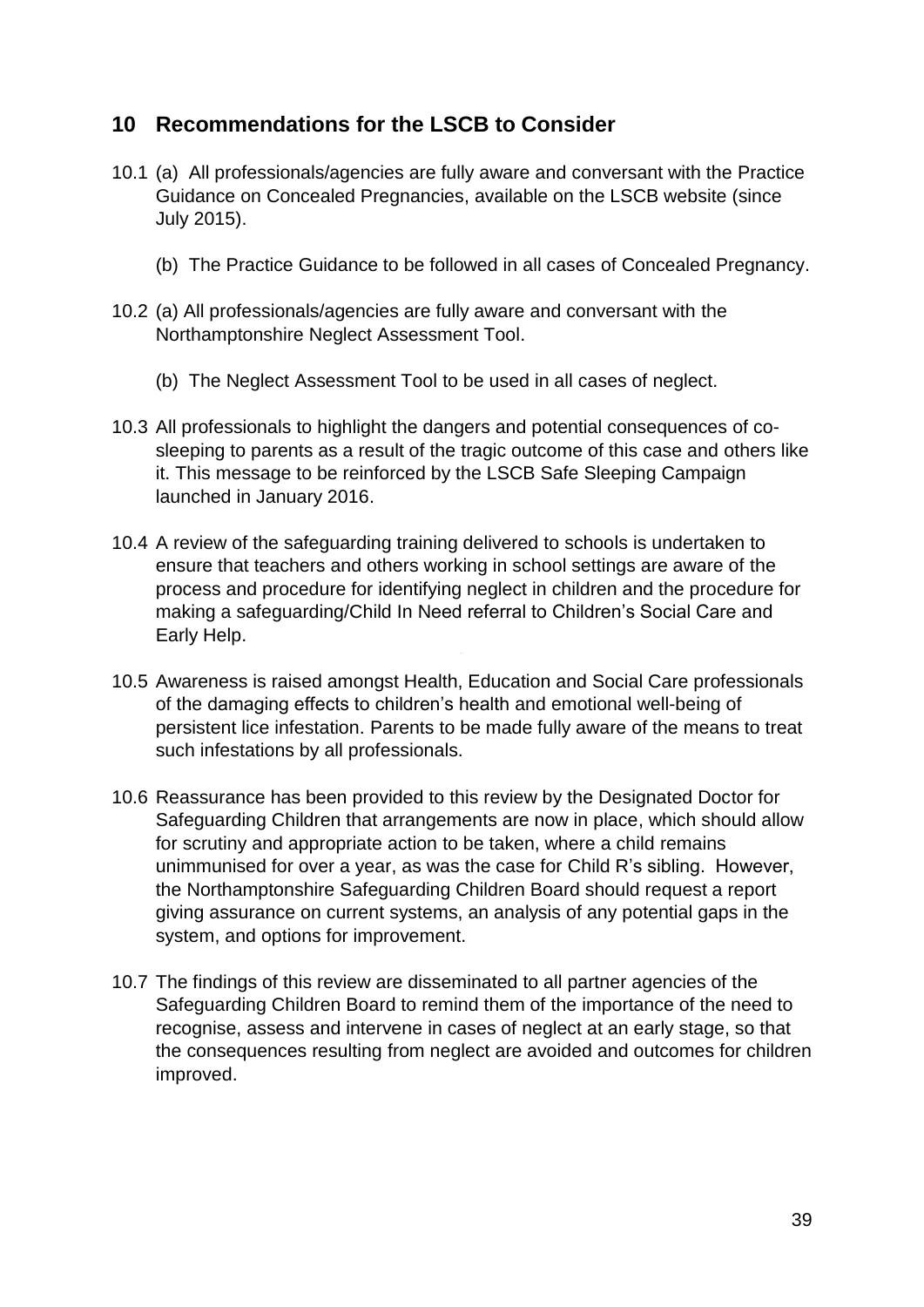## **Appendix 1**

1

### **SERIOUS CASE REVIEW**

## **Child R**

## **DOB: 18.10.2014, DOD: 20.12.2014**

#### **SCOPE & TERMS OF REFERENCE**

The Serious Case Review Panel took the decision that, with reference to the requirements as set out in Chapter 4 of *Working Together to Safeguard Children* (2015) that the threshold was met to commission a Serious Case Review in respect of Child R.

The purpose of the review is to identify improvements which are needed and to consolidate good practice. LSCBs and their partner organisations will need to translate the findings from reviews into programmes of action which lead to sustainable improvements and the prevention of death, serious injury or harm to children.

The following **principles** should be applied by the LSCB and its partner organisations to all reviews:

- There should be a culture of continuous **learning and improvement** across the organisations that work together to safeguard and promote the welfare of children, identifying opportunities to draw on what works and promote good practice;
- The approach taken to reviews should be **proportionate** according to the scale and level of complexity of the issues being examined;
- Reviews of serious cases should be led by individuals who are **independent** of the case under review and of the organisations whose actions are being reviewed;
- Professionals should be involved fully in reviews and invited to contribute their perspectives without fear of being blamed for actions they took in good faith;
- Families, including surviving children, should be invited to contribute to reviews. They should understand how they are going to be involved and their expectations should be managed appropriately and sensitively. This is important for ensuring the child is at the centre of the process<sup>25</sup>. Engagement with the family will be managed by the NSCB.
- Final reports of SCRs **must be published**, including the LSCB's response to the review findings, in order to achieve **transparency**. The impact of SCRs and other reviews on improving services to children and families and on reducing the incidence of deaths or serious harm to children must be described in LSCB annual reports and will inform inspections; and

 $25$  British Association for the Study and Prevention of Child Abuse and Neglect in Family involvement in case reviews, BASPCAN, further information on involving families in reviews.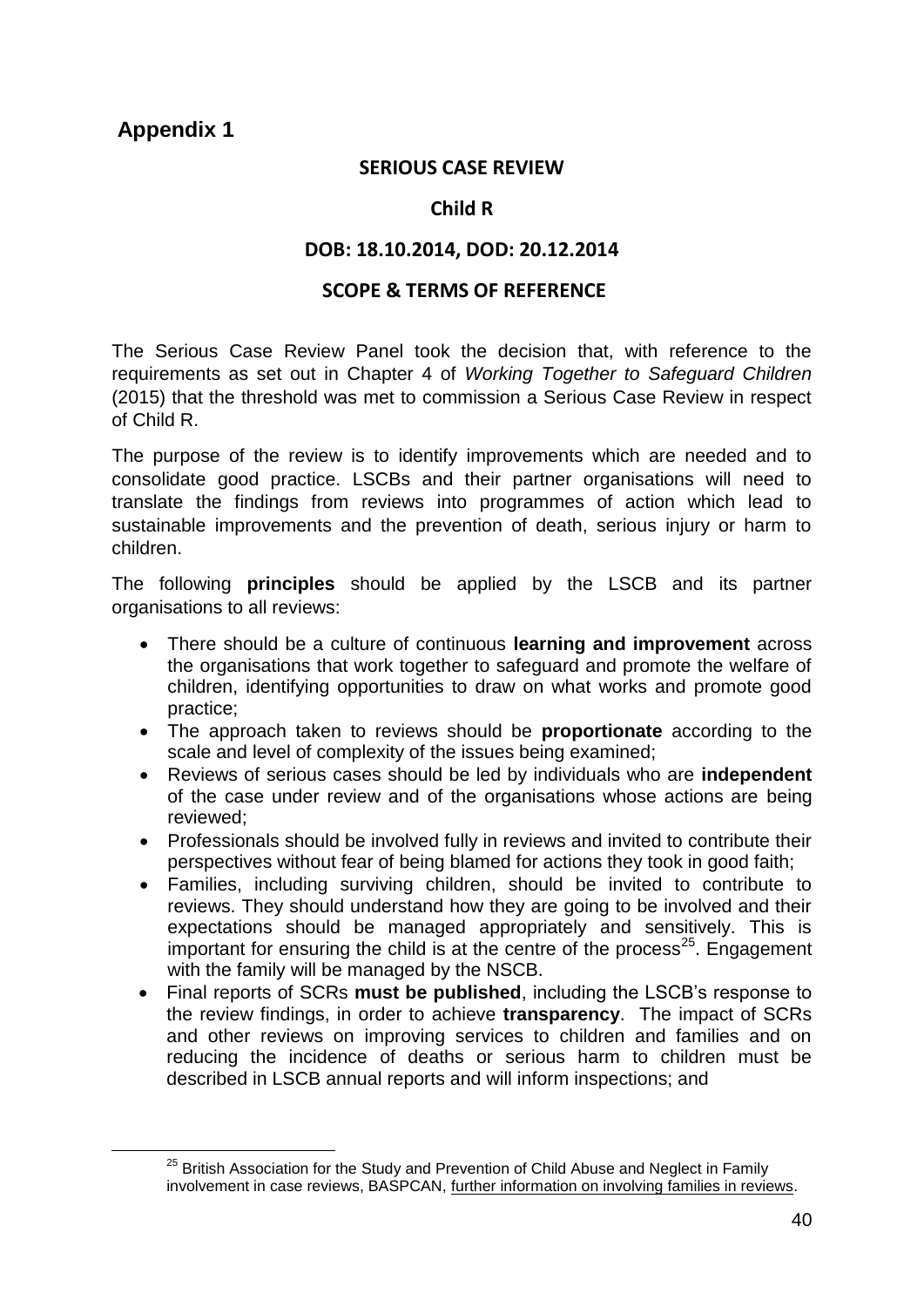• Improvement must be sustained through regular monitoring and follow up so that the findings from these reviews make a real impact on improving outcomes for children.

SCRs and other case reviews should be **conducted** in a way which:

- Recognises the complex circumstances in which professionals work together to safeguard children;
- Seeks to understand precisely who did what and the underlying reasons that led individuals and organisations to act as they did;
- Seeks to understand practice from the viewpoint of the individuals and organisations involved at the time rather than using hindsight;
- Is transparent about the way data is collected and analysed; and
- Makes use of relevant research and case evidence to inform the findings.

The methodology agreed for this review is a blend of traditional and new: with agencies involved with the family required to complete Internal Management Reviews that should be clearly focussed on addressing the issues for consideration outlined below. There will also, and in parallel, be a process of greater collaboration through conducting conversations with the practitioners and clinicians involved, and holding a multi-agency briefing at the start and near the end of the process, in order to identify learning and encourage reflection on their involvement; to examine the actions and decisions taken; and to understand the context.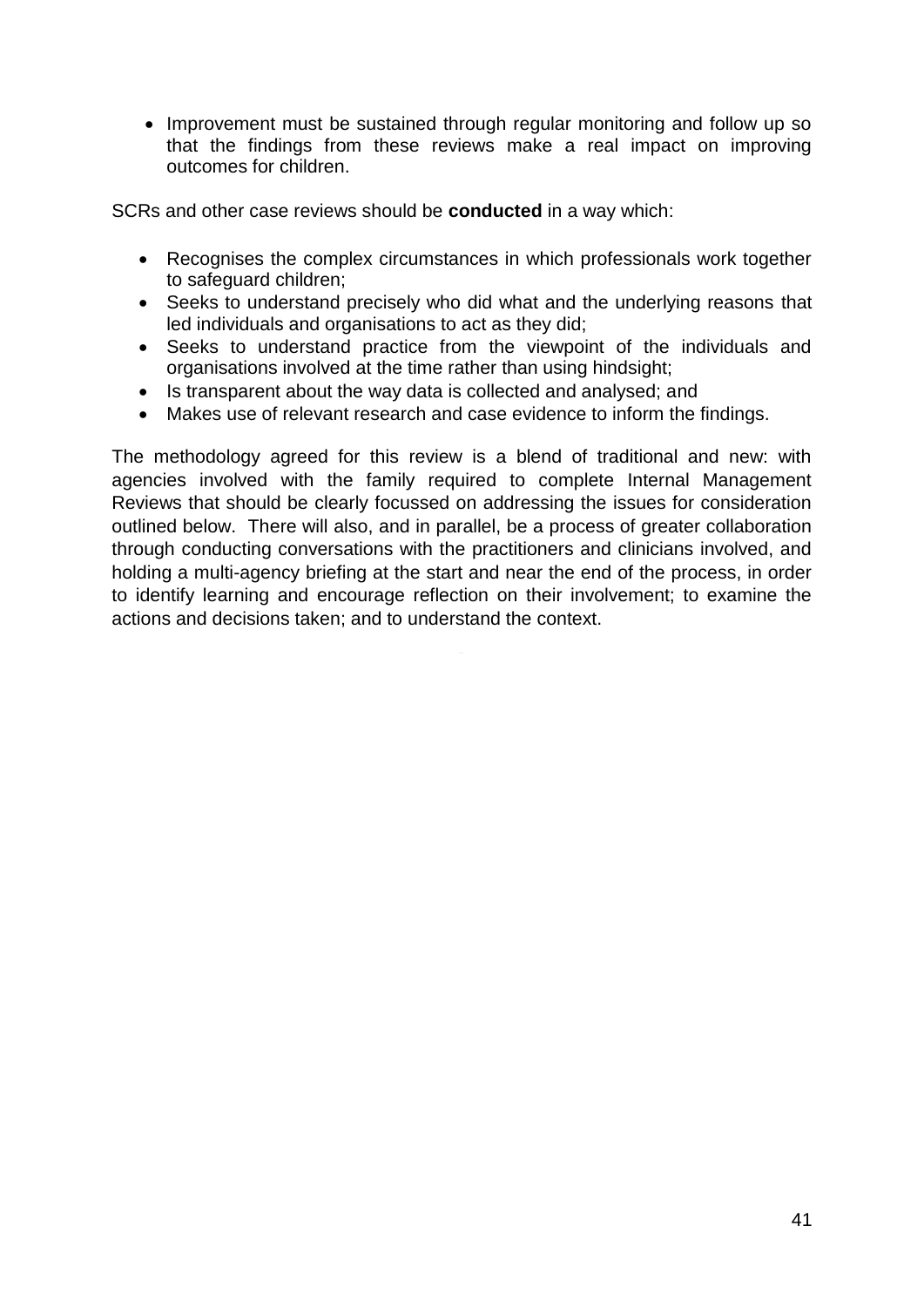**Issues for consideration by IMR Authors and the Lead Reviewer** (when conducting conversations and writing their reports):

- Voice of Child R:
- Voice of four other siblings within this household;
- What was professionals curiosity and observations regarding the household; relationships within the household, interaction and family dynamics;
- Was there sufficient professional curiosity regarding neglect within the household;
- Numerous DNA health appointments; what did health professionals do to engage the family, did this raise concerns and were these concerns escalated;
- What was professionals awareness, level of concern and any risk assessment undertaken with regard to the mother's two apparent concealed pregnancies;
- What were the sleeping arrangements within the household and, in particular, what health messages were given to promote safer sleeping to both parents;
- Did this family reach agency safeguarding services and what did each agency do;
- What was the school's view of the children's lives; how did they support the children in their education and welfare;
- Were professionals considering all holistically rather than individually; were links made to all the children, taking into account their different surnames;
- Did professionals consider the parenting capacity and / or any particular needs of these parents and;
- Role of fathers.

## **The time period for this Review is 1 January 2014 to 31 December 2014**

Agencies should include any significant contact prior to this timeline with regard to both parents and all children that could be relevant to the learning aims of this Review.

Agencies should consider this case in the light of other recent SCRs held nationally and locally. Further reference will be made to this in the IMR Author and Practitioner briefing.

Agencies should also consider recent unexpected sudden infant deaths and the associated modifiable factors.

- Co-sleeping
- Parental smoking
- Parental use of alcohol
- Concealed pregnancies

Internal Management Reviews are not required to provide extensive background information, but should concentrate on addressing the core issues identified above. This is in line with the greater discretion in methodology and concentration on learning and improvement as set out in *Working Together 2015*.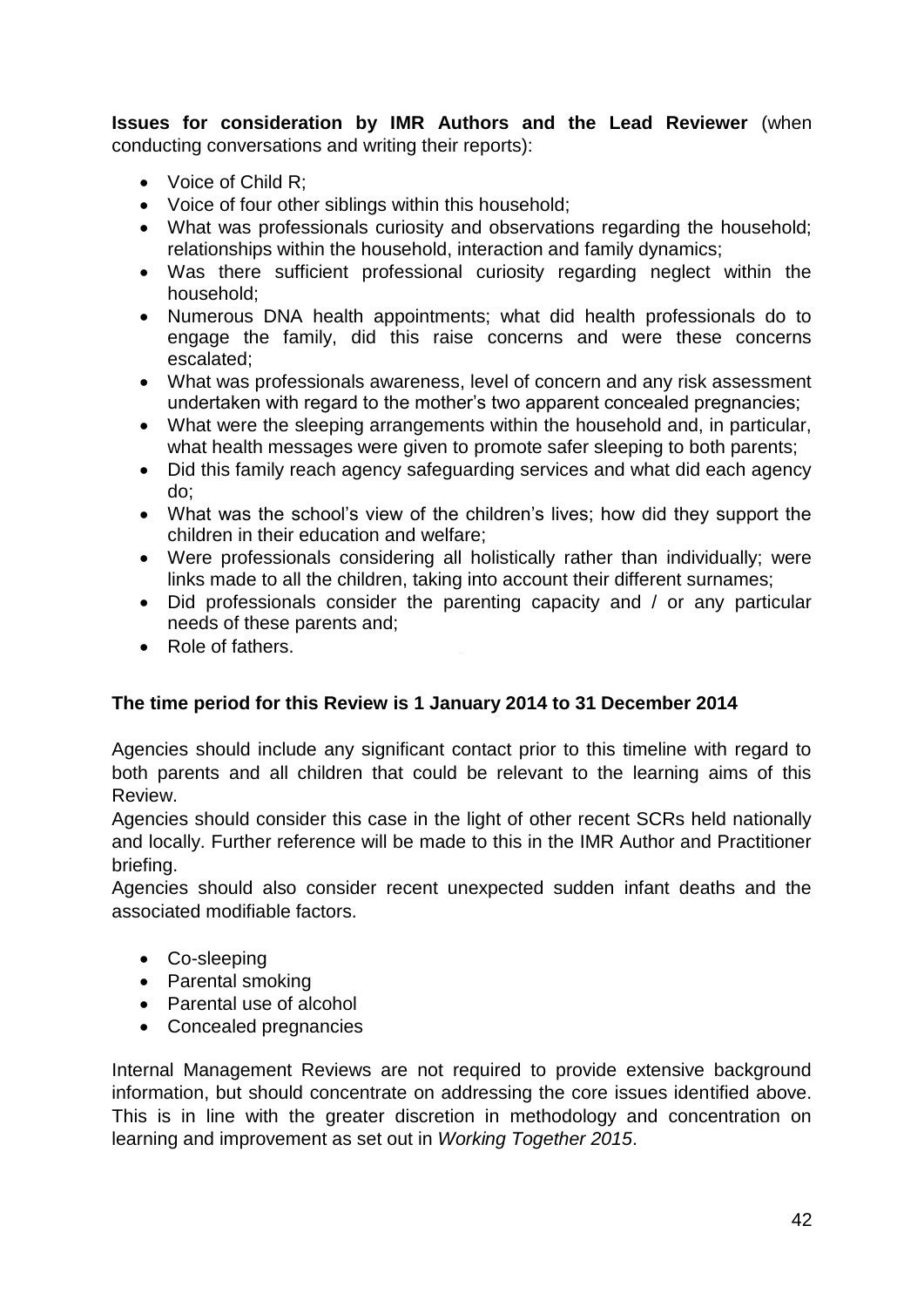### **IMR reports are required from the following agencies:**

- Safeguarding and Children's Social Care
- **•** GP Services
- Northamptonshire Healthcare Foundation Trust (NHFT) (to include health visiting and mental health)
- Northampton General Hospital (to include midwifery)
- $\bullet$  Education (in respect of siblings)

#### **Statements of Information are required form the following agencies:**

- Northamptonshire Police
- East Midlands Ambulance Service
- Housing
- CAFCASS

#### **A template for the IMR reports and Statements of Information will be provided.**

SCR Panel is to consist of the following representatives:

- Independent Chair
- Independent Lead Reviewer
- Safeguarding and Children's Social Care
- NHFT
- NHS England
- Nene and Corby Clinical Commissioning Groups
- Safeguarding Project Officer
- Rainsbrook Secure Training Centre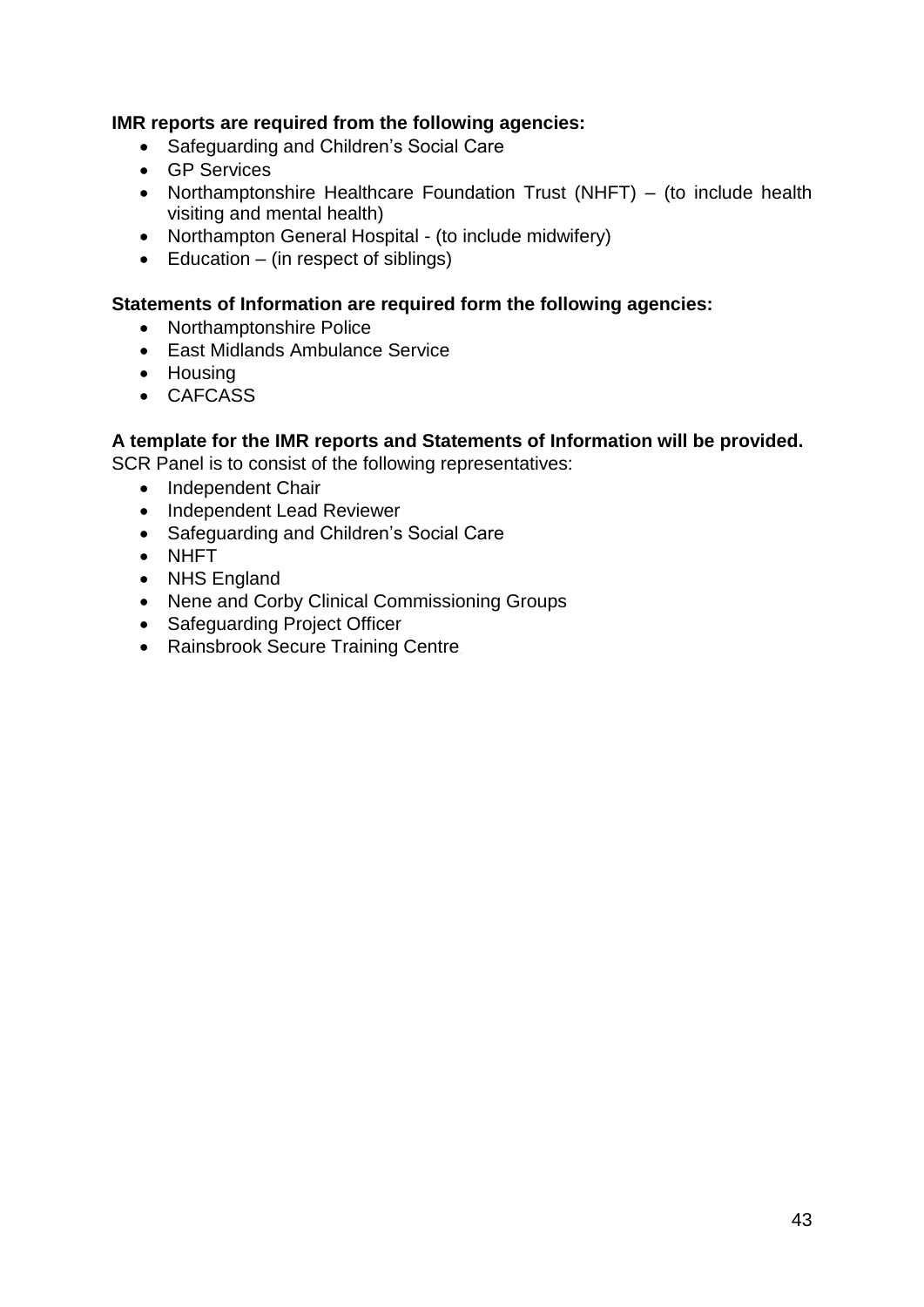# **Appendix 2**

## **Definitions**

#### **a. Concealed Pregnancy**

There is not a universally recognised definition of concealed pregnancy so various agencies have written their own definition.

A concealed pregnancy is when a woman knows she is pregnant but does not tell anyone or those who are told conceal the fact from all caring and health agencies. It may also be where a woman appears genuinely not aware she is pregnant. Concealment may be an active act or a form of denial where support from appropriate carers and health professionals is not sought.

*West Sussex Local Safeguarding Board.*

A concealed pregnancy is one where, through fear, ignorance or denial, a woman does not accept or is unaware of the pregnancy and so does not access support from appropriate carers or professionals.

*Stoke-on-Trent and Staffordshire Safeguarding Children Board 17/07/2012*

## **b. Pregnancy, Rhesus Negative and Anti-D.**

We all have an identified blood group i.e. O, A, B or AB and a rhesus status e.g. positive or negative, this we inherit from our parents.

When a woman becomes pregnant we test her blood for several things one being her rhesus status to see if she is Rh D negative or Rh D positive.

If a woman's status is Rh D positive or of she and her baby's father is Rh D negative then there are no concerns about blood incompatibility. However, if the woman is Rh D negative and the father of the baby is RhD positive we need to be mindful that the baby could be Rh D positive like its father and that might potentially cause problems in this pregnancy but particularly in subsequent pregnancies.

This is because some of baby's Rh D positive blood could get into mother's Rh D negative blood stream and she would then produce antibodies against the baby's blood which might not cause a problem for this baby but if not treated could cause problems for subsequent pregnancies.

To prevent harm to all Rh negative mother's potential pregnancies Anti-D is given at 28 weeks gestation, at delivery or when there has been bleeding in the pregnancy. Anti-D prevents the mother from producing antibodies against her baby.